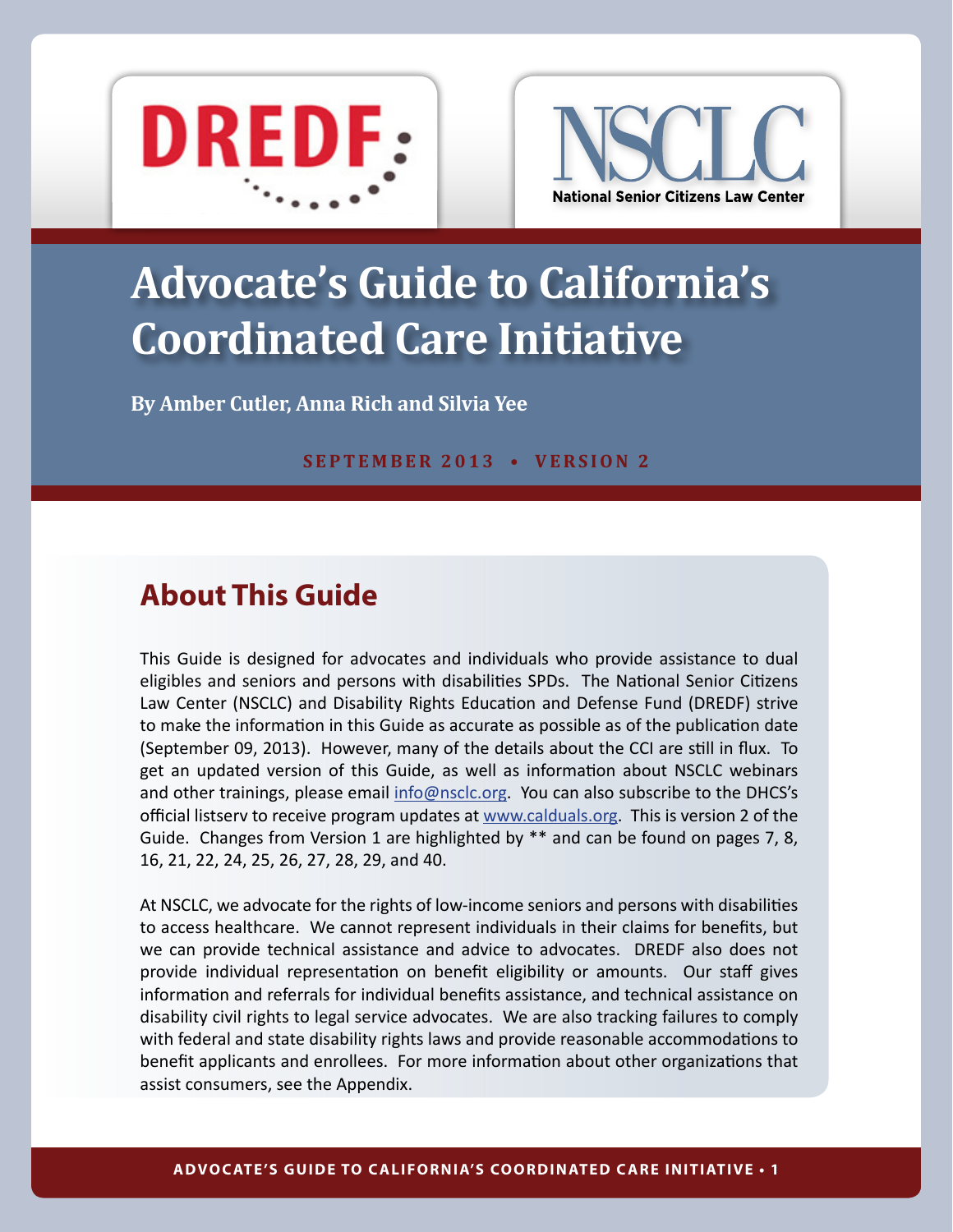## <span id="page-1-0"></span>**Acknowledgments**

The development of this Guide would not have been possible without the support of The SCAN Foundation and the California Wellness Foundation. The authors wish to thank our colleagues at Disability Rights California, National Health Law Program, Disability Rights Education and Defense Fund and the National Senior Citizens Law Center for their contributions and willingness to help in a variety of ways, in particular Nancy Arévalo, Mary Lou Breslin, Dan Brzovic, Georgia Burke, Kimberly Lewis, Scott Parkin, Kevin Prindiville and Elizabeth Zirker. The authors also wish to thank the California Department of Health Care Services and The SCAN Foundation for their review and comments.

*This Guide is supported in part by a grant from The SCAN Foundation, dedicated to creating a society in which seniors receive medical treatment and human services that are integrated in the setting most appropriate to their needs. For more information, please visit* <www.TheSCANFoundation.org>*.*

*This Guide is also supported in part by a grant from The California Wellness Foundation (TCWF). Created in 1992 as a private independent foundation, TCWF's mission is to improve the health of the people of California by making grants for health promotion, wellness education and disease prevention.*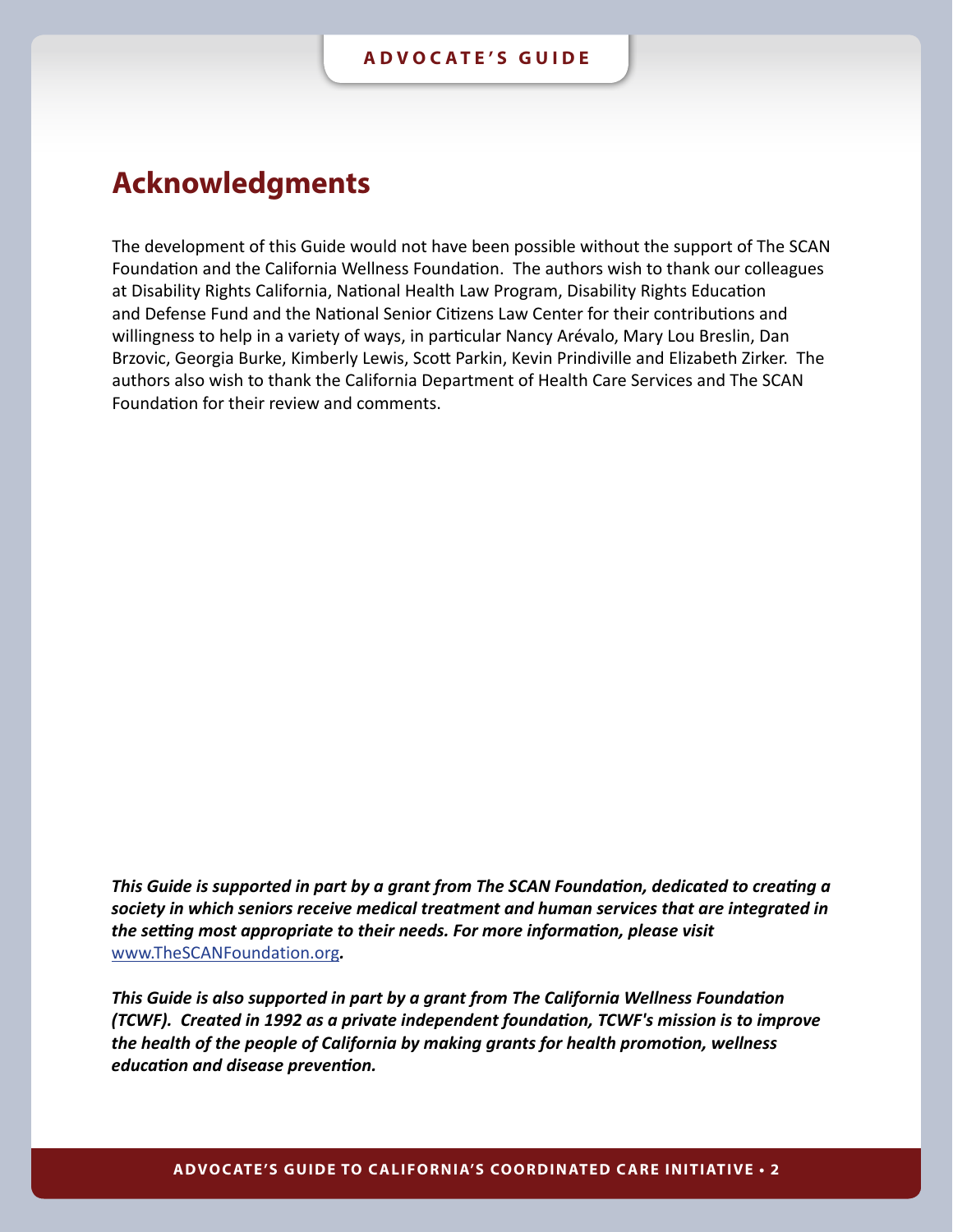## ADVOCATE'S GUIDE

## **TABLE OF CONTENTS**

#### ADVOCATE'S GUIDE TO CALIFORNIA'S COORDINATED CARE INITIATIVE . 3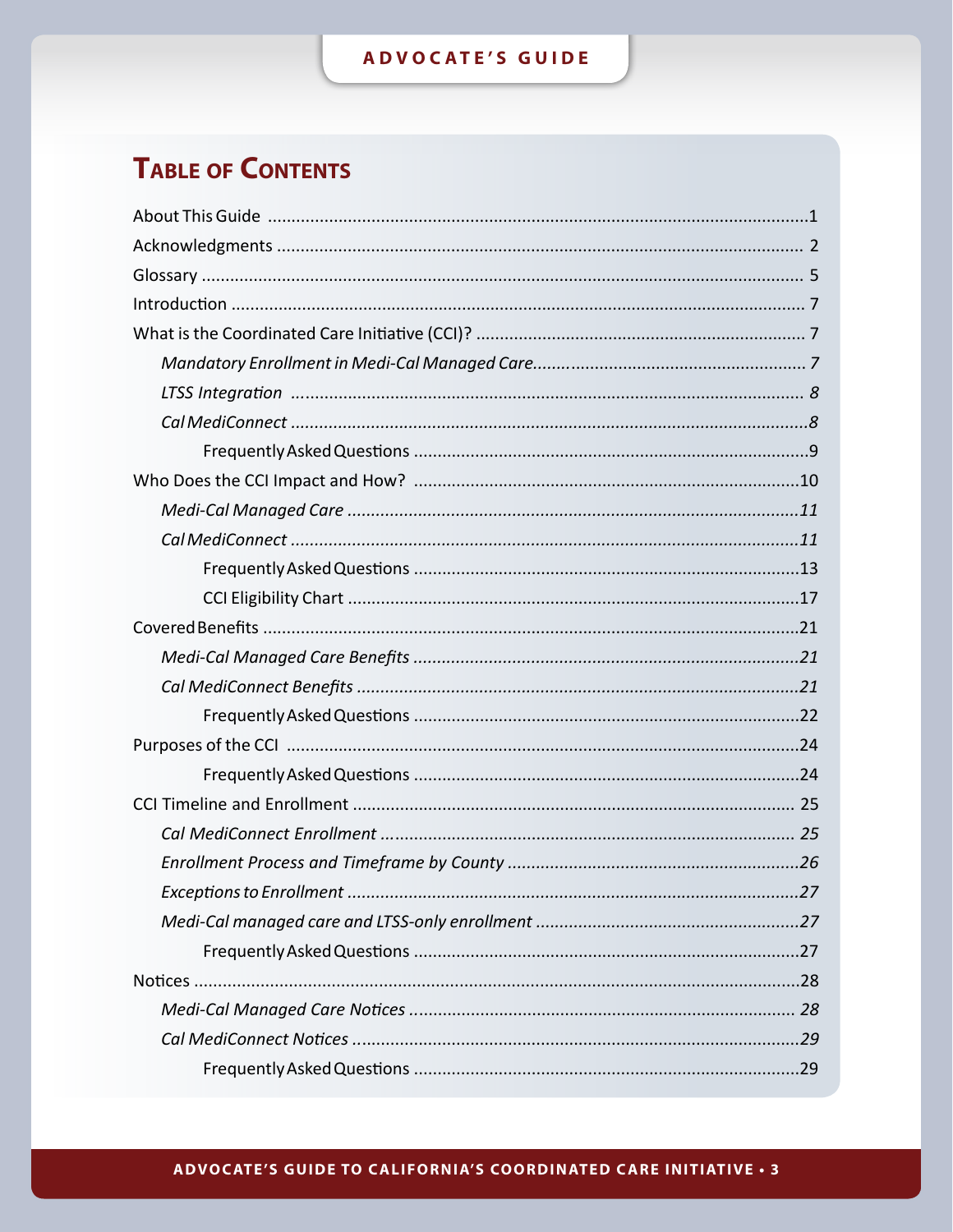## ADVOCATE'S GUIDE

| Factors a Beneficiary Should Consider in Deciding to Enroll or                       |  |
|--------------------------------------------------------------------------------------|--|
|                                                                                      |  |
|                                                                                      |  |
|                                                                                      |  |
|                                                                                      |  |
|                                                                                      |  |
| Beneficiaries' Right to Receive Materials and Services in Their Own Language  35     |  |
| Accessibility and Americans with Disabilities Act (ADA)/Section 504 Requirements  35 |  |
|                                                                                      |  |
|                                                                                      |  |
|                                                                                      |  |
|                                                                                      |  |
|                                                                                      |  |
|                                                                                      |  |
|                                                                                      |  |
|                                                                                      |  |
|                                                                                      |  |
|                                                                                      |  |
|                                                                                      |  |
|                                                                                      |  |
|                                                                                      |  |
|                                                                                      |  |
|                                                                                      |  |
|                                                                                      |  |
|                                                                                      |  |
|                                                                                      |  |
|                                                                                      |  |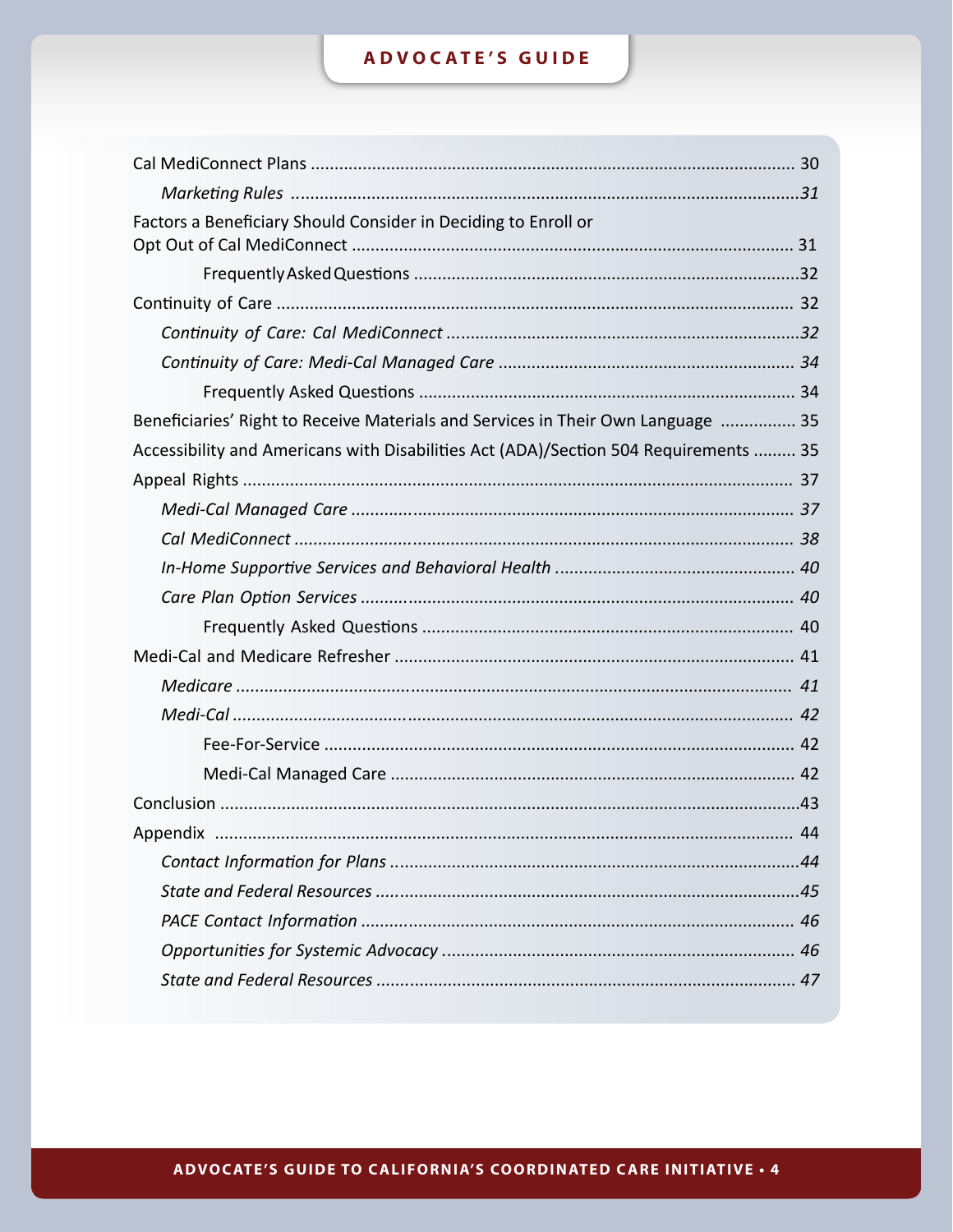## <span id="page-4-0"></span>**Glossary**

**BH** = behavioral health. This includes mental health services and substance use disorder (SUD) services.

**CBAS** = Community-Based Adult Services. Formerly, CBAS was called Adult Day Health Care.

**CCI** = Coordinated Care Initiative.

**CMS** = Centers for Medicare and Medicaid Services, the federal agency within the United States Department of Health and Human Services that administers Medicare and Medicaid.

**COHS** = County Organized Health System. A local county public agency that contracts with DHCS to administer Medi-Cal benefits for its county (counties). For the purposes of the CCI, Orange County and San Mateo County are COHS counties.

**CPO services** = Care Plan Option services. These are home and community based-like services that Cal MediConnect plans have the option to offer under a Cal MediConnect plan.

**DD Waiver** = Developmentally Disabled waiver. Home and community-based services waiver that provides home and community-based services to individuals with developmental disabilities who are Regional Center consumers.

**DHCS** = Department of Health Care Services, the California state department that is the single state agency responsible for overseeing administration of the Medi-Cal program.

**DME** = durable medical equipment.

**DMHC** = Department of Managed Health Care, the California state agency that is responsible for overseeing managed care plans.

**D-SNP** = Dual-Eligible Special Needs Plan, a Medicare Advantage plan limited to serving dual eligible beneficiaries.

**FFS** = fee-for-service. Payment system whereby each health care services provider bills for each service provided, as compared to managed care which usually involves prospective payment based on capitated rates. Fee-for-service was the default payment model where a provider is paid directly from Medicare or Medi-Cal rather than contracting with a health plan.

**HCBS** = home and community-based services that provide assistance with daily activities that generally help beneficiaries remain in their homes (includes waivers such as In-Home Operations waiver, Nursing Facility/Acute Hospital waiver, Assisted Living waiver, DD waiver, MSSP).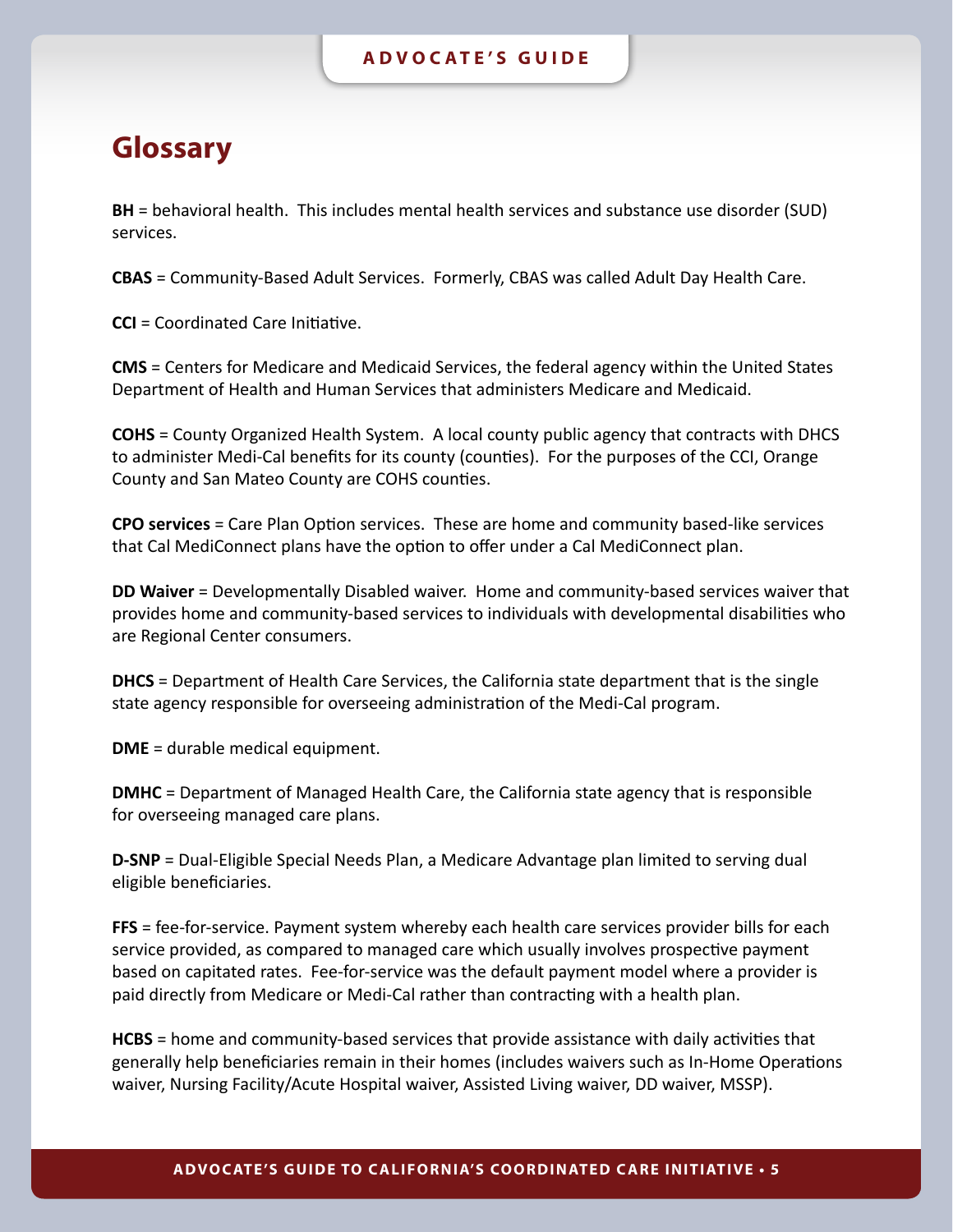**HICAP** = Health Insurance Counseling and Advocacy Program. Provides free and objective counseling about Medicare.

**ICF/DD** = Intermediate care facility/developmentally disabled. A long-term care facility that provides 24-hour personal care, habilitation, developmental and supportive health services to residents with developmental disabilities.

**IHO Waiver** = In-Home Operations Waiver. A home and community-based services waiver limited to people who require nursing facility or subacute levels of care who have been receiving services in an acute hospital for 36 months or more, and have a need for physician-ordered services that exceed what can be provided under the Nursing Facility/Acute Hospital waiver.

**IHSS** = In-Home Supportive Services. The IHSS program provides services that allow a beneficiary to remain safely in the home rather than in a nursing facility or other institution. Some of the services offered through IHSS include housecleaning, shopping, meal preparation, laundry, personal care services, accompaniment to medical appointments, and protective supervision for those with mental impairments who require it.

**LTSS** = long-term services and supports. Under the CCI, LTSS is an umbrella term that includes four specific programs: In-Home Supportive Services, Community-Based Adult Services, Multi-Purpose Senior Services Program, and Long-Term care (nursing facility care).

**MOU** = Memorandum of Understanding. For the purposes of this Guide, the MOU refers to the agreement entered into between DHCS and CMS authorizing Cal MediConnect.

**MSSP** = Multi-Purpose Senior Services Program. A program that provides social and health care management to frail elderly individuals to remain living in their community who without the program would be placed in a nursing facility or other institution.

**NF/AH Waiver** = Nursing Facility/Acute Hospital waiver. A home and community-based services waiver available to Medi-Cal beneficiaries who meet one of three levels of care: nursing facility level A or level B; nursing facility subacute; or acute hospital.

**SNF** = skilled nursing facility.

**SOC** = share of cost. Individuals who have higher incomes can still receive Medi-Cal by contributing to their healthcare by paying a share of the cost of the services they receive. Once a beneficiary's healthcare expenses reach a specified amount each month, Medi-Cal will pay for any additional accrued expenses in that month.

**SPDs** = seniors and persons with disabilities. SPDs are a defined population under Medi-Cal referring specifically to people who have Medi-Cal because they are age 65 or older or have a disability, but who don't have Medicare, i.e., NOT dually eligible.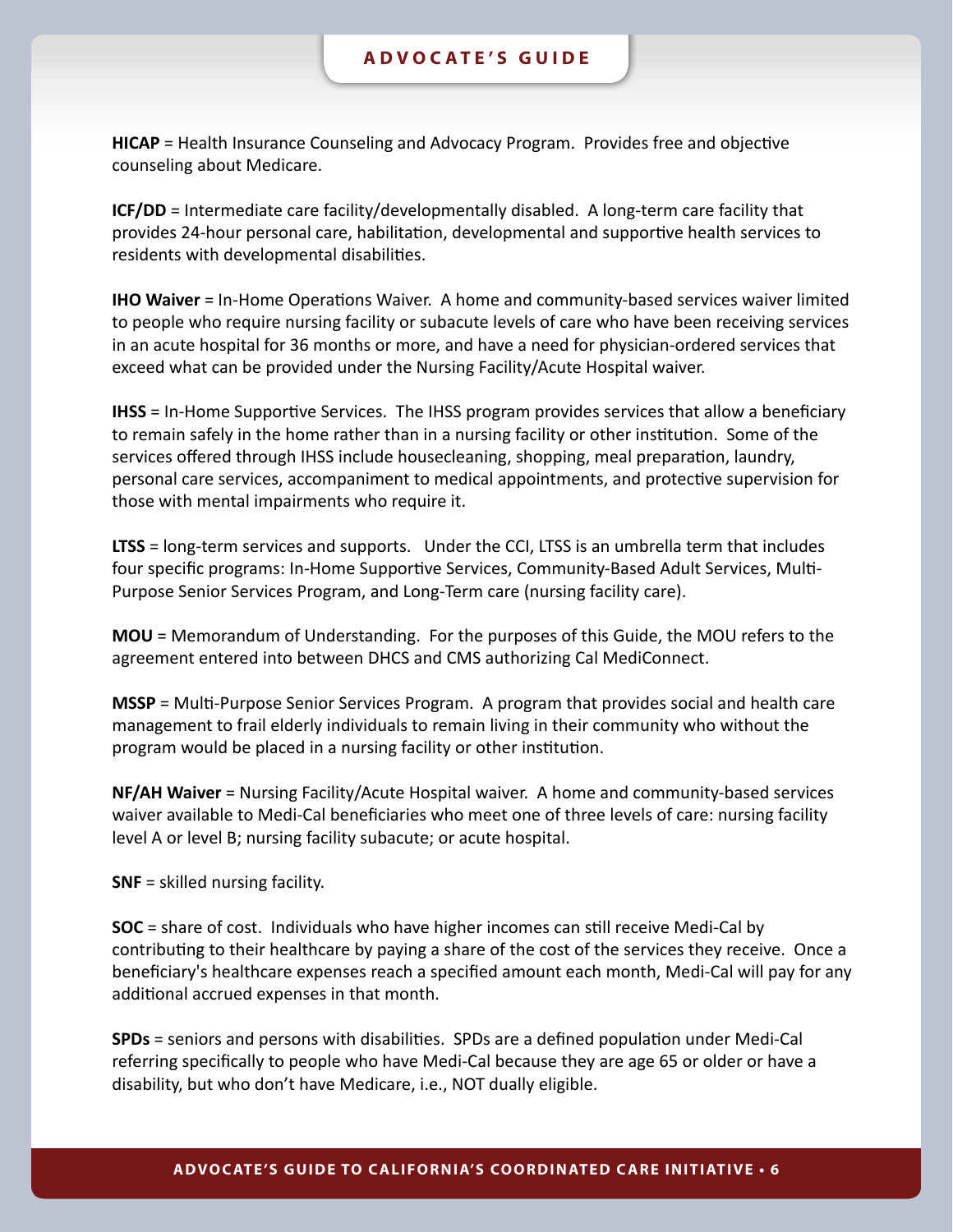## <span id="page-6-0"></span>**Introduction**

The Coordinated Care Initiative (CCI) is a new program that, in the eight counties in which it will be implemented, changes the way that California's dually eligible individuals – i.e., those who have both Medi-Cal and Medicare, "duals" or "Medi-Medis" – and seniors and persons with disabilities with Medi-Cal only ("SPDs")<sup>1</sup> get their health care. Anyone who represents or works with duals and SPDs in these eight counties should be familiar with the CCI. Preparation prior to enrollment is the best way to make sure that at-risk Californians do not lose access to vital health services. This Guide is intended to assist an advocate in understanding the CCI, including a description of what the CCI is, whom the CCI impacts and how beneficiaries are affected, why it is being implemented, and when and where the CCI is occurring.

## **What is the CCI?**

The CCI is a program intended to integrate and coordinate the delivery of health benefits, including behavioral health benefits, and long-term supports and services to dual eligibles and SPDs living in eight California counties: Alameda, Los Angeles, Orange, Riverside, San Bernardino, San Diego, San Mateo and Santa Clara.<sup>2</sup>

The CCI involves three<sup>3</sup> distinct changes:

### **Mandatory Enrollment in Medi-Cal Managed Care<sup>4</sup>**

The CCI expands mandatory enrollment into Medi-Cal managed care. In 2011, California began mandatory enrollment of SPDs into Medi-Cal managed care. At that time, certain populations were excluded from mandatory enrollment, including individuals living in nursing facilities, individuals with a share of cost and dual eligibles. $5$  The CCI now requires these previously excluded groups of individuals living in the eight demonstration counties to enroll in a Medi-Cal managed care plan to receive their Medi-Cal benefit. Enrollment is mandatory. $6$  If a beneficiary fails to choose a plan, the State will choose a

<sup>1</sup> SPDs refer to a specifically defined population of individuals who receive Medi-Cal only (not Medicare) based on age or disability.

<sup>2</sup> On June 27, 2012, the California Legislature passed, and the Governor signed, two pieces of legislation creating the CCI: [SB 1008](http://www.leginfo.ca.gov/pub/11-12/bill/sen/sb_1001-1050/sb_1008_bill_20120627_chaptered.html) (Chapter 33, Statutes of 2012) and [SB 1036](http://www.leginfo.ca.gov/pub/11-12/bill/sen/sb_1001-1050/sb_1036_bill_20120627_chaptered.html) (Chapter 45, Statutes of 2012). On June 17, 2013, the California Legislature passed [SB 94,](http://www.leginfo.ca.gov/pub/13-14/bill/sen/sb_0051-0100/sb_94_bill_20130618_enrolled.pdf) which amends portions of the CCI legislation.

<sup>3</sup> The State refers to the CCI as having "two parts," the first of which includes both the mandatory enrollment of most duals into Medi-Cal managed care and the integration of LTSS into Medi-Cal managed care. The second part is Cal MediConnect, the optional "duals demonstration" project to integrate Medicare and Medi-Cal into a single health care plan. In order to spotlight all of the changes that are part of the CCI, this Guide refers to three distinct changes.

<sup>4</sup> WIC §§ 14182; 14182.16; 14182.17. As of the date of this Guide, California has not received federal approval to move forward with mandatory enrollment of dual eligibles and other SPDs into Medi-Cal managed care. \*\*DHCS submitted an amendment application to its Section 1115 Medicaid waiver to CMS for approval on 6/18/2013.

<sup>5</sup> In County Organized Health System (COHS) counties, all individuals receiving Medi-Cal have always been mandatorily enrolled in Medi-Cal managed care, including duals, share of cost, and nursing facility residents.

<sup>6</sup> For a description of the few limited exceptions to mandatory enrollment in Medi-Cal managed care, see page 11.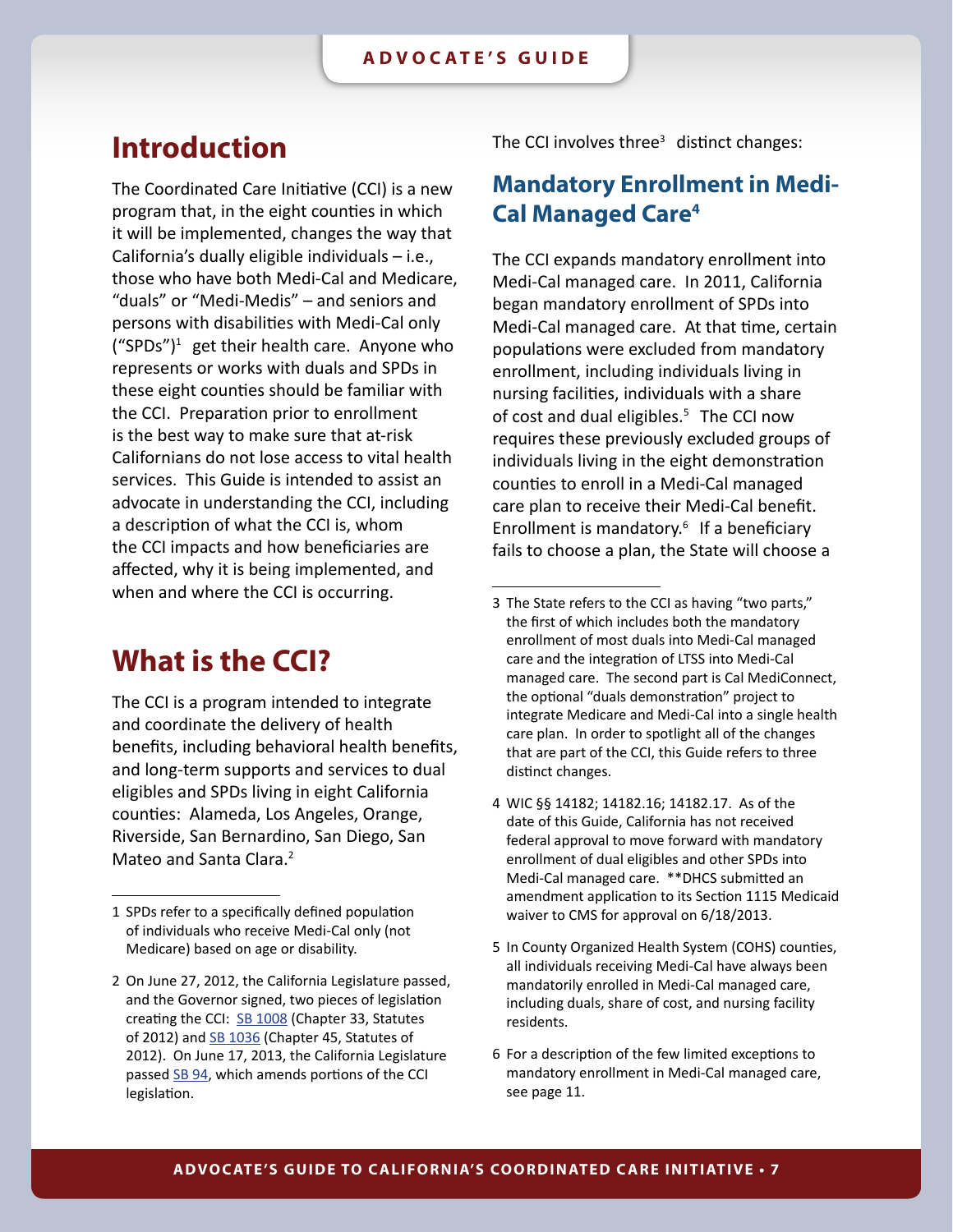<span id="page-7-0"></span>plan for the beneficiary. $7$ 

### **LTSS** Integration<sup>8</sup>

Long-term services and supports (LTSS) historically have not been included in the managed care benefit package. $9$  Under the CCI, LTSS, such as nursing facility care and In-Home Supportive Services (IHSS), will be provided through Medi-Cal managed care plans. This change will impact both those beneficiaries who will be new to Medi-Cal managed care as well as those who are already enrolled in Medi-Cal managed care, since it will be the first time that many will receive LTSS through their Medi-Cal managed care plan. $10$ 

- 8 WIC § 14186. As of the date of this Guide, California had not received federal approval to integrate LTSS into the Medi-Cal managed care benefit package. \*\*DHCS submitted an amendment application to its Section 1115 Medicaid waiver to CMS for approval on 6/18/2013.
- 9 Community-Based Adult Services (CBAS) was transitioned into Medi-Cal managed care in 2012, as a result of the settlement of the *Darling* lawsuit. More information about CBAS and the *Darling* settlement is available on the websites of DHCS [\(www.dhcs.ca.gov/services/medi-cal/pages/adhc/](www.dhcs.ca.gov/services/medi-cal/pages/adhc/adhc.aspx) [adhc.aspx](www.dhcs.ca.gov/services/medi-cal/pages/adhc/adhc.aspx)), the California Association for Adult Services (CAADS) [\(www.caads.org](www.caads.org)), and Disability Rights California [\(www.disabilityrightsca.org/](www.disabilityrightsca.org/advocacy/Darling-v-Douglas/index.html) [advocacy/Darling-v-Douglas/index.html](www.disabilityrightsca.org/advocacy/Darling-v-Douglas/index.html))
- 10 Individuals residing in COHS counties already receive nursing facility care through their Medi-Cal managed care plan. The CCI will now require the COHS county managed care plans to provide IHSS and MSSP services as well. Likewise, some beneficiaries already receive CBAS through managed care. The only change for these beneficiaries will be the inclusion of the other LTSS into their managed care plan.

### **Cal MediConnect<sup>11</sup>**

The CCI creates a new type of managed care program, known as Cal MediConnect, which combines a dual eligible beneficiary's Medi-Cal and Medicare benefits into one integrated managed care plan. $12$  Cal MediConnect is a three-year demonstration program. If the program is successful after the demonstration period, the State plans on implementing the program statewide. Cal MediConnect will impact dual eligible beneficiaries, not SPDs

### **"Opt In" versus "Opt Out" versus "Disenroll"**

*A beneficiary has the choice to opt in or opt out of Cal MediConnect prior to being passively enrolled into the program.* 

*After a beneficiary opts into Cal MediConnect or is by default passively enrolled into Cal MediConnect, she will have to disenroll from the program to change how she receives her Medicare benefit.* 

- 11 WIC § 14132.275. California received federal approval of Cal MediConnect through the Memorandum of Understanding entered into between DHCS and CMS on March 27, 2013 [hereinafter "MOU"]. The MOU is available online at [www.cms.gov/Medicare-Medicaid-Coordination/](www.cms.gov/Medicare-Medicaid-Coordination/Medicare-and-Medicaid-Coordination/Medicare-Medicaid-Coordination-Office/Downloads/CAMOU.pdf) [Medicare-and-Medicaid-Coordination/Medicare-](www.cms.gov/Medicare-Medicaid-Coordination/Medicare-and-Medicaid-Coordination/Medicare-Medicaid-Coordination-Office/Downloads/CAMOU.pdf)[Medicaid-Coordination-Office/Downloads/CAMOU.](www.cms.gov/Medicare-Medicaid-Coordination/Medicare-and-Medicaid-Coordination/Medicare-Medicaid-Coordination-Office/Downloads/CAMOU.pdf) [pdf](www.cms.gov/Medicare-Medicaid-Coordination/Medicare-and-Medicaid-Coordination/Medicare-Medicaid-Coordination-Office/Downloads/CAMOU.pdf).
- 12 Cal MediConnect is not the first example of integrated care for dual eligibles. The Program for All-Inclusive Care for the Elderly (PACE) has been using an integrated care model for many years; see p. 13 for more information about the PACE option.

<sup>7</sup> The State will primarily use a beneficiary's provider history to select a plan. WIC § 14182(b)(6).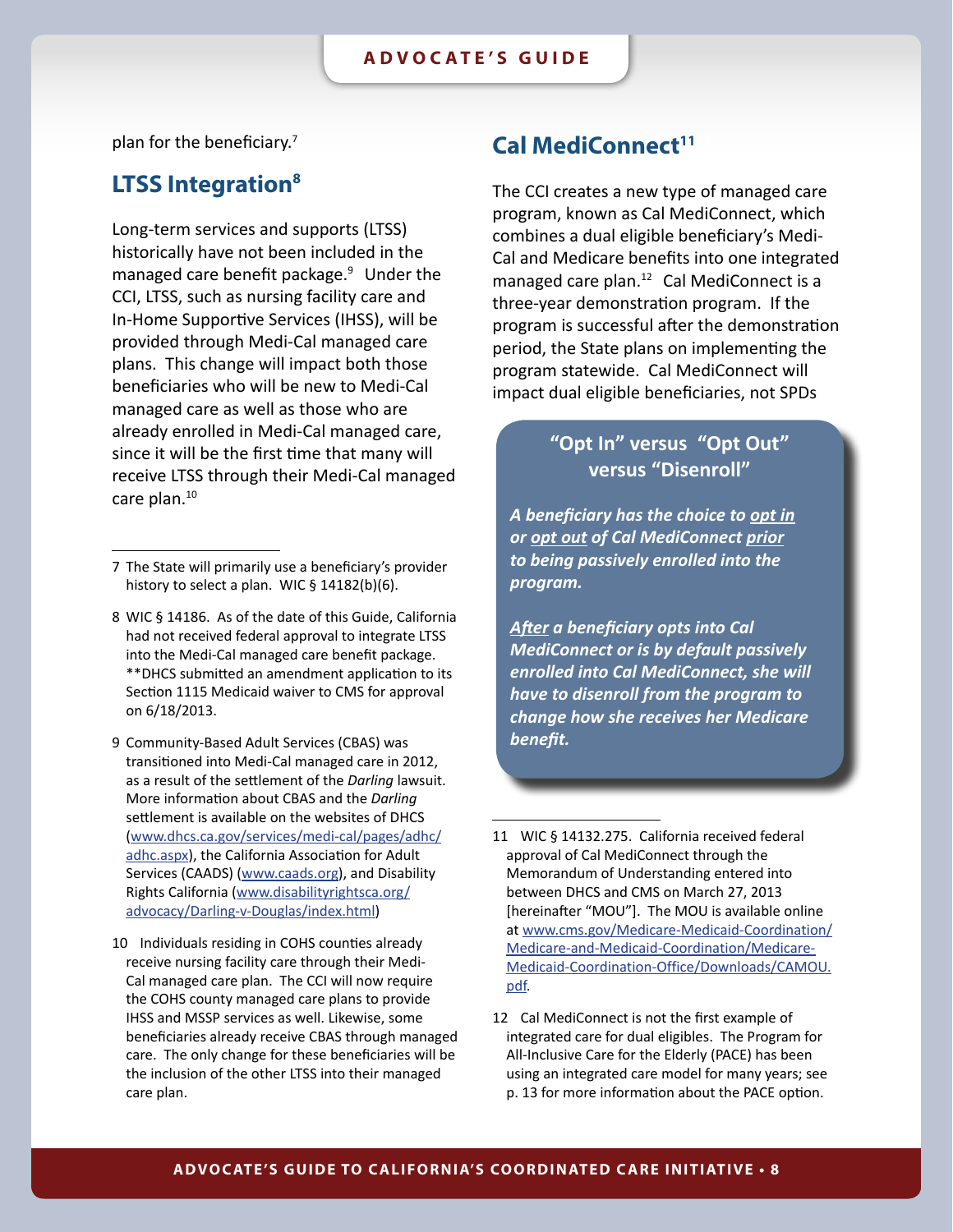<span id="page-8-0"></span>or individuals with Medicare only. Health care plans will enter into three-way contracts with the Department of Health Care Services (DHCS) and the Centers for Medicare and Medicaid Services (CMS). The health plan will be paid a monthly fee for each individual enrollee, also known as a "capitated" rate, and will be responsible for providing a package of Medicare and Medi-Cal services in exchange for that rate. $^{13}$ 

Cal MediConnect plans will provide Medi-Cal and Medicare services using a network of contracted providers (primary care physicians, specialty providers, hospitals, pharmacies, LTSS providers, etc.). An individual who is a member of a Cal MediConnect plan can only get services from providers who are within the plan's network, and can only get those services that have been approved by the plan. $14$  A dual eligible beneficiary with traditional, fee-forservice Medicare and Medi-Cal can see any doctor who accepts Medicare or Medi-Cal, but a dual eligible beneficiary enrolled in Cal MediConnect generally can only see doctors in the managed care plan.

Most duals will be passively enrolled into Cal MediConnect. This means that if a dual does not opt out of Cal MediConnect after receiving notices about enrollment, and does not affirmatively choose a particular Cal MediConnect plan, the dual will automatically be placed in a Cal MediConnect plan chosen by the State.

Enrollment in Cal MediConnect is optional. An individual in Cal MediConnect has the right to change plans or disenroll at any time. A beneficiary does not have to cite a reason to opt out or disenroll from Cal MediConnect. Disenrollment becomes effective the first day of the month following disenrollment.<sup>15</sup> If a dual opts out or disenrolls from Cal MediConnect, she will receive her Medicare benefits through Medicare fee-for-service, or, if she chooses, a Medicare Advantage plan.<sup>16</sup> A dual who opts out of Cal MediConnect must still be enrolled in a Medi-Cal managed care plan for her Medi-Cal benefit. $17$ 

*Remember, while dual eligibles are free to opt out or disenroll from Cal MediConnect for their Medicare benefit, enrollment into managed care for their Medi-Cal benefit is mandatory.*

### **Frequently Asked Questions**

#### *What is passive enrollment?*

Passive enrollment is the process by which individuals will be enrolled into Cal MediConnect. If a beneficiary receives

<sup>13</sup> The rate paid to the health plans will be a combination of a Medicare rate and a Medi-Cal rate. The amount paid by each program will start with a 'baseline' that will then be adjusted to the acuity of the enrolled population and reduced by a predetermined savings percentage. MOU pp. 45- 52.

<sup>14</sup> Beneficiaries have continuity of care rights when transitioning into the CCI. See p. 32 for more information about continuity of care.

<sup>15</sup> MOU p. 64.

<sup>16</sup> Duals will also have the option to enroll in PACE if eligible. See p. 13 for more information about the PACE option.

<sup>17</sup> Beneficiaries living in COHS counties are already enrolled in Medi-Cal managed care. The only change for them is full integration of LTSS into their Medi-Cal benefit package.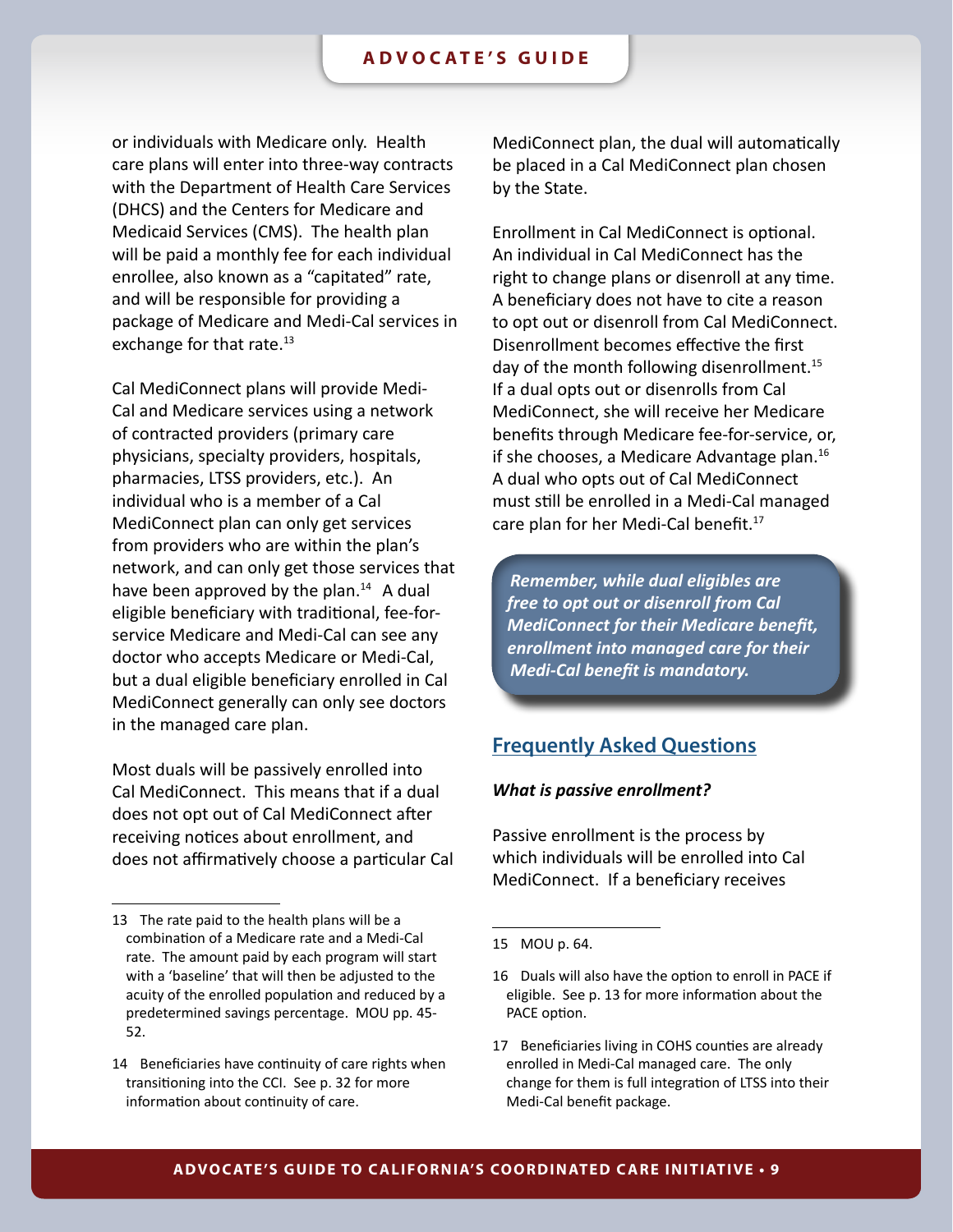<span id="page-9-0"></span>a notice and does not act affirmatively by either opting out of Cal MediConnect or choosing a plan, the beneficiary will be automatically enrolled into a Cal MediConnect plan chosen for her by DHCS. In other words, if a beneficiary does nothing, she will be automatically enrolled in Cal MediConnect.

### *Can a beneficiary disenroll from Cal MediConnect after being passively enrolled?*

Yes. A beneficiary can disenroll from Cal MediConnect at any time for any reason. However, the disenrollment rights only apply to her Medicare benefit. A beneficiary will still have to be enrolled in managed care for her Medi-Cal benefit.

## **Who Does the CCI Impact and How?**

The CCI will impact dual eligibles and SPDs in the CCI counties. Individuals with Medicare only will not be impacted by the CCI. Duals and SPDs will be impacted differently under the CCI. We have provided a pull-out table on page 17, which provides a summary of how duals and SPDs will be affected, including:

- 1. Who will be mandatorily enrolled in Medi-Cal managed care;
- 2. Who will have LTSS integrated into the Medi-Cal Managed Care benefit package;
- 3. Who will be passively enrolled into Cal MediConnect; and
- 4. Who can participate in Cal MediConnect, but will not be passively enrolled.

The CCI will impact over one million duals and SPDs in the eight demonstration counties.

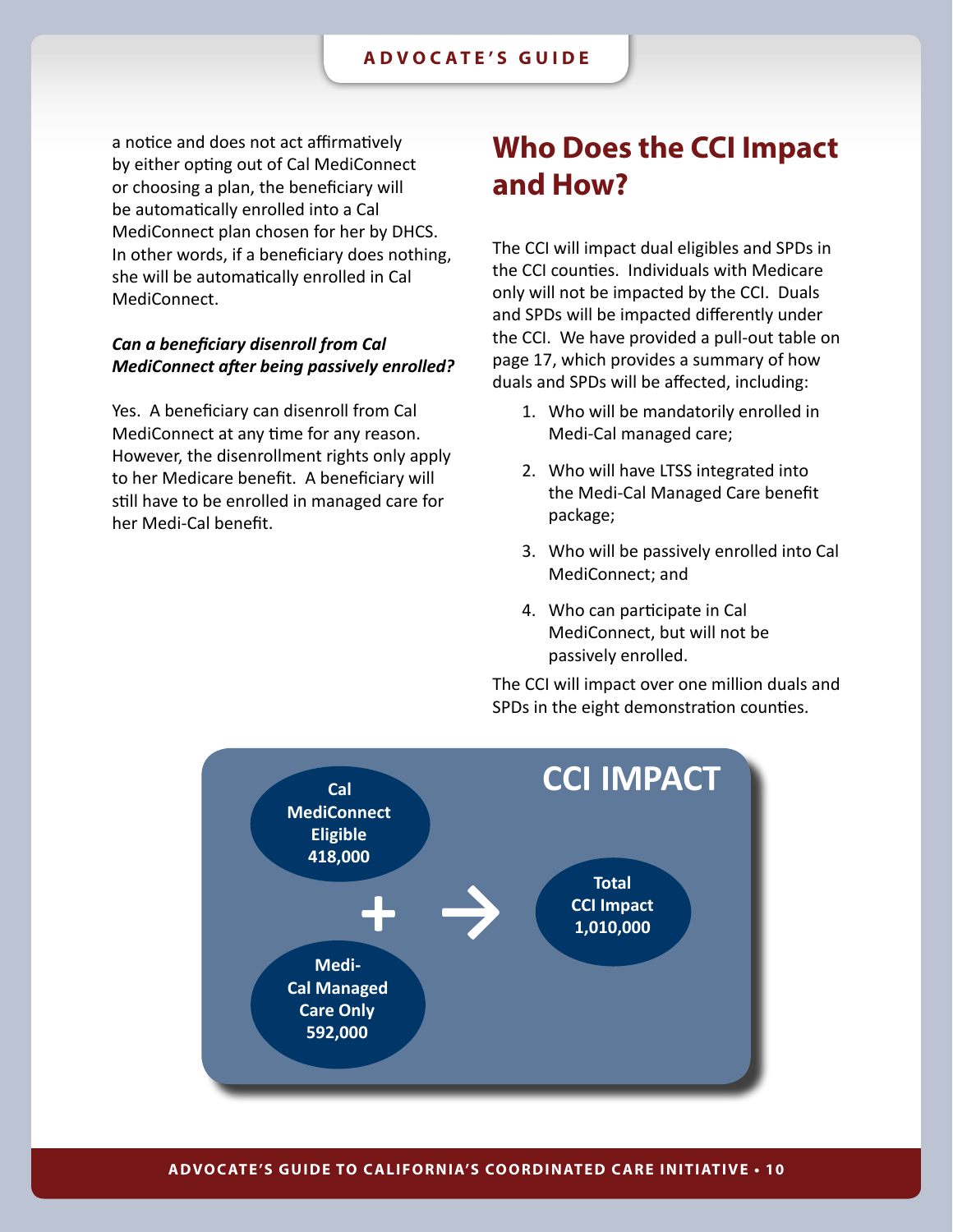### <span id="page-10-0"></span>**Medi-Cal Managed Care**

Most SPDs and duals will be mandatorily enrolled in some form of Medi-Cal managed care. There are few exceptions to mandatory enrollment in Medi-Cal managed care. These exceptions include beneficiaries under age 21, individuals living in certain rural zip codes,<sup>18</sup> beneficiaries with other health coverage in certain counties, individuals living in a veterans' home and residents of an ICF-DD in certain counties.<sup>19</sup> The table on page 17 outlines these exceptions in detail.

### **Cal MediConnect**

There are many more exceptions to participation in Cal MediConnect. In general, most dual eligibles will be passively enrolled into Cal MediConnect. However, certain dual eligible beneficiaries are not permitted to participate in Cal MediConnect, including, for example, beneficiaries under age 21, beneficiaries in certain rural zip codes, beneficiaries who do not routinely meet their Medi-Cal share of cost, beneficiaries with developmental disabilities receiving services through a Regional Center, and beneficiaries with End Stage Renal Disease in certain

counties. $20$ 

There are also dual eligible beneficiaries who can participate in Cal MediConnect if they choose, but who will not be passively enrolled into the program. For example, individuals enrolled in Kaiser and individuals living in certain rural zip codes in San Bernardino County will not be passively enrolled into Cal MediConnect, but can optin to the program. $21$  Individuals enrolled in a Medicare Advantage plan or in a D-SNP will not be subject to passive enrollment in 2014, but can opt-in to the program if they disenroll from their Medicare Advantage or



<sup>20</sup> WIC § 14132.275(l)(3)(A); MOU pp. 8-9.

<sup>18</sup> Only one health plan is available in these rural zip codes. Except in County Organized Health System (COHS) counties, federal law prohibits mandatory enrollment into Medi-Cal managed care if there is only one health plan available. 42 USCS § 1396u-2(a)(1)(A)(i)(I); 42 USCS § 1396u-2(a) (3)(A); See also, CMS "2014 Capitated Financial Alignment Demonstration Timeline" (p. 5), available at [www.cms.gov/Medicare-Medicaid-Coordination/](www.cms.gov/Medicare-Medicaid-Coordination/Medicare-and-Medicaid-Coordination/Medicare-Medicaid-Coordination-Office/Downloads/2014_PlanGuidance01092013.pdf) [Medicare-and-Medicaid-Coordination/Medicare-](www.cms.gov/Medicare-Medicaid-Coordination/Medicare-and-Medicaid-Coordination/Medicare-Medicaid-Coordination-Office/Downloads/2014_PlanGuidance01092013.pdf)[Medicaid-Coordination-Office/Downloads/2014\\_](www.cms.gov/Medicare-Medicaid-Coordination/Medicare-and-Medicaid-Coordination/Medicare-Medicaid-Coordination-Office/Downloads/2014_PlanGuidance01092013.pdf) [PlanGuidance01092013.pdf.](www.cms.gov/Medicare-Medicaid-Coordination/Medicare-and-Medicaid-Coordination/Medicare-Medicaid-Coordination-Office/Downloads/2014_PlanGuidance01092013.pdf)

<sup>21</sup> MOU p. 9.

<sup>19</sup> WIC § 14182.16(c)(1).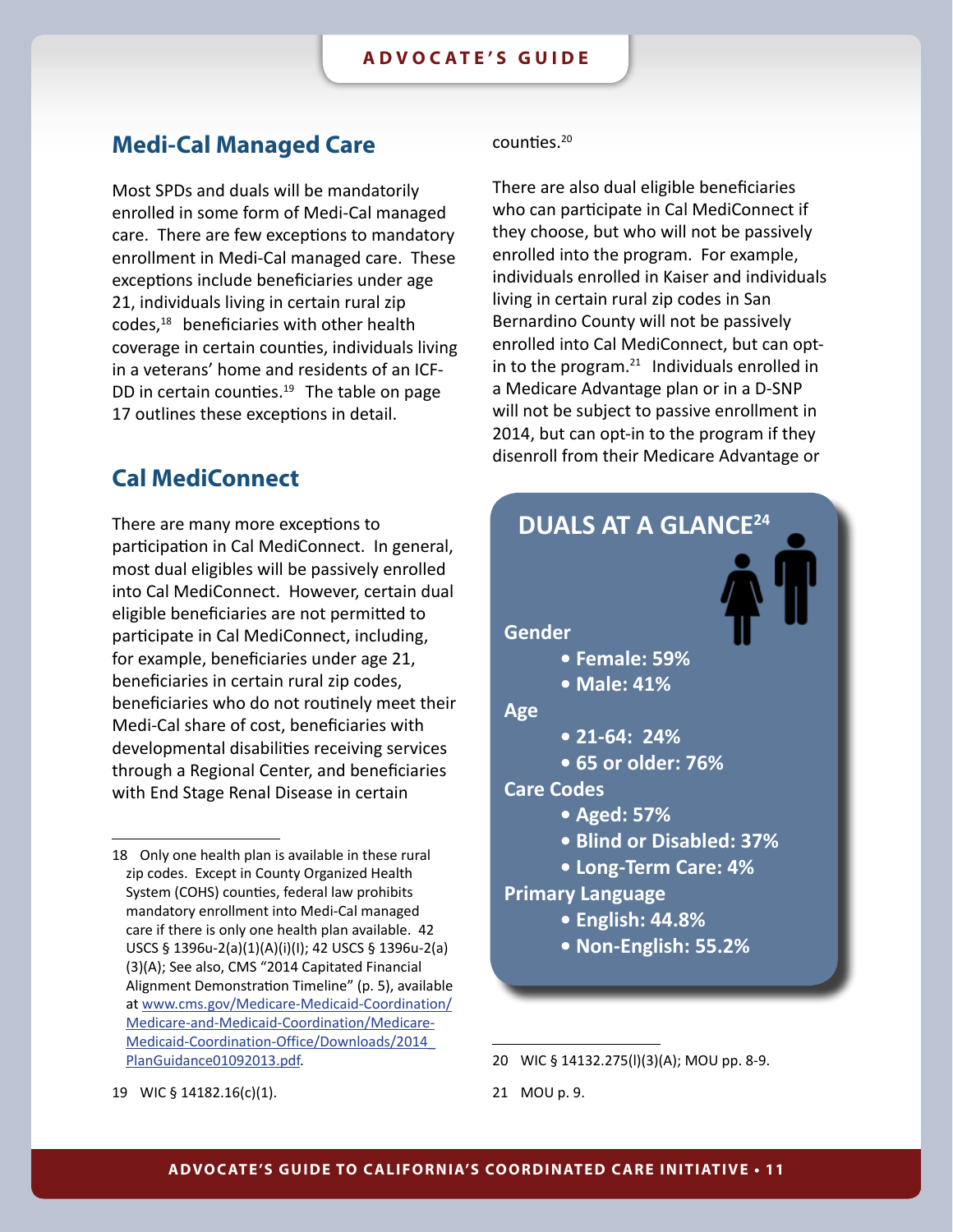D-SNP plan.<sup>22</sup> Likewise, individuals who are enrolled in PACE or in HCBS waivers will not be passively enrolled into Cal MediConnect, but can choose to enroll if they disenroll from PACE or their waiver.<sup>23</sup> The table on page 17 shows these different exceptions in detail.

Approximately 418,000 beneficiaries in the eight counties will be eligible for passive enrollment in Cal MediConnect and will receive notices regarding enrollment in 2014. $24$  Of those eligible for passive enrollment, only 395,000 can be enrolled. This is because Los Angeles County has a limit on how many beneficiaries can enroll in Cal MediConnect. Of the 223,000 duals who are eligible for passive enrollment residing in Los Angeles County, only 200,000 can be enrolled.<sup>25</sup> The table to the right lists the number of dual eligibles subject to passive enrollment in each county.

Remember that duals who are not passively enrolled into Cal MediConnect or who are not able to participate in Cal MediConnect will still be mandatorily enrolled into Medi-Cal managed care for their Medi-Cal benefit.<sup>26</sup>

| <b>County</b>      | <b>Duals Subject to Passive</b><br><b>Enrollment in Cal</b><br>MediConnect <sup>27</sup> |
|--------------------|------------------------------------------------------------------------------------------|
| Alameda            | 25,502                                                                                   |
| Los Angeles        | 223,084 (200,000 cap)                                                                    |
| Orange             | 39,969                                                                                   |
| Riverside          | 24,395                                                                                   |
| San Bernardino     | 26,977                                                                                   |
| San Diego          | 41,710                                                                                   |
| San Mateo          | 3,701                                                                                    |
| Santa Clara        | 32,986                                                                                   |
| <b>Grand Total</b> | 418,324<br>(395,204 with cap)                                                            |

<sup>26</sup> In total, there are 592,000 individuals who will have to join a Medi-Cal managed care plan under the CCI in addition to those subject to passive enrollment into Cal MediConnect. This total includes beneficiaries who cannot participate in Cal MediConnect, beneficiaries not subject to passive enrollment in Cal MediConnect, non-dual beneficiaries who must join a Medi-Cal managed care plan under the CCI, and beneficiaries who will have LTSS integrated into their Medi-Cal managed care plan under the CCI. See, "Medi-Cal's Coordinated Care Initiative Population: Definitions and Estimated Counts," available at [www.dhcs.](www.dhcs.ca.gov/dataandstats/statistics/Documents/CCI%20Population%20Brief.pdf) [ca.gov/dataandstats/statistics/Documents/](www.dhcs.ca.gov/dataandstats/statistics/Documents/CCI%20Population%20Brief.pdf) [CCI%20Population%20Brief.pdf](www.dhcs.ca.gov/dataandstats/statistics/Documents/CCI%20Population%20Brief.pdf) and [http://www.](http://www.dhcs.ca.gov/dataandstats/reports/mcestimates/Documents/2013_May_Estimate/May_2013_Medi-Cal_Estimate.pdf) [dhcs.ca.gov/dataandstats/reports/mcestimates/](http://www.dhcs.ca.gov/dataandstats/reports/mcestimates/Documents/2013_May_Estimate/May_2013_Medi-Cal_Estimate.pdf) Documents/2013 May Estimate/May 2013 Medi-[Cal\\_Estimate.pdf](http://www.dhcs.ca.gov/dataandstats/reports/mcestimates/Documents/2013_May_Estimate/May_2013_Medi-Cal_Estimate.pdf) (PC Page 247).

<sup>22</sup> Under the MOU, individuals enrolled in Medicare Advantage or a D-SNP were subject to passive enrollment in Cal MediConnect beginning January 1, 2014. On June 17, 2013, the California Legislature passed SB 94, which states that individuals enrolled in a Medicare Advantage plan or D-SNP are not subject to passive enrollment in Cal MediConnect for 2014, creating a contradiction with the MOU. See [SB 94](http://www.leginfo.ca.gov/pub/13-14/bill/sen/sb_0051-0100/sb_94_bill_20130618_enrolled.pdf) § 14132.277.

<sup>23</sup> MOU p. 9.

<span id="page-11-0"></span><sup>24</sup> See, "Medi-Cal's Coordinated Care Initiative Population Combined Medicare & Medi-Cal Cost, Utilization, and Disease Burden" (November 2012), available at [www.dhcs.ca.gov/dataandstats/](www.dhcs.ca.gov/dataandstats/statistics/Documents/Dual%20Data%20Sets%20Medicare.pdf) [statistics/Documents/Dual%20Data%20Sets%20](www.dhcs.ca.gov/dataandstats/statistics/Documents/Dual%20Data%20Sets%20Medicare.pdf) [Medicare.pdf](www.dhcs.ca.gov/dataandstats/statistics/Documents/Dual%20Data%20Sets%20Medicare.pdf); Long-term care codes include dual eligibles residing in long-term care facilities and enrolled in Medi-Cal aid codes 13-Age Long-Term Care, 23-Blind Long-Term Care, and 63-Disabled Long-Term Care. *Id*. at 54.

<sup>25</sup> MOU p. 8. The enrollment cap in LA County only applies to Cal MediConnect and not enrollment into Medi-Cal managed care.

<sup>27</sup> See "Medi-Cal's Coordinated Care Initiative Population: Definitions and Estimated Counts" (p. 11), available at [www.dhcs.ca.gov/dataandstats/](www.dhcs.ca.gov/dataandstats/statistics/Documents/CCI%20Population%20Brief.pdf) [statistics/Documents/CCI%20Population%20Brief.](www.dhcs.ca.gov/dataandstats/statistics/Documents/CCI%20Population%20Brief.pdf) [pdf](www.dhcs.ca.gov/dataandstats/statistics/Documents/CCI%20Population%20Brief.pdf).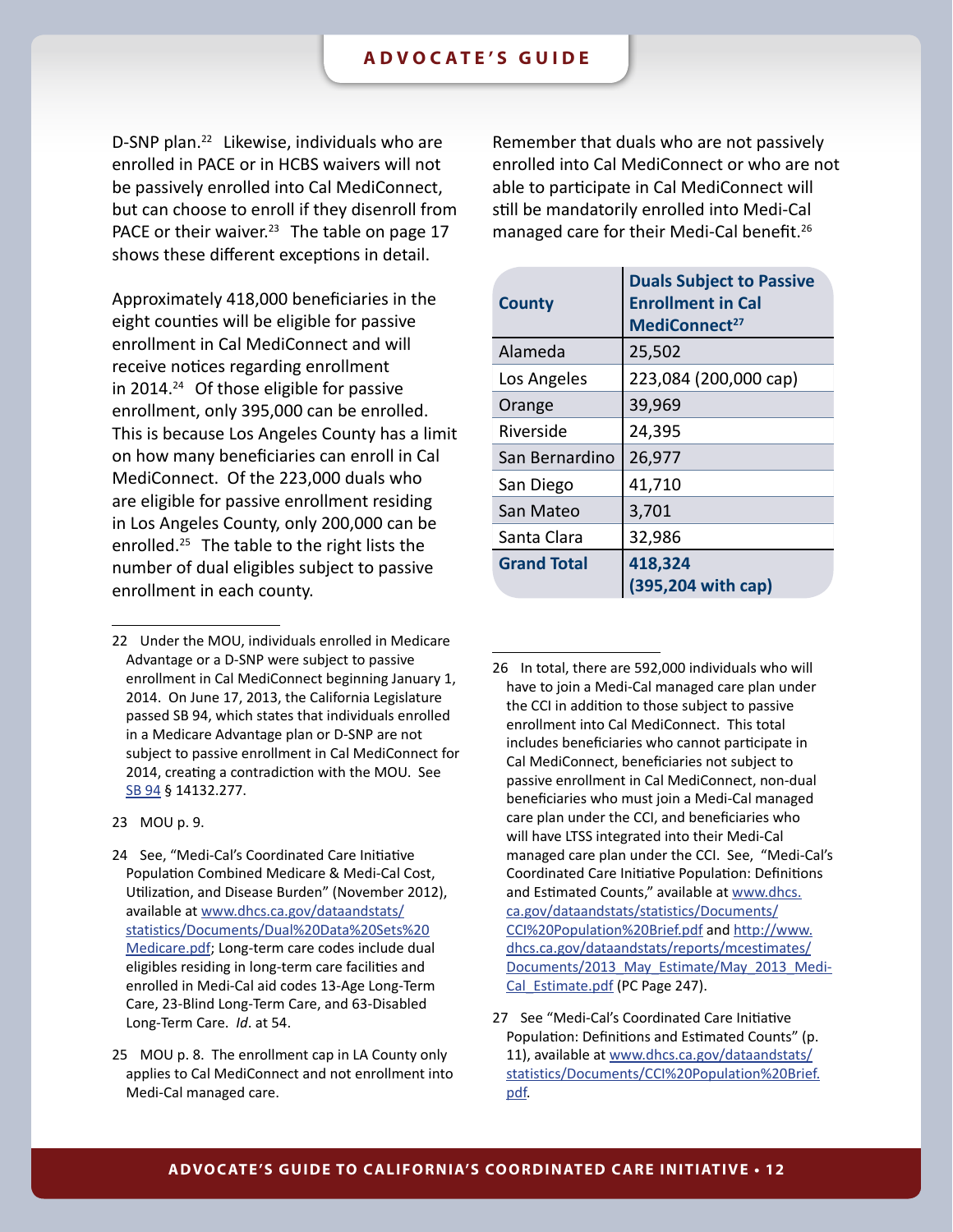### <span id="page-12-0"></span>**Frequently Asked Questions**

### *Will people who have only Medicare be affected by the CCI?*

No. People who have only Medicare, and not Medi-Cal, will not be affected by the CCI.

### *What is PACE and how does the CCI interact with PACE?*

The Program of All-Inclusive Care for the Elderly (PACE) is a managed care program available to individuals age 55 or older who meet the level of care requirement for a skilled nursing facility but who can live safely in the community. PACE provides its members with both Medicare and Medi-Cal services. PACE uses an interdisciplinary team to coordinate the care of each enrolled participant.<sup>28</sup>

PACE programs in California have a long history of providing integrated, coordinated care to older adults—in fact, the PACE model of care was originally developed in the 1970s by On Lok in San Francisco.<sup>29</sup> Beneficiaries who meet the PACE eligibility criteria may find that it is a well-tested alternative to Cal MediConnect. As a community-based program, PACE is only available in certain zip codes in four of the eight CCI counties (Alameda, Los Angeles, San Diego and Santa Clara). $30$ 

PACE will remain an enrollment option for dual eligibles. In addition, if a dual eligible beneficiary is already enrolled in PACE, that beneficiary will not be subject to passive enrollment in Cal MediConnect. If the beneficiary wishes to enroll in Cal MediConnect, the beneficiary must disenroll from PACE. The PACE participant will not be mandatorily enrolled in Medi-Cal managed care, since PACE is already a managed care plan that includes Medi-Cal benefits.

If a dual eligible beneficiary wishes to enroll in PACE rather than a Cal MediConnect plan, a 60-day clock starts when the individual applies for PACE. During that time, the PACE assessment process must be completed. If the beneficiary is found eligible for PACE, the local PACE plan will complete the enrollment process. If the beneficiary is found ineligible for PACE, she will be enrolled into the backup Medi-Cal managed care plan or the Cal MediConnect health plan previously selected.<sup>31</sup>

### *How will enrollment work for Medi-Cal beneficiaries with a share of cost?*

Dual eligibles who meet their Medi-Cal share of cost on a continuous basis will be passively enrolled into Cal MediConnect. Individuals residing in a nursing facility are deemed to meet their share of cost continuously. Likewise, individuals enrolled in MSSP are deemed to meet their share of cost continuously. Individuals living in the community who receive IHSS are deemed to meet their share of cost continuously if their share of cost is met the first day of the fifth and fourth months prior to passive

<sup>28</sup> See [www.dhcs.ca.gov/provgovpart/Pages/PACE.](www.dhcs.ca.gov/provgovpart/Pages/PACE.aspx) [aspx](www.dhcs.ca.gov/provgovpart/Pages/PACE.aspx).

<sup>29</sup> See "About PACE," available at [www.onlok.org/](http://www.onlok.org/About/AboutPACE.aspx) [About/AboutPACE.aspx](http://www.onlok.org/About/AboutPACE.aspx).

<sup>30</sup> For a list of PACE plans in California and the geographic areas they serve, see [www.dhcs.ca.gov/](www.dhcs.ca.gov/individuals/Pages/PACEPlans.aspx) [individuals/Pages/PACEPlans.aspx.](www.dhcs.ca.gov/individuals/Pages/PACEPlans.aspx)

<sup>31</sup> See "The Coordinated Care Initiative and PACE," available at [www.calduals.org/wp-content/](www.calduals.org/wp-content/uploads/2012/08/PACECCI-5.8.13.pdf) [uploads/2012/08/PACECCI-5.8.13.pdf.](www.calduals.org/wp-content/uploads/2012/08/PACECCI-5.8.13.pdf)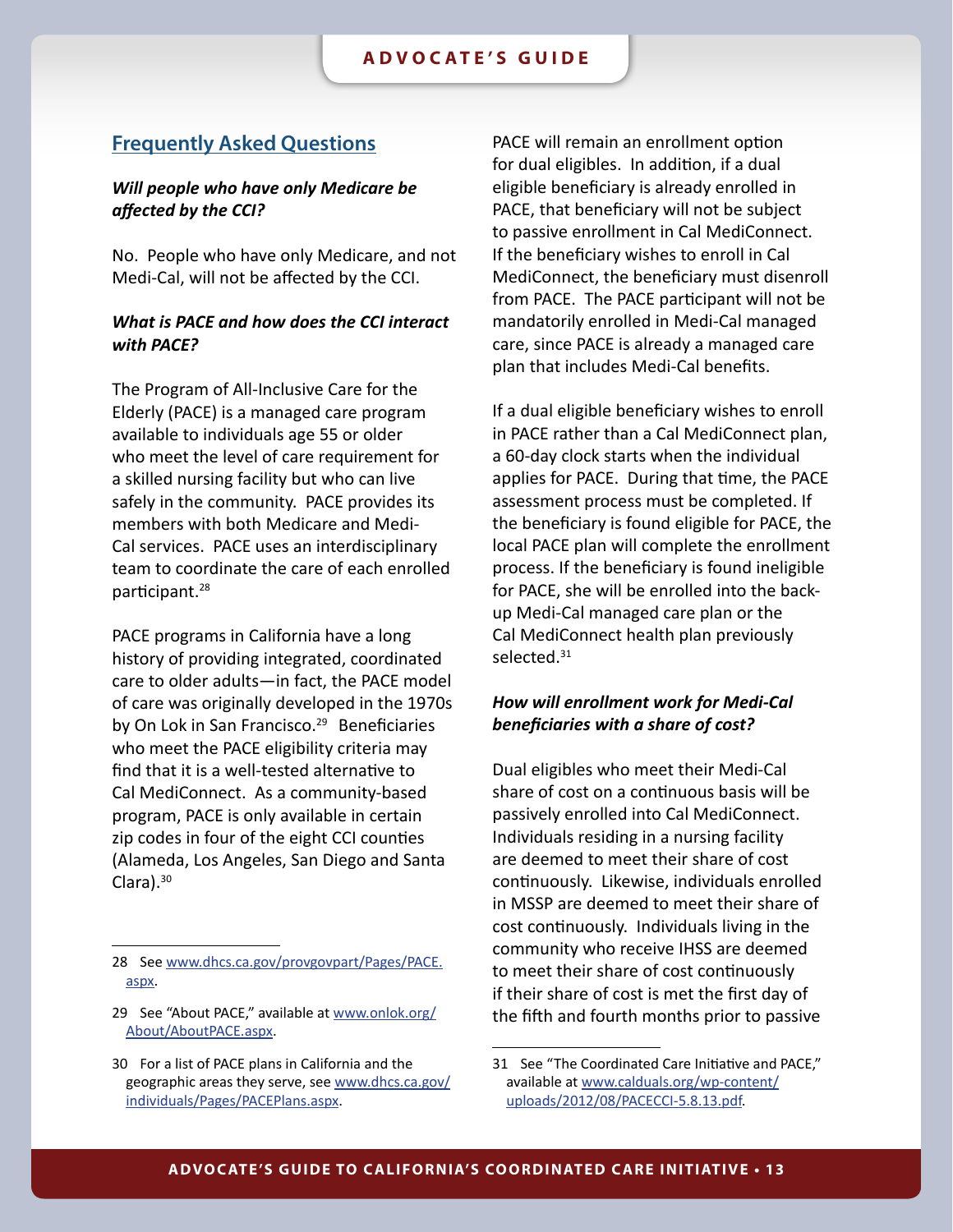enrollment. For example, if an individual with share of cost receiving IHSS is scheduled to be passively enrolled into Cal MediConnect in April 2014, the State will review whether her share of cost was met on November 1 and December 1 of 2013. Individuals who are not deemed to meet their share of cost cannot participate in Cal MediConnect, and should not receive notices regarding the program.

DHCS has verbally stated that individuals enrolled in Cal MediConnect who do not meet their share of cost in a single month, will be disenrolled from Cal MediConnect effective the first of the following month. For those who are disenrolled due to failure to meet share of cost, they may reenroll in Cal MediConnect the following January 1st if they meet their share of cost as described above. $32$ 

However, all Medi-Cal beneficiaries who have a share of cost – both share of cost continuously and not continuously certified – will be mandatorily enrolled in Medi-Cal managed care.

### *Will a beneficiary on dialysis have to enroll in the CCI?*

In most instances, beneficiaries with a diagnosis of End Stage Renal Disease (ESRD) at the time of their passive enrollment date will not be able to participate in Cal MediConnect. They will not receive notices regarding Cal MediConnect, but they will still have to enroll in Medi-Cal managed care for their Medi-Cal benefit. However,

if a beneficiary with an ESRD diagnosis lives in a COHS county (San Mateo and Orange), she will be passively enrolled into Cal MediConnect. Also, if a beneficiary is enrolled in a healthcare plan that is operated by a Cal MediConnect plan (for example, an individual in LA Care's D-SNP), she will have the option to enroll in Cal MediConnect, but will not be subject to passive enrollment. $33$ 

A beneficiary who is diagnosed with ESRD after being enrolled in Cal MediConnect will stay in Cal MediConnect unless she decides to disenroll. If she decides to disenroll, she will still have to enroll in Medi-Cal managed care for her Medi-Cal benefit.

### *Will a beneficiary who receives services from a Regional Center have to enroll in the CCI?*

Beneficiaries who have a developmental disability and receive services through the Developmentally Disabled (DD) waiver, Regional Center or state developmental center will not be able to participate in Cal MediConnect and will not receive notices about Cal MediConnect. However, these individuals will still have to enroll in Medi-Cal managed care to receive their Medi-Cal benefit.

### *What happens to a dual who opts out or disenrolls from Cal MediConnect?*

When a dual is enrolled in Cal MediConnect, she receives both her Medicare and Medi-Cal benefits through one integrated managed care plan. If she decides to opt out of or disenroll from Cal MediConnect, she can choose how she wants to receive her Medicare benefit. For example, she can choose fee-for-service Medicare, Medicare

<sup>32</sup> DHCS has provided this guidance verbally and it is subject to change. As of the date of this Guide, DHCS had not developed a written policy on disenrollment from Cal MediConnect when an individual no longer meets her share of cost.

<sup>33</sup> MOU p. 8.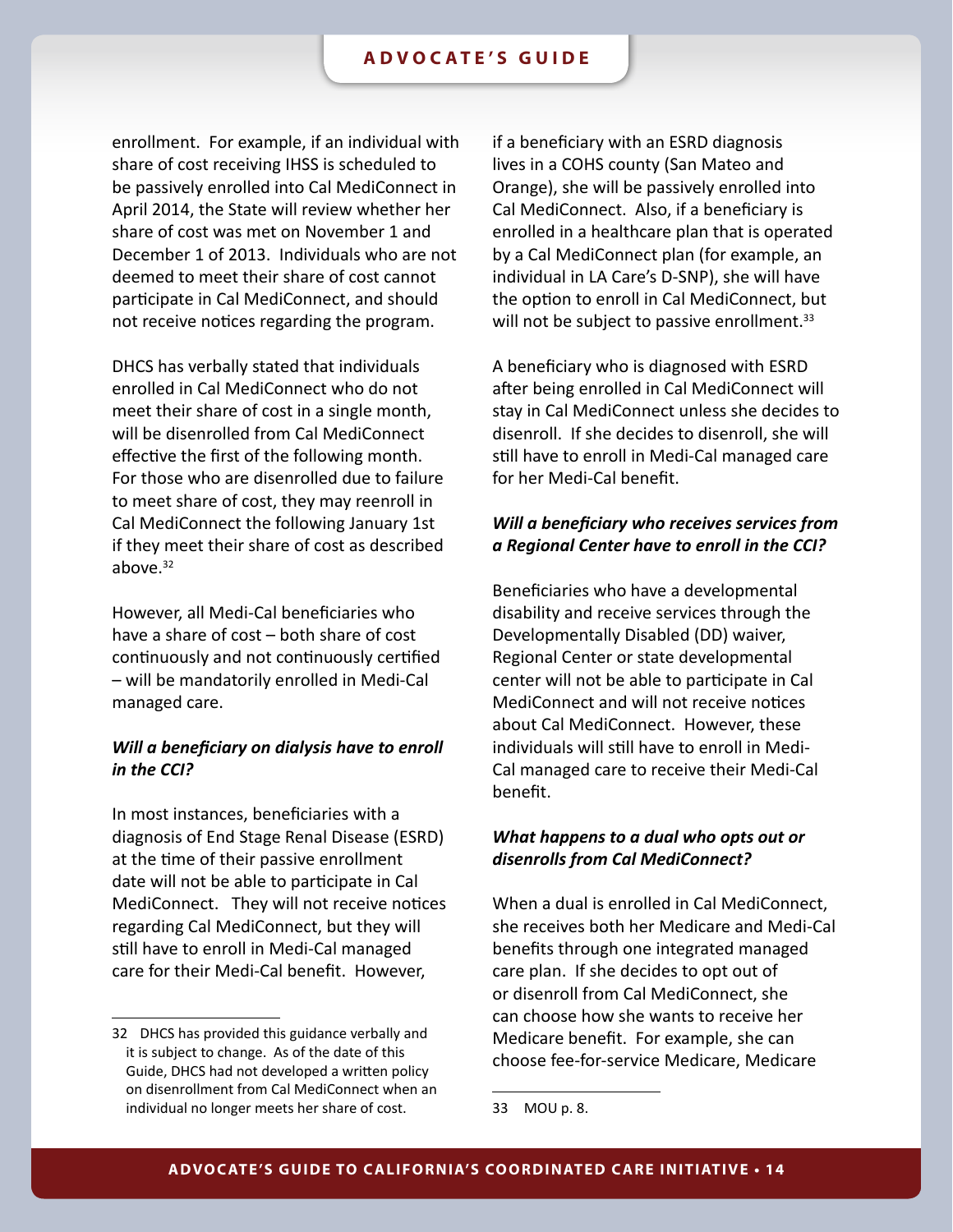#### Advantage or PACE.

Remember, with very few exceptions (see page 11), if she opts out or disenrolls from Cal MediConnect, she will still have to choose a Medi-Cal managed care plan to receive her Medi-Cal benefit. Keep in mind that beneficiaries living in COHS counties are already enrolled in Medi-Cal managed care. They will not have to choose a Medi-Cal managed care plan. The only change for them if they decide to opt out of Cal MediConnect will be integration of LTSS into their Medi-Cal benefit package.

#### *What about Part D?*

For a beneficiary who opts out of Cal MediConnect prior to enrollment, she will stay in her current Part D Medicare prescription drug plan. For an individual who is enrolled in Cal MediConnect and wants to disenroll, not only will she have to choose how she receives her Medicare benefit, she will also have to choose a new Part D plan. If she does not choose a Part D plan, she will be passively enrolled into a Part D plan by CMS.

### *What if a beneficiary is enrolled in a Kaiser plan?*

Individuals enrolled in a Kaiser plan $34$  will not receive notices regarding Cal MediConnect and will not be passively enrolled into Cal MediConnect. However, individuals enrolled in Kaiser will still have to enroll in a Medi-Cal managed care plan for their Medi-Cal benefit. If a beneficiary enrolled in Kaiser would like to enroll in Cal MediConnect, she would have to disenroll from Kaiser and choose a Cal MediConnect plan.

### *How will the CCI affect people currently in waivers?*

Individuals who are currently in an HCBS waiver (e.g., Assisted Living, NF/AH, IHO waiver, DD waiver), are not able to participate in Cal MediConnect. They will not receive notices about Cal MediConnect and can only enroll in Cal MediConnect if they disenroll from their waiver. Individuals who are on waiver waiting lists will be passively enrolled into Cal MediConnect (unless they opt out). They will not lose their waiver spot on the waiting list by enrolling. If a waiver slot opens, they can disenroll from Cal MediConnect and join the waiver.

NOTE: Individuals who are in waivers still must enroll in Medi-Cal managed care. The beneficiaries will remain in the waiver programs. The waiver provider, not the plans, will provide the waiver services. The Medi-Cal managed care plan will be responsible for coordinating services with the waiver providers.

### *Will institutional deeming still apply to MSSP after it becomes a Cal MediConnect benefit?*

Yes. Institutional deeming eligibility rules and requirements will stay the same.

Institutional deeming is one means by which DHCS calculates income and resources for eligibility for Medi-Cal services. Under institutional deeming, DHCS will review an individual's income and resources as if the individual lives in an institution rather than in the home (where a spouse's or parent's income and resources would normally be counted).

<sup>34</sup> This exception applies to both Medicare and Medi-Cal Kaiser plans.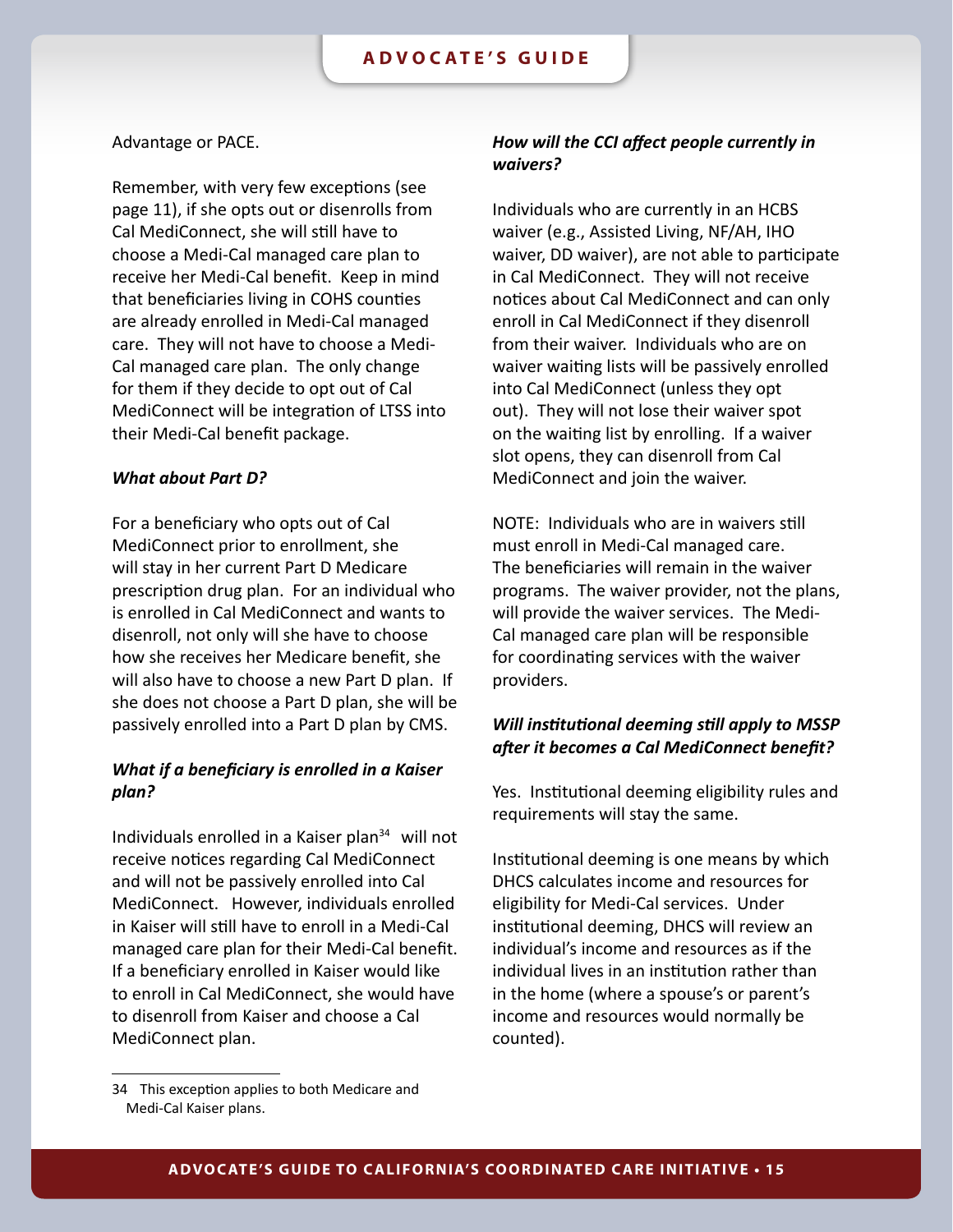### *Will institutional deeming still apply if an individual is not in an HCBS waiver?*

Yes, institutional deeming eligibility rules and requirements will still apply, but only if the managed care plan decides that the beneficiary needs "Care Plan Option" (CPO) services. These are services that are like HCBS waiver services that Cal MediConnect plans can, but are not required, to offer. See page 21 for more information about CPO services.

*My client signed up for a Medigap plan, or some other extra health insurance program, in order to qualify for the Aged & Disabled Medi-Cal program. How will the CCI affect her?*

People who have "other health coverage" including a Medigap plan or other private health insurance—are excluded from both Cal MediConnect and Medi-Cal managed care. In order to enroll in Cal MediConnect, the beneficiary would have to drop the other health coverage. Some people use payments for other health coverage to reduce countable income and qualify for Medi-Cal. Advocates should discourage these individuals from dropping their other health coverage, since it could cause them to lose their Medi-Cal eligibility entirely.

### *What happens if my client decides to stay in her Medicare Advantage plan, but there is no matching Medi-Cal plan?*

Normally, individuals who are in Medicare Advantage cannot enroll in Medi-Cal managed care for their Medi-Cal benefit unless the Medi-Cal managed care plan is operated by the same company that operates their Medicare Advantage plan. This is called a "matching" plan. Instead, the beneficiary would remain in FFS Medi-Cal. This "matching" policy will not apply to the CCI. $35$  For example, an individual who is enrolled in UnitedHealthcare for Medicare Advantage will still have to enroll in a Medi-Cal managed care plan despite the fact that UnitedHealthcare does not offer a Medi-Cal managed care plan.

<sup>35</sup> \*\*DHCS's application for an amendment to its 1115 waiver states, "dual eligibles enrolled in a Medicare Advantage plan may be mandatorily enrolled in a Medi-Cal managed care plan that is not operated by the same parent or organization for their Medi-Cal and Medicare wrap around benefits. This is applicable only in the eight authorized CCI counties."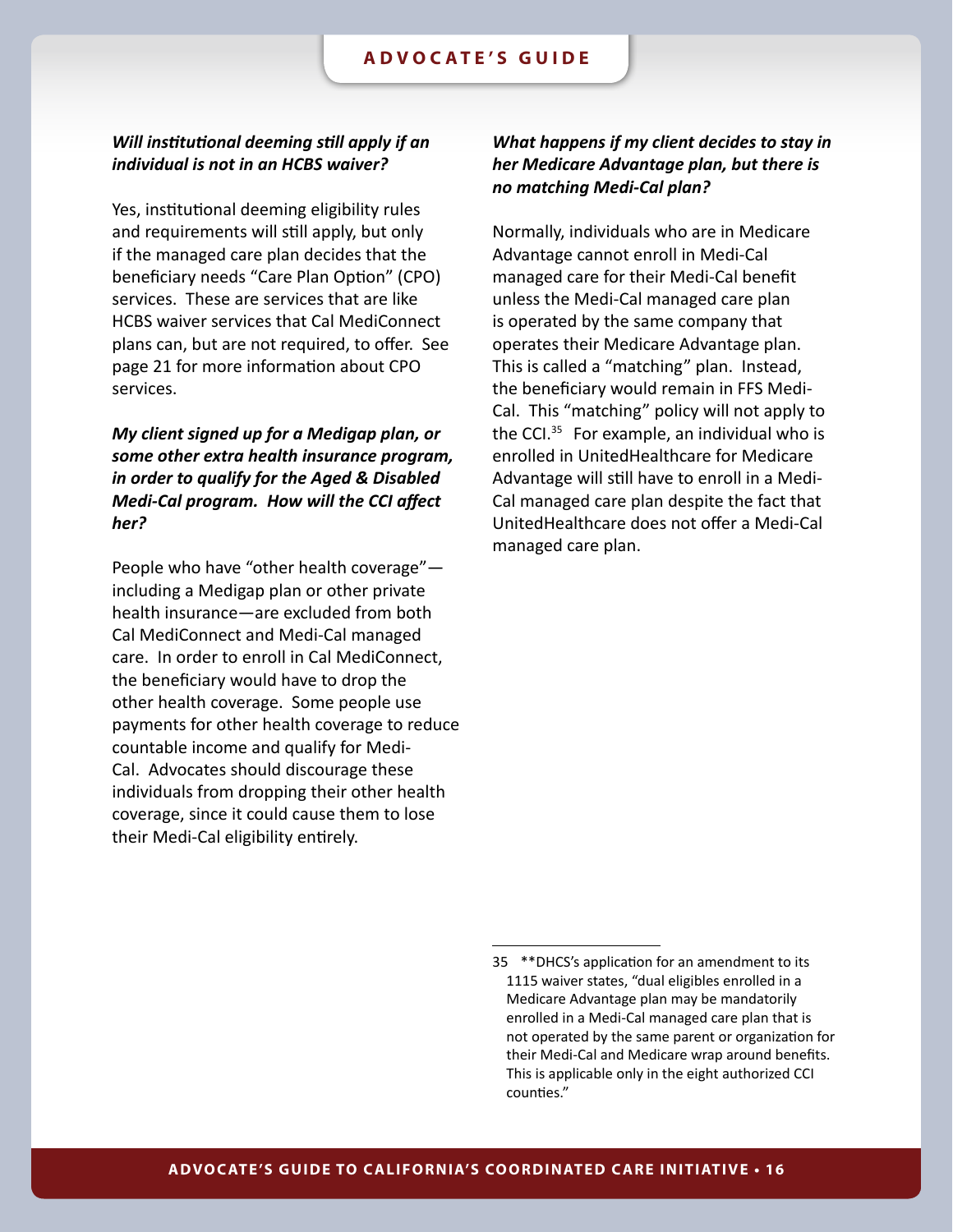### <span id="page-16-0"></span>**CCI Eligibility Chart**

Eligibility rules for Medi-Cal managed care, integrated LTSS and Cal MediConnect get very complicated very quickly. The chart below goes into detail about how different groups of people are affected. Generally speaking in the CCI counties:

- Most SPDs will be mandatorily enrolled into Medi-Cal Managed Care and LTSS will be integrated into the Medi-Cal managed care plan.
- SPDs are not impacted by Cal MediConnect.
- Most dual eligible beneficiaries will be passively enrolled into Cal MediConnect.
- If a dual is not enrolled in Cal MediConnect, the dual will nevertheless have to be enrolled in a Medi-Cal managed care plan.

|                                                                          | <b>Required to enroll</b><br>in managed care<br>for Medi-Cal |                   | LTSS will be<br>integrated into<br><b>Medi-Cal managed</b><br>care plan |              | <b>Eligible to</b><br>enroll in Cal<br><b>MediConnect</b> | <b>Will be</b><br>passively<br>enrolled in Cal<br><b>MediConnect</b> |
|--------------------------------------------------------------------------|--------------------------------------------------------------|-------------------|-------------------------------------------------------------------------|--------------|-----------------------------------------------------------|----------------------------------------------------------------------|
|                                                                          | <b>SPDs</b>                                                  | <b>Duals</b>      | <b>SPDs</b>                                                             | <b>Duals</b> | <b>Duals</b>                                              | <b>Duals</b>                                                         |
|                                                                          |                                                              |                   | <b>Beneficiary</b>                                                      |              |                                                           |                                                                      |
| Under age 21                                                             | <b>No</b>                                                    | <b>No</b>         | <b>No</b>                                                               | <b>No</b>    | <b>No</b>                                                 | <b>No</b>                                                            |
| <b>American</b><br><b>Indian Medi-Cal</b><br>beneficiaries               | Yes <sup>36</sup>                                            | Yes <sup>36</sup> | Yes                                                                     | <b>Yes</b>   | <b>Yes</b>                                                | <b>Yes</b>                                                           |
|                                                                          |                                                              |                   | <b>Beneficiary Diagnosis</b>                                            |              |                                                           |                                                                      |
| <b>Prior End-Stage</b><br><b>Renal Disease</b><br><b>Diagnosis</b>       | <b>Yes</b>                                                   | Yes               | <b>Yes</b>                                                              | <b>Yes</b>   | No <sup>37</sup>                                          | No <sup>37</sup>                                                     |
| <b>Subsequent End-</b><br><b>Stage Renal Disease</b><br><b>Diagnosis</b> | Yes                                                          | Yes               | Yes                                                                     | Yes          | Yes                                                       | Already<br>Enrolled <sup>38</sup>                                    |
| <b>Beneficiaries with</b><br><b>HIV/AIDS</b>                             | Yes <sup>39</sup>                                            | Yes <sup>39</sup> | <b>Yes</b>                                                              | <b>Yes</b>   | <b>Yes</b>                                                | Yes                                                                  |

<span id="page-16-1"></span><sup>36</sup> American Indian beneficiaries are mandatorily enrolled, but can disenroll at any time.

<sup>37</sup> Except in COHS counties or where a beneficiary receives ESRD services from a provider operated by a Cal MediConnect plan.

<sup>38</sup> An individual who is diagnosed with ESRD after being enrolled into Cal MediConnect will stay in Cal MediConnect unless she chooses to disenroll.

<sup>39</sup> Beneficiaries with HIV/AIDS are mandatorily enrolled, but can disenroll at any time.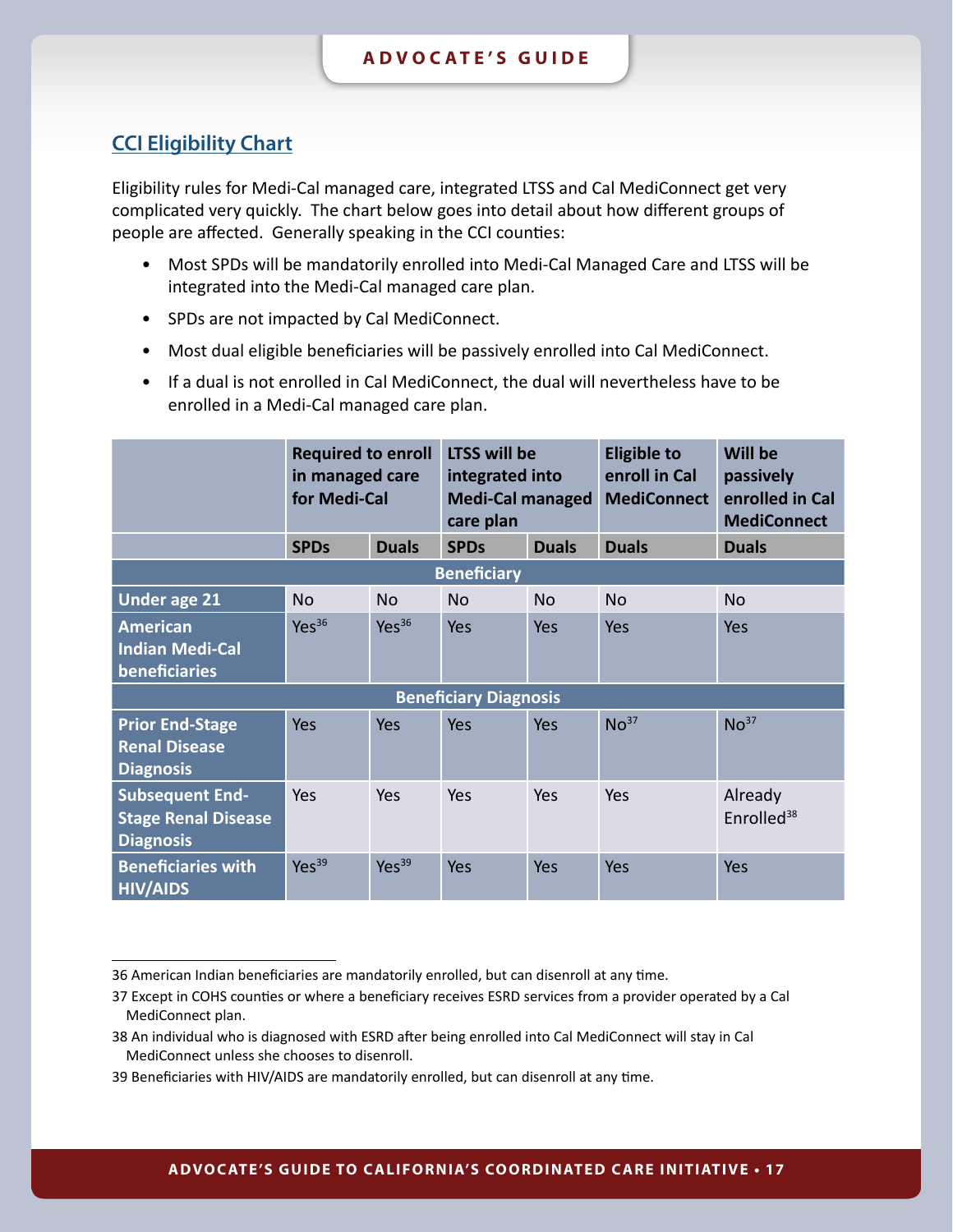|                                                                                                            | <b>Required to enroll</b><br>in managed care<br>for Medi-Cal |                  | <b>LTSS will be</b><br>integrated into<br><b>Medi-Cal managed</b><br>care plan |                  | <b>Eligible to</b><br>enroll in Cal<br><b>MediConnect</b> | <b>Will be</b><br>passively<br>enrolled in Cal<br><b>MediConnect</b> |
|------------------------------------------------------------------------------------------------------------|--------------------------------------------------------------|------------------|--------------------------------------------------------------------------------|------------------|-----------------------------------------------------------|----------------------------------------------------------------------|
|                                                                                                            | <b>SPDs</b>                                                  | <b>Duals</b>     | <b>SPDs</b>                                                                    | <b>Duals</b>     | <b>Duals</b>                                              | <b>Duals</b>                                                         |
|                                                                                                            |                                                              |                  | <b>Beneficiary Residence</b>                                                   |                  |                                                           |                                                                      |
| Live in certain<br>zip codes in Los<br>Angeles, Riverside,<br>and San Bernardino<br>Counties <sup>40</sup> | <b>No</b>                                                    | <b>No</b>        | <b>No</b>                                                                      | <b>No</b>        | <b>No</b>                                                 | <b>No</b>                                                            |
| <b>Resident of certain</b><br>zip codes in San<br><b>Bernardino County</b> <sup>41</sup>                   | NO <sup>42</sup>                                             | NO <sup>42</sup> | NO <sup>42</sup>                                                               | NO <sup>42</sup> | Yes <sup>43</sup>                                         | <b>No</b>                                                            |
| <b>Resident of Veterans</b><br><b>Home</b>                                                                 | <b>No</b>                                                    | <b>No</b>        | <b>No</b>                                                                      | <b>No</b>        | <b>No</b>                                                 | <b>No</b>                                                            |
| <b>Resident of ICF-DD</b>                                                                                  | NO <sup>44</sup>                                             | NO <sup>44</sup> | NO <sup>44</sup>                                                               | NO <sup>44</sup> | <b>No</b>                                                 | <b>No</b>                                                            |
|                                                                                                            |                                                              |                  | <b>Share of Cost</b>                                                           |                  |                                                           |                                                                      |
| <b>Share of Cost living</b><br>in a nursing home                                                           | Yes                                                          | Yes              | Yes                                                                            | Yes              | Yes                                                       | Yes                                                                  |
| <b>Share of Cost</b><br>enrolled in MSSP                                                                   | Yes                                                          | Yes              | Yes                                                                            | Yes              | Yes                                                       | Yes                                                                  |
| <b>Share of Cost</b><br>enrolled in IHSS and<br>meets SOC <sup>45</sup>                                    | Yes                                                          | Yes              | Yes                                                                            | Yes              | Yes                                                       | Yes                                                                  |
| <b>Share of Cost not</b><br>regularly met                                                                  | Yes                                                          | Yes              | Yes                                                                            | Yes              | <b>No</b>                                                 | <b>No</b>                                                            |

<sup>40</sup> LA County: 90704; Riverside: 92225, 92226; 92239; and San Bernardino: 92242, 92267, 92280, 92323, 92332, 92363, 92364,92366, 93562, 92280, 93592, and 93558.

<sup>41</sup> Zip codes: 92252, 92256, 92268, 92277, 92278, 92284, 92285, 92286, 92304, 92305,92309, 92310, 92311, 92312, 92314, 92315, 92317, 92321, 92322, 92325, 92326, 92327, 92333, 92338, 92339, 92341, 92342, 92347,92352, 92356, 92365, 92368, 92372, 92378, 92382, 92385, 92386, 92391, 92397, and 92398.

<sup>42</sup> These individuals can voluntarily enroll in Medi-Cal managed care.

<sup>43</sup> Beneficiaries living in these zip codes will not be passively enrolled, but they will receive notices informing them that they can enroll in Cal MediConnect voluntarily.

<sup>44</sup> Exception: Residents of an ICF-DD in San Mateo and Orange County (COHS counties) will be mandatorily enrolled in Medi-Cal managed care.

<sup>45</sup> Share of cost must be met the 1st day of the 5th and 4th months prior to the passive enrollment date.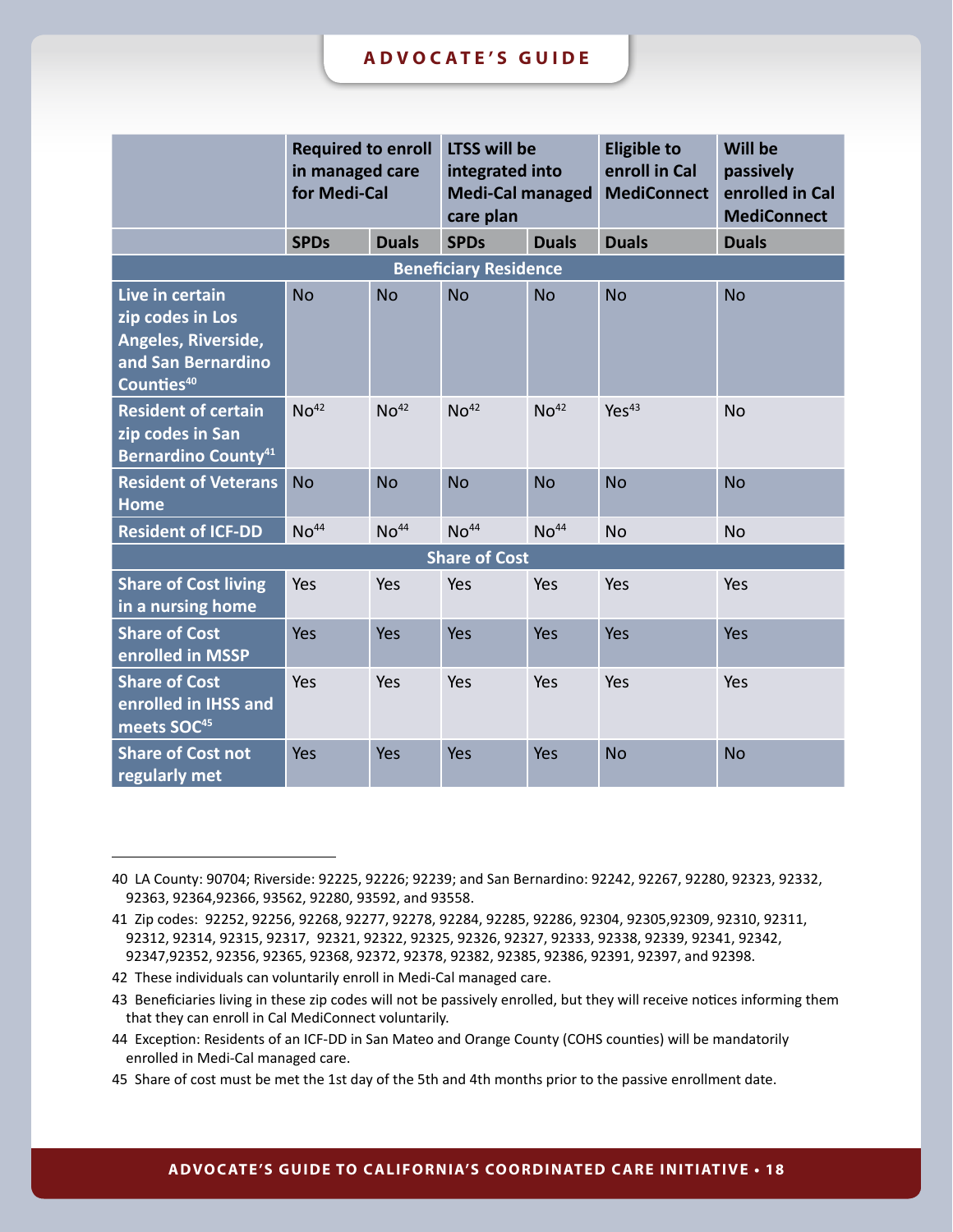|                                                                                                             | <b>Required to enroll</b><br>in managed care<br>for Medi-Cal |                   | <b>LTSS will be</b><br>integrated into<br><b>Medi-Cal managed</b><br>care plan |              | <b>Eligible to</b><br>enroll in Cal<br><b>MediConnect</b>            | <b>Will be</b><br>passively<br>enrolled in Cal<br><b>MediConnect</b> |
|-------------------------------------------------------------------------------------------------------------|--------------------------------------------------------------|-------------------|--------------------------------------------------------------------------------|--------------|----------------------------------------------------------------------|----------------------------------------------------------------------|
|                                                                                                             | <b>SPDs</b>                                                  | <b>Duals</b>      | <b>SPDs</b>                                                                    | <b>Duals</b> | <b>Duals</b>                                                         | <b>Duals</b>                                                         |
|                                                                                                             |                                                              |                   |                                                                                |              | Beneficiary enrolled in Medicare Advantage or other health care plan |                                                                      |
| <b>Enrolled in Medicare</b><br><b>Advantage</b>                                                             | N/A                                                          | Yes <sup>46</sup> | N/A                                                                            | Yes          | Yes                                                                  | NO <sup>47</sup>                                                     |
| <b>Enrolled in D-SNP</b>                                                                                    | N/A                                                          | Yes               | N/A                                                                            | Yes          | Yes                                                                  | NO <sup>48</sup>                                                     |
| <b>Enrolled in PACE</b>                                                                                     | <b>No</b>                                                    | <b>No</b>         | <b>No</b>                                                                      | <b>No</b>    | Yes <sup>49</sup>                                                    | <b>No</b>                                                            |
| <b>Enrolled in AIDS</b><br><b>Healthcare</b><br><b>Foundation</b>                                           | <b>No</b>                                                    | <b>No</b>         | <b>No</b>                                                                      | <b>No</b>    | Yes <sup>50</sup>                                                    | <b>No</b>                                                            |
| <b>Beneficiaries</b><br>enrolled in Kaiser                                                                  | Yes                                                          | Yes               | Yes                                                                            | Yes          | Yes <sup>51</sup>                                                    | <b>No</b>                                                            |
| <b>MSSP Enrollees</b>                                                                                       | Yes                                                          | Yes               | Yes                                                                            | Yes          | Yes                                                                  | Yes                                                                  |
| <b>Beneficiary with</b><br>"Other Health<br>Insurance"                                                      | No <sup>52</sup>                                             | <b>No</b>         | <b>No</b>                                                                      | <b>No</b>    | <b>No</b>                                                            | <b>No</b>                                                            |
| Beneficiary enrolled in waiver or on waiver waiting list                                                    |                                                              |                   |                                                                                |              |                                                                      |                                                                      |
| <b>DDS waiver or</b><br>receiving services<br>from a regional<br>center or state<br>developmental<br>center | Yes                                                          | Yes               | Yes                                                                            | Yes          | <b>No</b>                                                            | <b>No</b>                                                            |

<sup>46</sup> If a beneficiary stays in their Medicare Advantage plan, the beneficiary will still have to choose a Medi-Cal managed care plan even if there is no "matching" plan. See FAQ p. 16.

- 49 PACE enrollees will have to disenroll from PACE in order to enroll in Cal MediConnect.
- 50 Enrollees will have to disenroll from AIDS Healthcare Foundation in order to enroll in Cal MediConnect.

<sup>47</sup> Under the MOU, beneficiaries enrolled in Medicare Advantage are subject to passive enrollment. [SB 94,](http://www.leginfo.ca.gov/pub/13-14/bill/sen/sb_0051-0100/sb_94_bill_20130618_enrolled.pdf) passed on June 17, 2013, contradicts the MOU and states that for the calendar year 2014, Medicare Advantage enrollees will not be subject to passive enrollment in Cal MediConnect.

<sup>48</sup> Under the MOU, beneficiaries enrolled in a D-SNP are subject to passive enrollment. [SB 94,](http://www.leginfo.ca.gov/pub/13-14/bill/sen/sb_0051-0100/sb_94_bill_20130618_enrolled.pdf) passed on June 17, 2013, contradicts the MOU and states that for the calendar year 2014, D-SNP enrollees will not be subject to passive enrollment in Cal MediConnect.

<sup>51</sup> Beneficiaries enrolled in Kaiser have the choice to join Cal MediConnect, but they will not receive a notice about Cal MediConnect.

<sup>52</sup> Exception: Beneficiaries living in COHS counties with other health insurance must enroll in Medi-Cal managed care.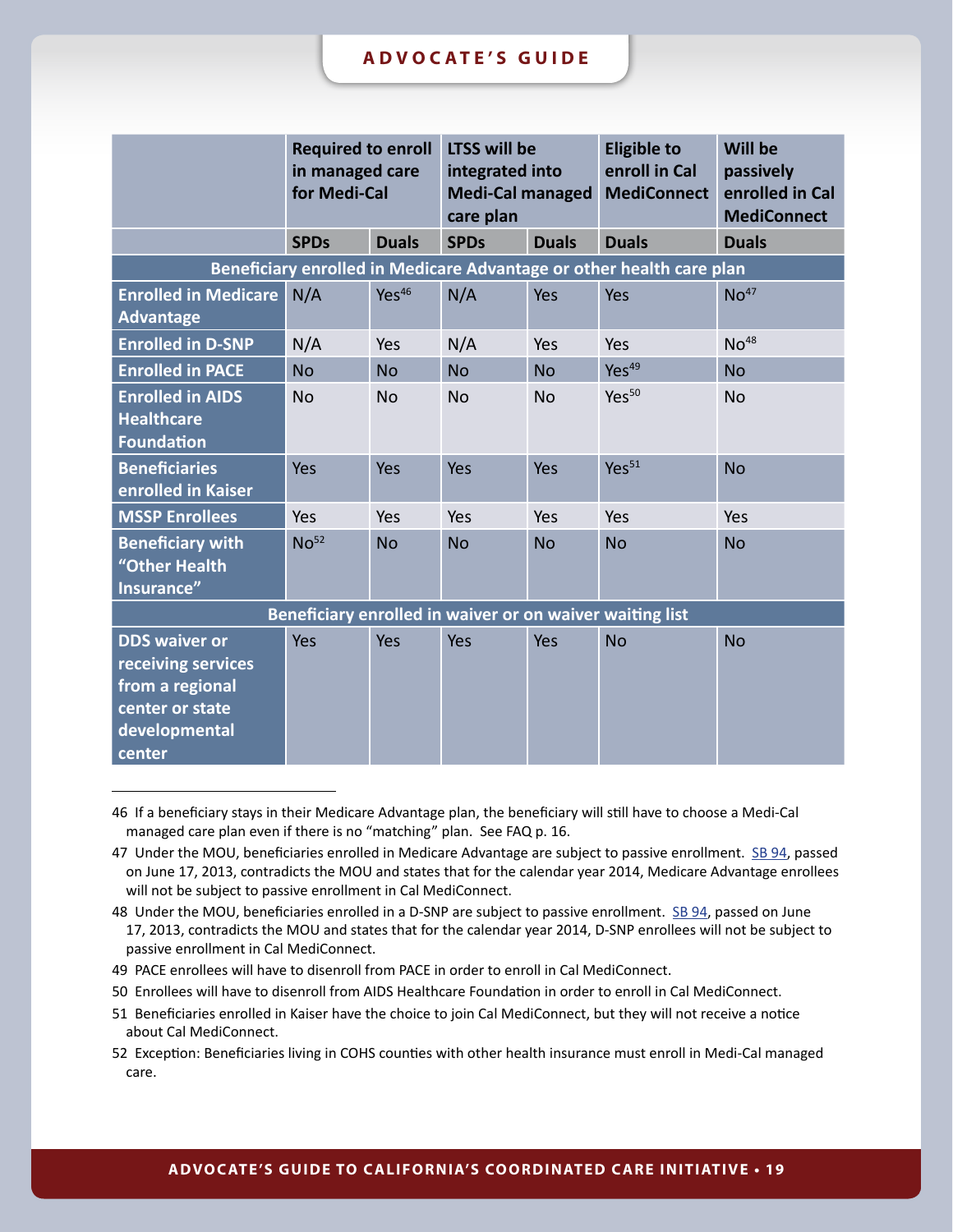|                                                                           | <b>Required to enroll</b><br>in managed care<br>for Medi-Cal |              | <b>LTSS will be</b><br>integrated into<br><b>Medi-Cal managed</b><br>care plan |              | <b>Eligible to</b><br>enroll in Cal<br><b>MediConnect</b> | Will be<br>passively<br>enrolled in Cal<br><b>MediConnect</b> |
|---------------------------------------------------------------------------|--------------------------------------------------------------|--------------|--------------------------------------------------------------------------------|--------------|-----------------------------------------------------------|---------------------------------------------------------------|
|                                                                           | <b>SPDs</b>                                                  | <b>Duals</b> | <b>SPDs</b>                                                                    | <b>Duals</b> | <b>Duals</b>                                              | <b>Duals</b>                                                  |
| <b>Enrollees in NF/AH,</b><br>HIV/AIDS, assisted<br>living, or IHO waiver | Yes <sup>53</sup>                                            | Yes          | Yes                                                                            | Yes          | Yes <sup>54</sup>                                         | N <sub>o</sub>                                                |
| <b>Beneficiaries on</b><br>waiver waiting lists                           | <b>Yes</b>                                                   | <b>Yes</b>   | <b>Yes</b>                                                                     | <b>Yes</b>   | Yes <sup>55</sup>                                         | <b>Yes</b>                                                    |
| <b>Miscellaneous</b>                                                      |                                                              |              |                                                                                |              |                                                           |                                                               |
| <b>Partial Dual</b><br>Eligibles <sup>56</sup>                            | <b>Yes</b>                                                   | <b>Yes</b>   | <b>Yes</b>                                                                     | <b>Yes</b>   | <b>No</b>                                                 | <b>No</b>                                                     |
| <b>Beneficiaries with a</b><br><b>MER</b>                                 | <b>No</b>                                                    | <b>No</b>    | <b>No</b>                                                                      | <b>No</b>    | Yes                                                       | Yes                                                           |
| <b>Duals Who Opt Out</b><br>of Cal MediConnect                            |                                                              | <b>Yes</b>   |                                                                                | <b>Yes</b>   |                                                           |                                                               |

<sup>53</sup> Beneficiaries will remain in waivers and plans will coordinate with waiver providers.

<sup>54</sup> Beneficiaries in waivers will have to disenroll from the waiver to participate in Cal MediConnect.

<sup>55</sup> Beneficiaries who obtain a waiver after being enrolled in Cal MediConnect can disenroll from Cal MediConnect and enter the waiver.

<sup>56</sup> For purposes of the CCI, California defines a partial dual eligible as an individual 21 years of age or older who is enrolled for benefits under Medicare Part A (42 U.S.C. § 1395c et seq.), but not Medicare Part B (42 U.S.C. § 1395j et seq.), or who is eligible for Medicare Part B (42 U.S.C. § 1395j et seq.), but not Medicare Part A (42 U.S.C. § 1395c et seq.), and is eligible for medical assistance under the Medi-Cal State Plan. WIC § 14182.15(b)(6). This definition is different from that commonly used by CMS.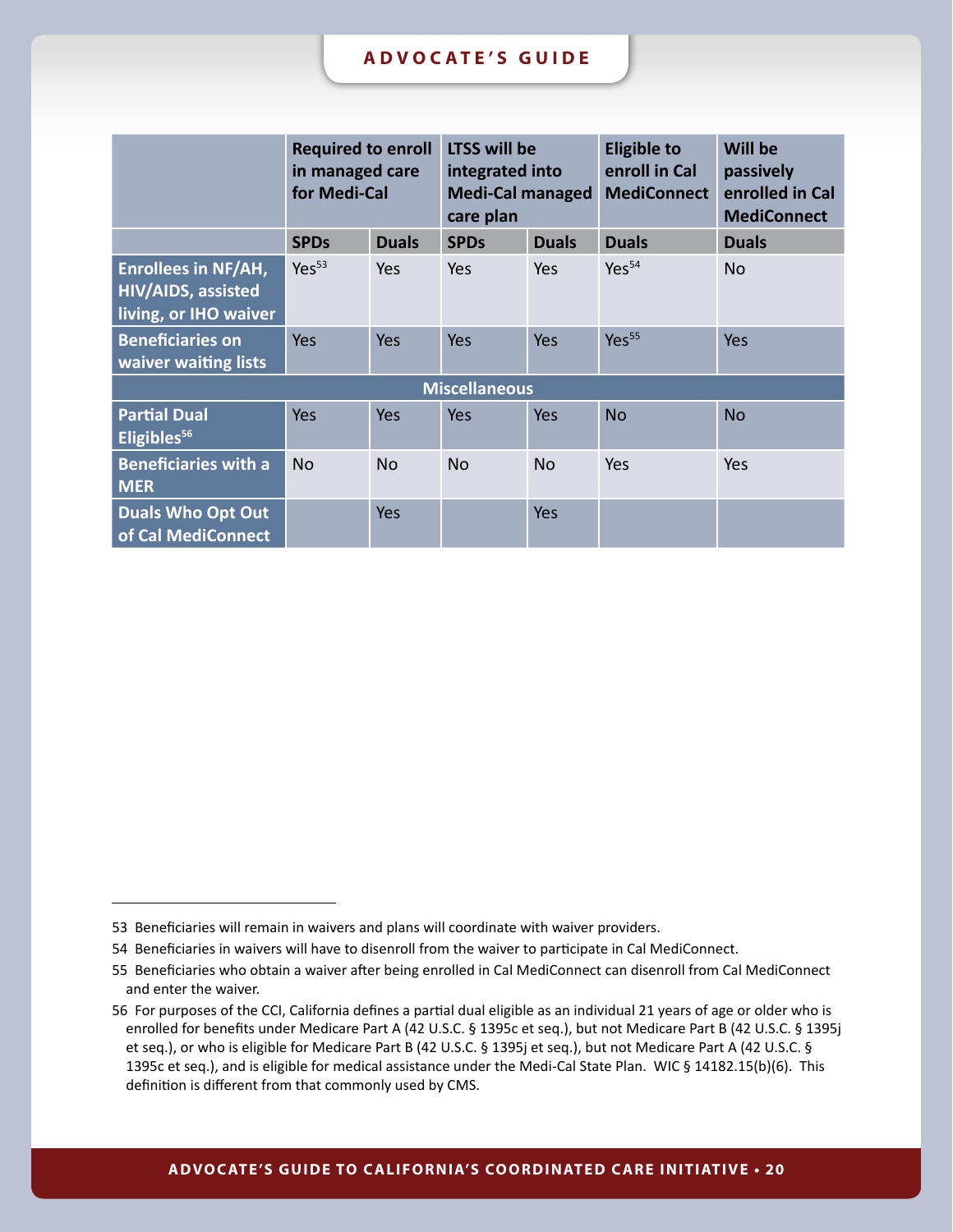## <span id="page-20-0"></span>**Covered Benefits**

### **Medi-Cal Managed Care Benefits**

Beneficiaries who are not eligible for Cal MediConnect or who opt out of Cal MediConnect will receive their Medi-Cal benefit, including nursing facility care, In-Home Support Services (IHSS), Multi-Purpose Senior Services (MSSP) and Community Based Adult Services (CBAS), through managed care. Medi-Cal managed care plans will also be responsible for Medicare cost sharing as Medi-Cal fee-for-service is today.

### **Cal MediConnect Benefits**

Cal MediConnect plans are required to provide individual members with all needed Medi-Cal and Medicare services. These include:

- Medicare Part A (hospital coverage) and Part B (outpatient coverage).
- Medicare Part D prescription drug coverage.
- All required Medi-Cal services.
	- Including long-term supports and services: nursing facility care; IHSS; CBAS, MSSP.
	- \*\*Including dental, which will become a required Medi-Cal benefit starting

May 2014.57

- Preventive, restorative, and emergency vision benefits.
- Non-emergency, accessible medical transportation.
- Care coordination.

Cal MediConnect plans may, but are not required to, provide additional services that go beyond the required benefits listed above and which might help members avoid institutionalization or emergency room visits, including additional HCBS and behavioral health services.<sup>58</sup> These services may include, for example, supplemental home care services, home delivered meals, respite care, environmental adaptations and counseling.<sup>59</sup> These are called "Care Plan Option" services ("CPO services"). Historically, plans have not provided CPO services. Prior to implementation of Cal MediConnect, plans will have to put in place policies and

59 MOU pp. 93-94.

<sup>57</sup> \*\*On June 18, 2013, the California Legislature approved a partial restoration of the adult dental benefit eliminated in 2009. Medi-Cal beneficiaries will start receiving preventative and denture services beginning May 1, 2014. See AB 82, available at [www.leginfo.ca.gov/pub/13-14/bill/asm/ab\\_0051-](www.leginfo.ca.gov/pub/13-14/bill/asm/ab_0051-0100/ab_82_bill_20130614_amended_sen_v96.pdf) 0100/ab 82 bill 20130614 amended sen v96. [pdf](www.leginfo.ca.gov/pub/13-14/bill/asm/ab_0051-0100/ab_82_bill_20130614_amended_sen_v96.pdf).

<sup>58</sup> CMS has issued guidance encouraging the states to provide enhanced home and community-based services to meet the states' obligation to provide services in the most integrated setting possible pursuant to the Americans with Disabilities Act and *Olmstead v. L.C*., 527 U.S. 581 (1999). See "Guidance to States using 1115 Demonstrations or 1915(b) Waivers for Managed Long Term Services and Supports Programs," available at [www.medicaid.](www.medicaid.gov/Medicaid-CHIP-Program-Information/By-Topics/Delivery-Systems/Downloads/1115-and-1915b-MLTSS-guidance.pdf) [gov/Medicaid-CHIP-Program-Information/By-Topics/](www.medicaid.gov/Medicaid-CHIP-Program-Information/By-Topics/Delivery-Systems/Downloads/1115-and-1915b-MLTSS-guidance.pdf) [Delivery-Systems/Downloads/1115-and-1915b-](www.medicaid.gov/Medicaid-CHIP-Program-Information/By-Topics/Delivery-Systems/Downloads/1115-and-1915b-MLTSS-guidance.pdf)[MLTSS-guidance.pdf.](www.medicaid.gov/Medicaid-CHIP-Program-Information/By-Topics/Delivery-Systems/Downloads/1115-and-1915b-MLTSS-guidance.pdf)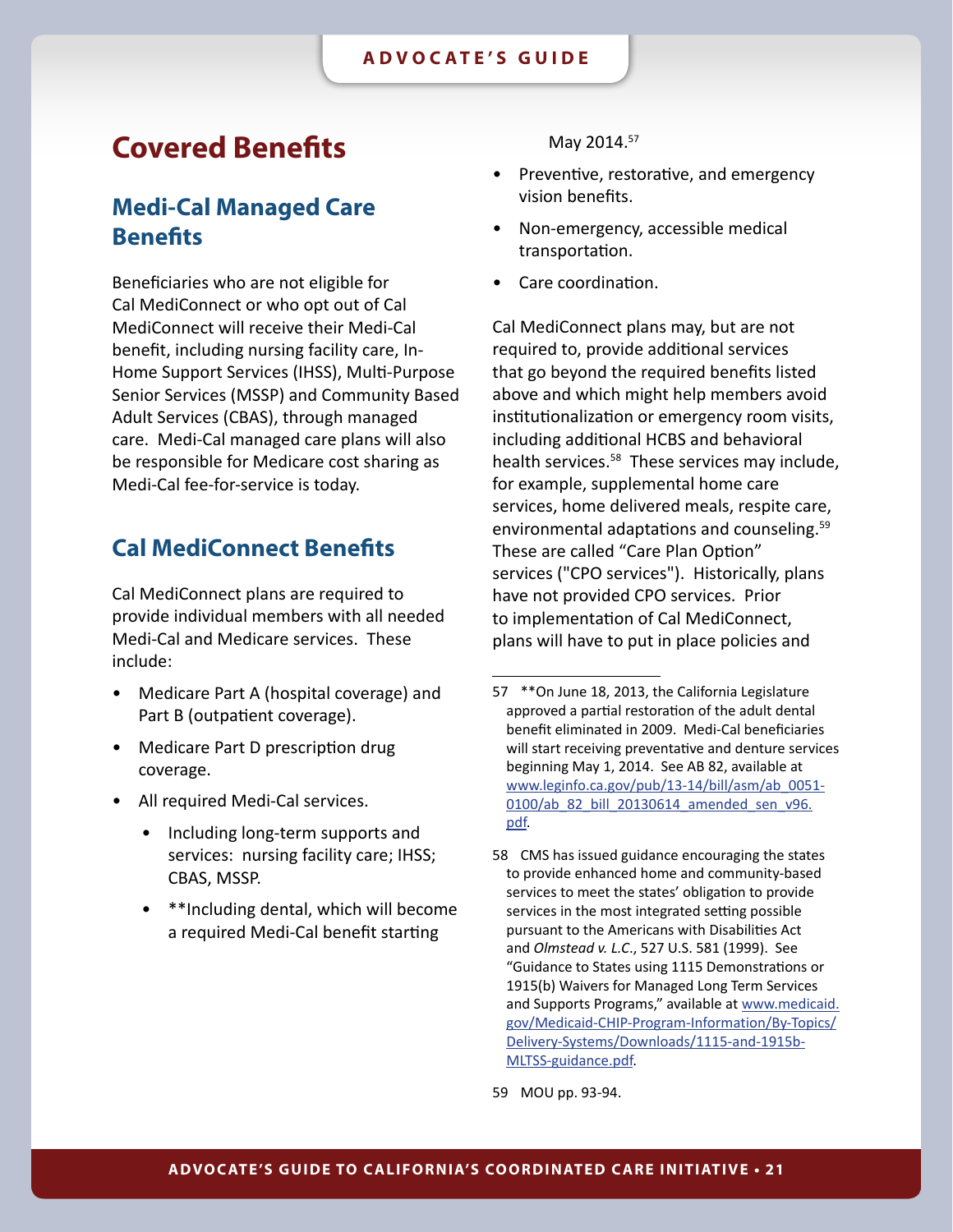<span id="page-21-0"></span>procedures governing the provision of these services.<sup>60</sup>

Cal MediConnect plans will be required to provide their members with all mental health and substance abuse services currently covered by Medicare and Medi-Cal.61 However, some Medi-Cal funded services are "carved out" and will not be included in the capitated rates paid to Cal MediConnect plans.<sup>62</sup> These include specialty mental health services and Medi-Cal drug services.<sup>63</sup> County agencies will continue financing and administering these services, but plans and county agencies will have written agreements. As outlined above, Cal MediConnect plans

regarding coordination of these services.<sup>64</sup> In other words, the plans are responsiblefor coordinating these carved out benefits so that the beneficiary receives seamless services.

are required to provide care coordination.<sup>65</sup> Plans must coordinate a beneficiary's care in a person-centered manner by following the beneficiary's direction and providing the beneficiary with services in the least restrictive setting. Plans will be responsible for coordinating care among the many different types of service providers including medical and LTSS, with a focus on providing smooth transitions between care settings. Plans will evaluate beneficiaries for behavioral health needs and coordinate services with county services. In order to accomplish effective care coordination, the health plans are required to develop individualized care plans with beneficiaries and provide each beneficiary with an interdisciplinary care team, as necessary. This level of care coordination is new for most plans and many of the details about what the Cal MediConnect care coordination benefit will offer are not yet clear.

### **Frequently Asked Questions**

#### *How will the CCI affect IHSS?*

Initially, not much. The CCI legislation

<sup>60</sup> See, "Policy for Cal MediConnect: Care Plan Option services (CPO services) " (June 3, 2013), available at [www.calduals.org/wp-content/](www.calduals.org/wp-content/uploads/2013/06/Demo-CPO-services-Paper-6.3.13.pdf) [uploads/2013/06/Demo-CPO-services-Pape](www.calduals.org/wp-content/uploads/2013/06/Demo-CPO-services-Paper-6.3.13.pdf)r-6.3.13. [pdf](www.calduals.org/wp-content/uploads/2013/06/Demo-CPO-services-Paper-6.3.13.pdf); "Interaction of Waiver Programs with the Coordinated Care Initiative" (June 3, 2013), available at [www.calduals.org/wp-content/uploads/2013/06/](www.calduals.org/wp-content/uploads/2013/06/DRAFT-HCBS-Flow-charts-6.3.13.pdf) [DRAFT-HCBS-Flow-charts-6.3.13.pdf](www.calduals.org/wp-content/uploads/2013/06/DRAFT-HCBS-Flow-charts-6.3.13.pdf); "Home and Community Based Services under Cal MediConnect: Questions and Answers," available at [www.calduals.](www.calduals.org/wp-content/uploads/2013/06/Question_Answer-from-HBCS-comments-6.3.13.pdf) [org/wp-content/uploads/2013/06/Question\\_](www.calduals.org/wp-content/uploads/2013/06/Question_Answer-from-HBCS-comments-6.3.13.pdf) [Answer-from-HBCS-comments-6.3.13.pdf](www.calduals.org/wp-content/uploads/2013/06/Question_Answer-from-HBCS-comments-6.3.13.pdf). \*\*See also NSCLC's summary of CPO Services available at [http://dualsdemoadvocacy.org/wp-content/](http://dualsdemoadvocacy.org/wp-content/uploads/2013/02/CPO-Summary.pdf) [uploads/2013/02/CPO-Summary.pdf](http://dualsdemoadvocacy.org/wp-content/uploads/2013/02/CPO-Summary.pdf)

<sup>61</sup> Pursuant to  $\underline{SBX1}$  1 § 28, beginning January 1, 2014, DHCS will offer a new mental health benefit to all Medi-Cal recipients that will provide nonspecialty mental health services including, for example, therapy and medication management.

<sup>62</sup> This is also the case for Medi-Cal managed care plans.

<sup>63</sup> Examples of these specialty services include intensive day treatment, crisis intervention, day rehab, and methadone treatment. MOU p. 74.

<sup>64</sup> See DHCS, "The Coordinated Care Initiative and Behavioral Health Services: Frequently Asked Questions," available at [www.calduals.org/wp](www.calduals.org/wp-content/uploads/2013/03/FAQ-BH.pdf)[content/uploads/2013/03/FAQ-BH.pdf](www.calduals.org/wp-content/uploads/2013/03/FAQ-BH.pdf).

<sup>65</sup> MOU pp. 68-79. Care coordination standards were developed through the stakeholder process and are available here [www.calduals.](www.calduals.org/2013/02/20/cc_standards/) [org/2013/02/20/cc\\_standards/](www.calduals.org/2013/02/20/cc_standards/) and here [www.](www.calduals.org/implementation/bh-coordination/) [calduals.org/implementation/bh-coordination/](www.calduals.org/implementation/bh-coordination/).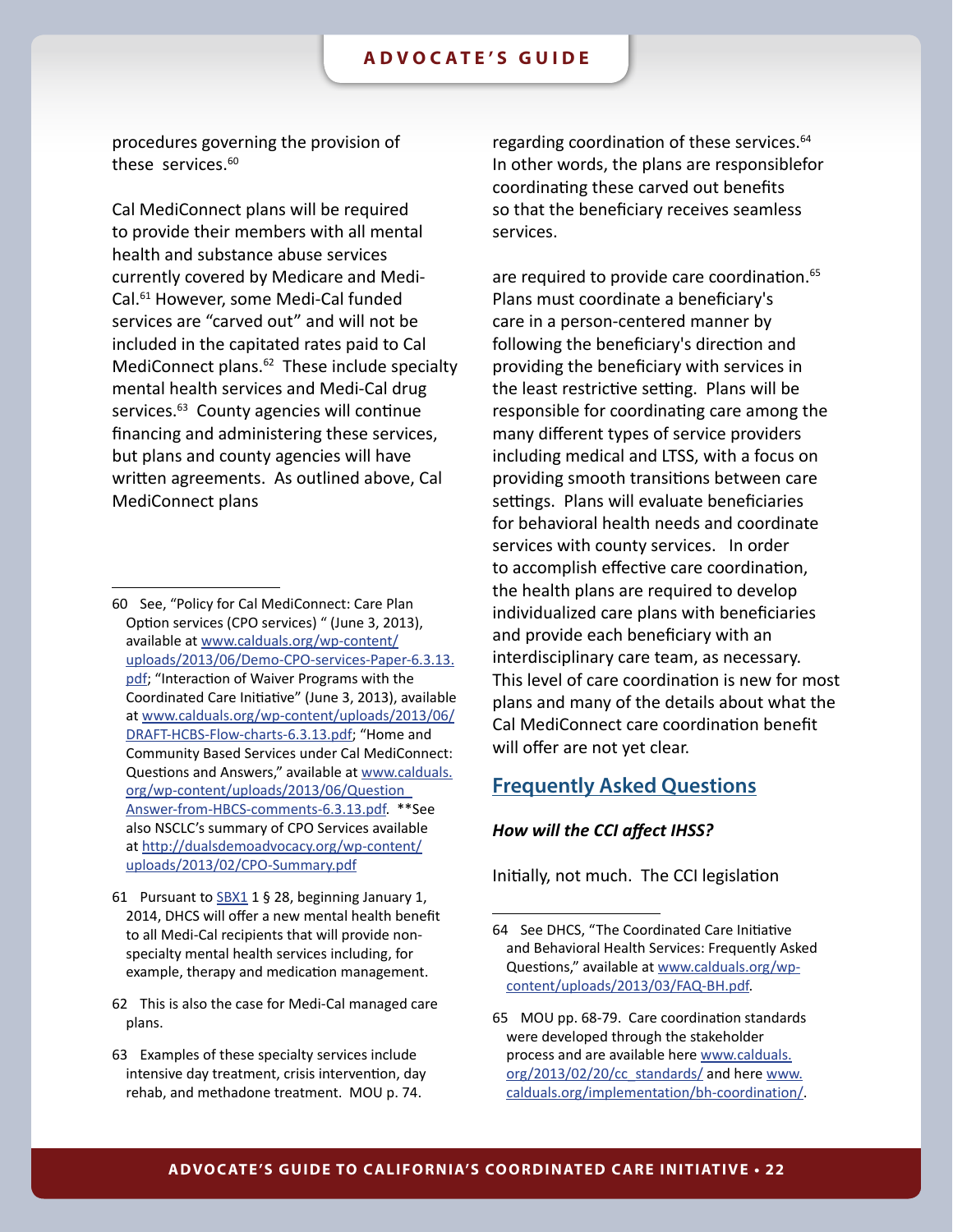requires that counties continue to assess and authorize IHSS as they always have, and IHSS consumers will still have the right to self-direct their care, including hiring, firing and supervising IHSS home care providers. Medi-Cal beneficiaries will still have the same ability to access the state fair hearing appeals process to dispute decisions about IHSS provision.

Because IHSS will become a Medi-Cal managed care benefit, however, the plans will become involved in IHSS. Plans will be required to have agreements with county IHSS offices and Public Authorities. The plans and counties will share information about IHSS consumers' needs.<sup>66</sup> A plan could, if it chose, authorize additional personal care hours beyond the limits allowed by the current IHSS program.<sup>67</sup> In other words, plans have the discretion to increase supplemental personal care attendant hours by providing CPO services, but plans cannot decrease IHSS.

In the long run, however, there could be changes for IHSS. When the transition to managed care is finished, IHSS providers will engage in collective bargaining with a new state-wide California IHSS Authority,

rather than local Public Authorities.<sup>68</sup> A new universal assessment tool for all LTSS, including IHSS, could result in changes to hours, authorizations and increased plan involvement generally.<sup>69</sup> IHSS appeals could be altered as a result of the new assessment tool or integrated appeals process.<sup>70</sup>

### *How will the CCI affect Multipurpose Senior Services Programs (MSSP)?*

Initially, MSSP will remain the same under Cal MediConnect. Up until March 31, 2015, or 19 months after enrollment commences (whichever is later), plans will be required to contract with all MSSP organizations in the eight demonstration counties and pay MSSP providers the same rate they currently receive. After March 31, 2015, plans will have to continue to provide the services currently offered at MSSP sites, but will not be required to contract with MSSP organizations to

<sup>68</sup> After this transition, counties may determine whether local public authorities will continue the following duties: obtaining Department of Justice background checks, conducting new IHSS provider orientations, and maintaining a registry of eligible providers. See DHCS "In-Home Supportive Services and the Coordinated Care Initiative: Frequently Asked Questions," available at [www.calduals.org/](www.calduals.org/wp-content/uploads/2012/09/FAQIHSS090512.pdf) [wp-content/uploads/2012/09/FAQIHSS090512.pdf](www.calduals.org/wp-content/uploads/2012/09/FAQIHSS090512.pdf). WIC §14186.35.

<sup>66</sup> Sharing mechanisms between the counties and plans will comply with State and Federal privacy laws. MOU p. 76.

<sup>67</sup> Since the plan would still get the same capitated rate, however, plans would only have a financial incentive to provide extra personal care hours in situations where those extra hours would reduce the likelihood of emergency room visits or nursing facility stays.

<sup>69</sup> WIC § 14186.36(a) (stating the a universal assessment process "may inform future decisions about whether to amend existing law regarding the assessment processes that currently apply to LTSS programs, including IHSS").

<sup>70</sup> WIC § 14186.36(c)(2)(A)(iv); MOU p. 101 (noting that the State may seek additional input to consider aligning IHSS appeals with the integrated Medicare/ Medi-Cal appeals process).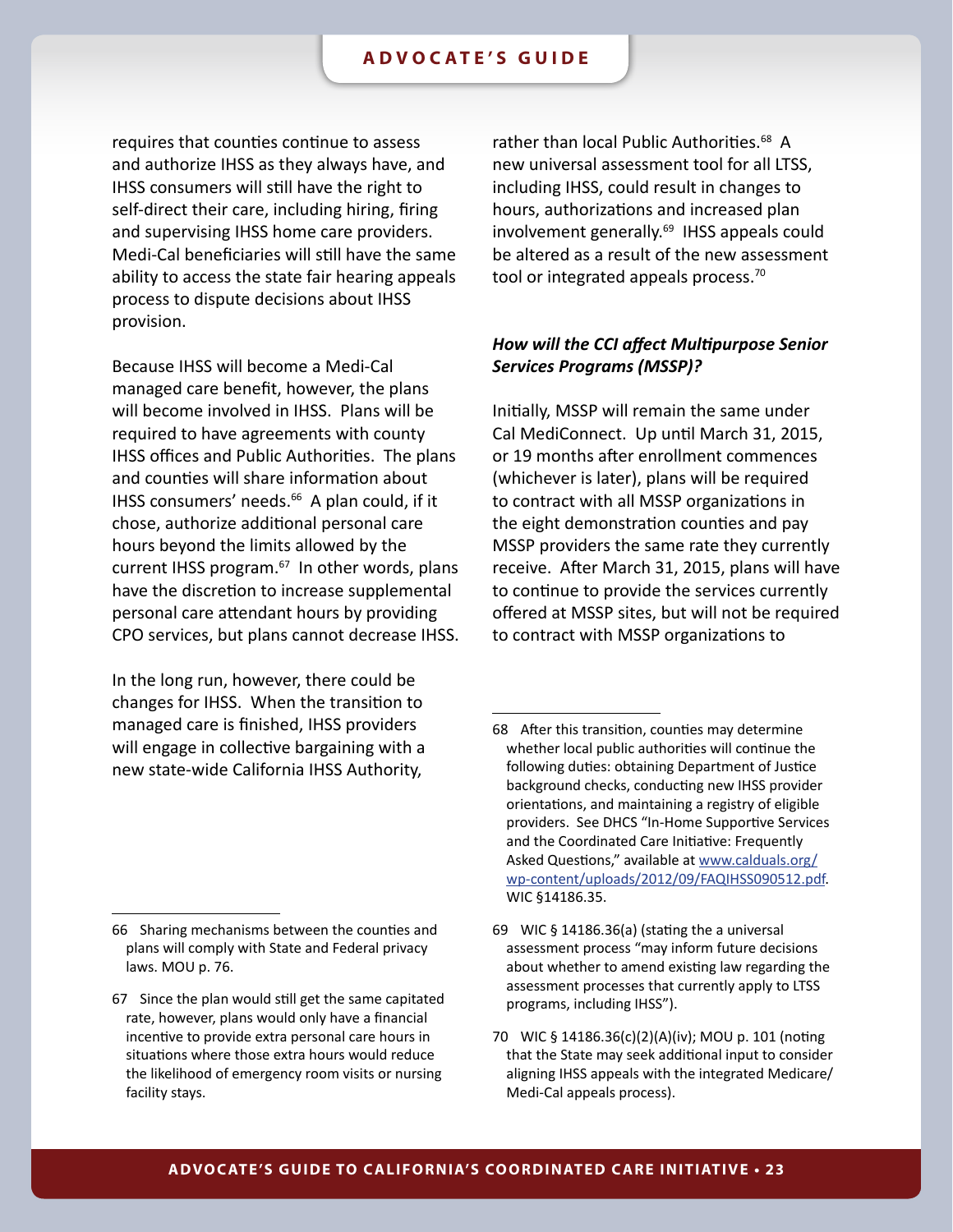<span id="page-23-0"></span>provide those services.71

### *What will the Cal MediConnect vision benefits provide?*

Under Cal MediConnect, plans must provide preventive, restorative, and emergency vision services. The specific benefits will be outlined in the three-way contracts between the State, CMS and the plans. As of the date of publication of this Guide, the three-way contracts had not been finalized.

## **Purposes of the CCI**

The stated goals of the CCI, according to DHCS, are to improve access to care by providing the right care at the right time at the right place, with an emphasis on personcentered care and providing services that promote independence in the community.<sup>72</sup> The CCI is intended to result in cost savings for both California and the federal government.73

73 To achieve savings, plans will receive a rate reduced by the amount that the State and CMS anticipate saving each year. Savings are intended to be accomplished by reductions in utilization of high-cost services like avoidable hospitalizations and unnecessary long-term nursing home placements rather than reductions to payment rates to providers or to home and community-based services. WIC § 14132.275(o)(2). The State predicts that plans will have the incentive to provide less costly, but more effective treatment in order to reduce higher cost services.

### **Frequently Asked Questions**

### *Will beneficiaries get better or worse care under Cal MediConnect?*

This is a "demonstration" project; we do not know for sure what the outcome will be. Plans are required to provide all needed Medi-Cal and Medicare benefits. The State hopes that by integrating Medicare and Medi-Cal funding and program rules, the plans will have an incentive to provide high-quality care to improve health and reduce costly emergency, hospital and nursing home treatment. For people who are enrolled in Medi-Cal managed care but not Cal MediConnect, however, these incentives will not exist. Furthermore, while Cal MediConnect plans will have an incentive to avoid costly acute care, they may not have any incentive to provide additional services that are not part of the required benefit package and that promote successful community living, but do not directly or immediately prevent institutionalization.

### *How will beneficiaries know if Cal MediConnect plans are doing a good job?*

Prior to the start of Cal MediConnect, plans must pass readiness reviews by DHCS and CMS.74 The state is also developing metrics for evaluating the quality of Cal MediConnect plans. The plans' rates will be reduced by quality withholds at the beginning of each year.<sup>75</sup> If the plan meets specific quality standards, the plans will be reimbursed

<sup>71</sup> \*\*WIC § 14186(b)(7)(A); MOU p. 85.

<sup>72</sup> WIC § 14132.275(f). MOU p. 2. See DHCS, "What are the goals of California's Cal MediConnect program," available at [www.calduals.org/](www.calduals.org/background/faq/#goals) [background/faq/#goals](www.calduals.org/background/faq/#goals).

<sup>74</sup> See, Cal MediConnect Readiness Review Tool, available at [www.cms.gov/Medicare-Medicaid-](www.cms.gov/Medicare-Medicaid-Coordination/Medicare-and-Medicaid-Coordination/Medicare-Medicaid-Coordination-Office/Downloads/CARRTool.pdf)[Coordination/Medicare-and-Medicaid-Coordination/](www.cms.gov/Medicare-Medicaid-Coordination/Medicare-and-Medicaid-Coordination/Medicare-Medicaid-Coordination-Office/Downloads/CARRTool.pdf) [Medicare-Medicaid-Coordination-Office/](www.cms.gov/Medicare-Medicaid-Coordination/Medicare-and-Medicaid-Coordination/Medicare-Medicaid-Coordination-Office/Downloads/CARRTool.pdf) [Downloads/CARRTool.pdf.](www.cms.gov/Medicare-Medicaid-Coordination/Medicare-and-Medicaid-Coordination/Medicare-Medicaid-Coordination-Office/Downloads/CARRTool.pdf)

<sup>75</sup> MOU pp. 52-54.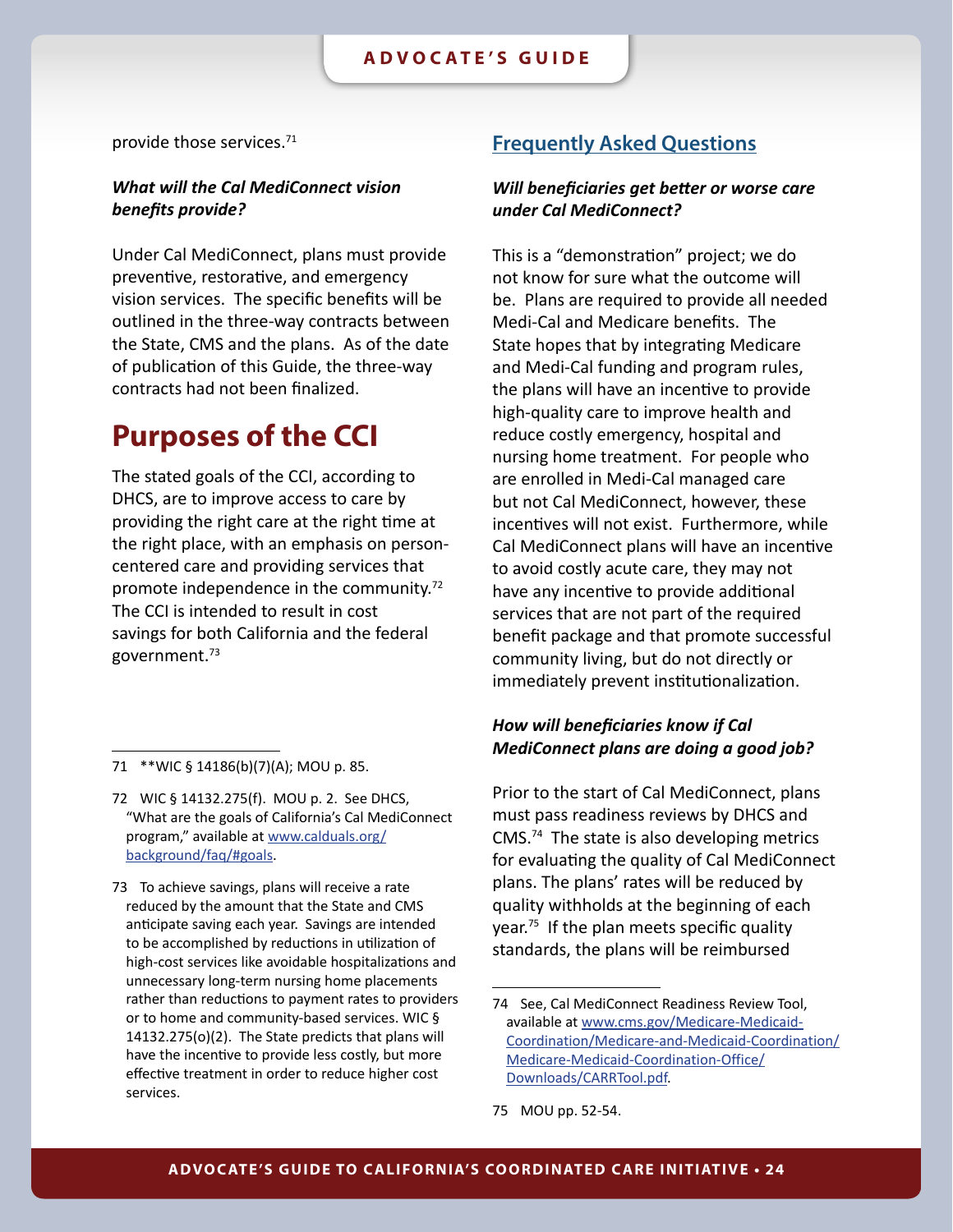<span id="page-24-0"></span>the amount withheld. It will likely be some time before information about plan quality is available to beneficiaries.<sup>76</sup> It is always a good thing to check a plan's local reputation and experience with particular populations and services.

## **CCI Timeline and Enrollment**

**Under the CCI, coverage becomes effective at enrollment.**

The CCI is now scheduled to commence no sooner than \*\*April

1, 2014.77 There are still many details about CCI policy that need to be worked out prior to

77 Under the MOU, the CCI was scheduled to begin on October 1, 2013. MOU p. 1. On May 6, 2013, DHCS announced that the CCI will begin no earlier than January 2014. \*\*On August 14, 2013, DHCS again announced that the CCI will begin no sooner than April 1, 2014. With the change to \*\*April 1, 2014, the timeline outlined in the MOU must be adjusted. As of the date of publication of this Guide, the new timeline for enrollment had not been finalized.

enrollment.78 As of the date this Guide was published, there were still several important steps that must happen before enrollment in the CCI can begin. The State must obtain approval of its 1115 waiver amendment from CMS authorizing the State to move forward with mandatory enrollment into Medi-Cal managed care and integration of LTSS into Medi-Cal managed care. CMS and the State must work with the plans to develop rates the plans will receive. Plans also must complete all required contracts with the State, providers and local entities, and plans must pass a readiness review as outlined in the California Readiness Review Tool.79 Furthermore, the enrollment process for Los Angeles County must be finalized, notices and other materials have to be developed, and the State must secure funding for enrollment counseling and consumer assistance. Only after these steps are accomplished can enrollment in the CCI begin.

### **Cal MediConnect Enrollment**

The actual timeline and phasing of enrollment varies by county. LA County is the only county under the MOU that is supposed to provide a three-month voluntary enrollment period now set to start no sooner than \*\*April 1, 2014.80 During this period, beneficiaries can voluntarily opt into Cal MediConnect. After the three-month voluntary enrollment

79 <www.calduals.org/2013/03/29/rrtool/>

<sup>76</sup> Some of the plans selected for Cal MediConnect have performed poorly in the past according to the limited available quality measurements. For more details about measuring quality, see NSCLC, "Assessing the Quality of California Dual Eligible Demonstration Health Plans" (May 2012), available at [www.nsclc.org/wp-content/uploads/2012/05/](www.nsclc.org/wp-content/uploads/2012/05/Plan-Ratings-Report-May-2012.pdf) [Plan-Ratings-Report-May-2012.pdf](www.nsclc.org/wp-content/uploads/2012/05/Plan-Ratings-Report-May-2012.pdf); and generally, NSCLC and DREDF, "Identifying and Selecting Long-Term Services and Supports Outcome Measures" (January 2013), available at [www.nsclc.org/wp](www.nsclc.org/wp-content/uploads/2013/02/Guide-LTSS-Outcome-Measures-Final.pdf)[content/uploads/2013/02/Guide-LTSS-Outcome-](www.nsclc.org/wp-content/uploads/2013/02/Guide-LTSS-Outcome-Measures-Final.pdf)[Measures-Final.pdf](www.nsclc.org/wp-content/uploads/2013/02/Guide-LTSS-Outcome-Measures-Final.pdf).

<sup>78</sup> The Legislature passed SB 94 on June 17, 2013, that "delinks" the three components of the CCI, which means that each component of the CCI can be implemented separately and at different times. See [www.leginfo.ca.gov/pub/13-14/bill/sen/sb\\_0051-](http://www.leginfo.ca.gov/pub/13-14/bill/sen/sb_0051-0100/sb_94_bill_20130618_enrolled.pdf) [0100/sb\\_94\\_bill\\_20130618\\_enrolled.pdf](http://www.leginfo.ca.gov/pub/13-14/bill/sen/sb_0051-0100/sb_94_bill_20130618_enrolled.pdf).

<sup>80</sup> MOU p. 66.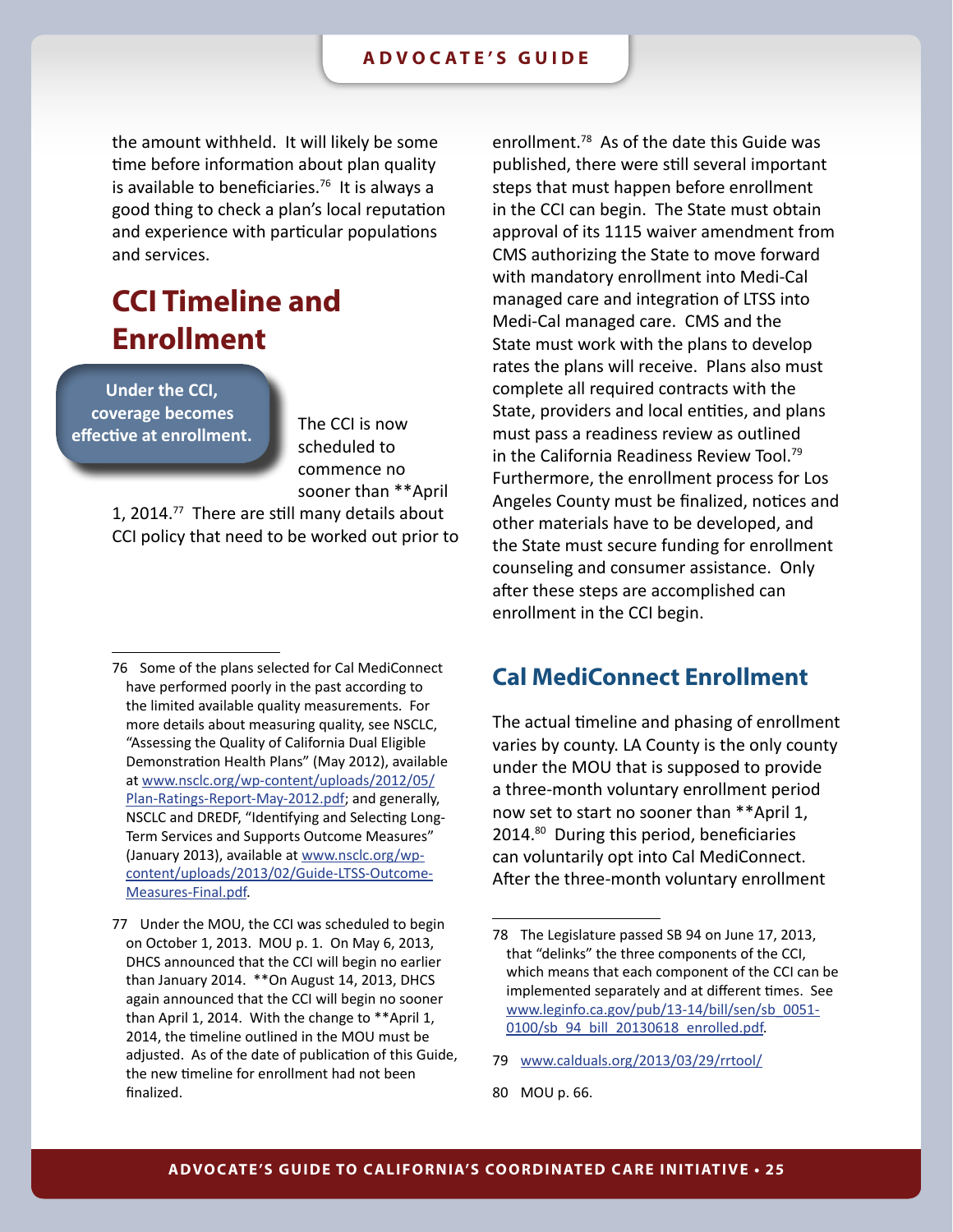<span id="page-25-0"></span>period, passive enrollment in LA County will begin. Exactly how passive enrollment will work has not been decided for LA County. \*\*DHCS has released an enrollment strategy for LA County, which stakeholders had an opportunity to comment on. However, the policy has not been finalized as of date of publication of this Guide.<sup>81</sup> Enrollment in LA County is capped at 200,000 beneficiaries.

In the remaining seven counties, passive enrollment into the CCI is currently set to begin no sooner than \*\*April 1, 2014. In all counties except San Mateo County, passive enrollment will be phased in according to the month of the beneficiary's birth, with some exceptions. In San Mateo County, beneficiaries will be passively enrolled at one time beginning no sooner than \*\*April

1, 2014. There are major exceptions to these general rules outlined in the MOU. For example, individuals enrolled in MSSP will be enrolled under a different schedule. DHCS is in the process of amending many of the enrollment rules outlined in the MOU. The following table outlines the general enrollment rules and exceptions outlined in the MOU.

**Note: The enrollment guidance outlined in the following tables is likely to change due to the change in the enrollment start date from October 1, 2013, to \*\*April 1, 2014. The Guide will be updated accordingly.** 

|                                    | Alameda, Orange,<br><b>Riverside, San</b><br>Bernardino, San Diego,<br>& Santa Clara | <b>San Mateo</b>    | <b>Los Angeles</b> |
|------------------------------------|--------------------------------------------------------------------------------------|---------------------|--------------------|
| <b>Voluntary Enrollment Period</b> | N/A                                                                                  | N/A                 | 3 months           |
| <b>Passive Enrollment Begins</b>   | $**4/1/14$                                                                           | $**4/1/14$          | $**7/1/14$         |
| Passive Enrollment Phased          | Over 12 months                                                                       | **Over one<br>month | **Undecided        |
| <b>Phasing Method</b>              | $1st$ day of birth<br>month<br>(with exceptions<br>on next page)                     | **All at once       | Undecided          |

### **Enrollment Process and Timeframe by County**

<sup>81</sup> \*\*The comment period for stakeholder review of the LA Enrollment Strategy closed on August 2, 2013.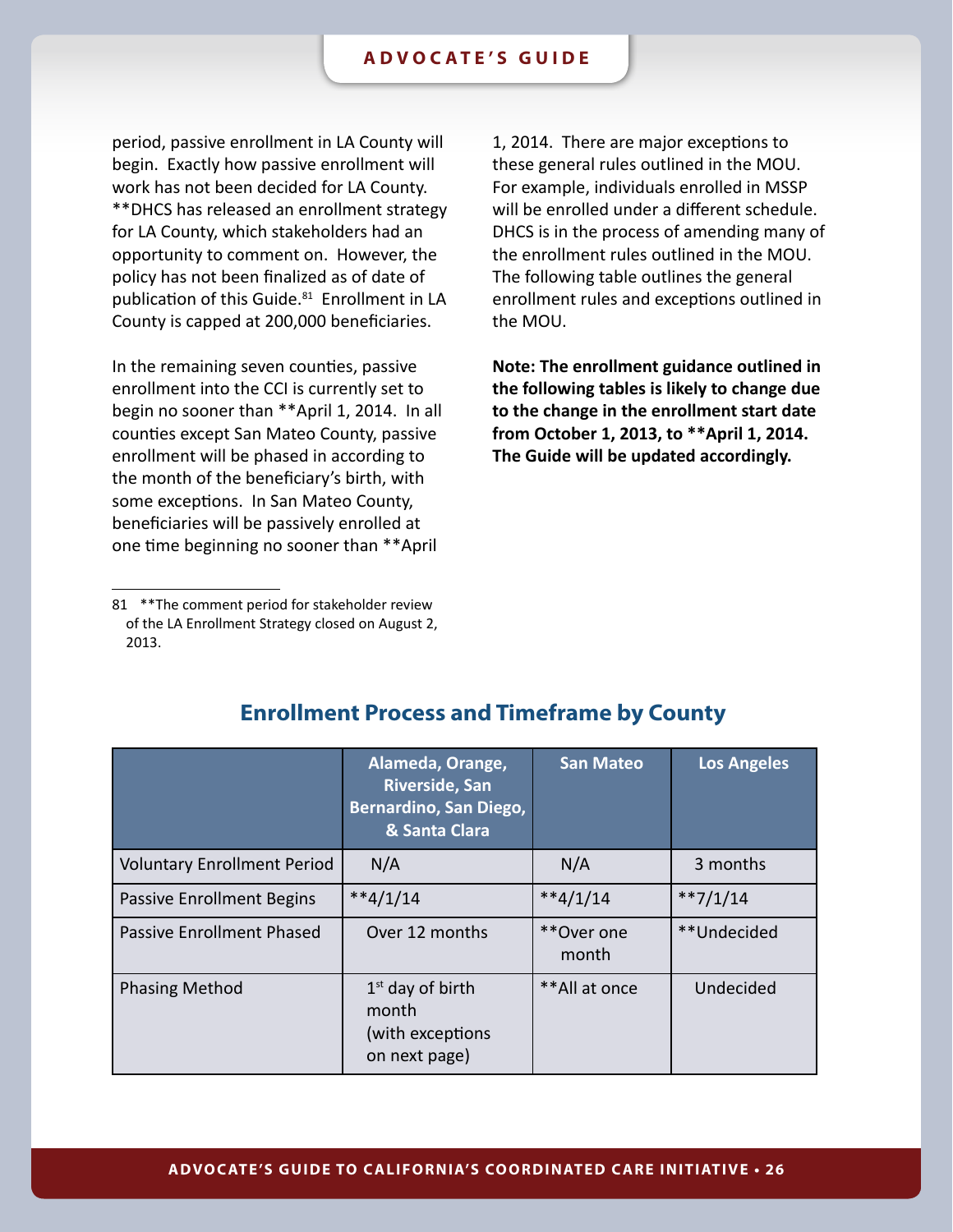### **Exceptions to Enrollment**

<span id="page-26-0"></span>The following table outlines exceptions to the enrollment processes and timeframes outlined in the previous table.

#### **Exception outlined in MOU**

Duals enrolled in MSSP

Duals currently enrolled in Medi-Cal Managed Care in Alameda and Santa Clara

In counties enrolling by birth month, individuals born in January

Duals that were reassigned effective 1/1/13 as part of the Part D reassignment process

Duals that would be reassigned effective 1/1/14 as part of the Part D reassignment process

## **Medi-Cal managed care and LTSS-only enrollment**

Individuals who are excluded from Cal MediConnect (e.g., duals with share of cost not continuously certified) and SPDs not already enrolled in Medi-Cal managed care will be enrolled in Medi-Cal managed care through the same enrollment process described for Cal MediConnect. SPDs already in managed care who will start receiving their LTSS benefit through managed care will be enrolled in Medi-Cal managed care on one date no sooner than \*\* April 1, 2014.<sup>82</sup>

### **Frequently Asked Questions**

#### *What does phasing in by birth month mean?*

A beneficiary will be enrolled in the CCI on the first day of the month of her birthday. For example, if a beneficiary is born on April 10th, she will be enrolled on April 1st. She will receive her first notice in January, her second notice in February, and her final 30-day notice in March. After the CCI has started, newly eligible beneficiaries will be enrolled in the month when they become eligible.

#### *How will the 200,000 cap in LA County work?*

Details regarding the 200,000 enrollee cap in Los Angeles County have not been finalized. DHCS has informally stated that if enrollment reaches 200,000, it will implement a waiting list and individuals will move into Cal MediConnect as spots become available. The cap only applies to enrollment in Cal

<sup>82</sup> There is discussion that enrollment will occur on one date for this population, rather than by some phasing process. At the time this Guide was published, no policy was in place regarding enrollment for this population.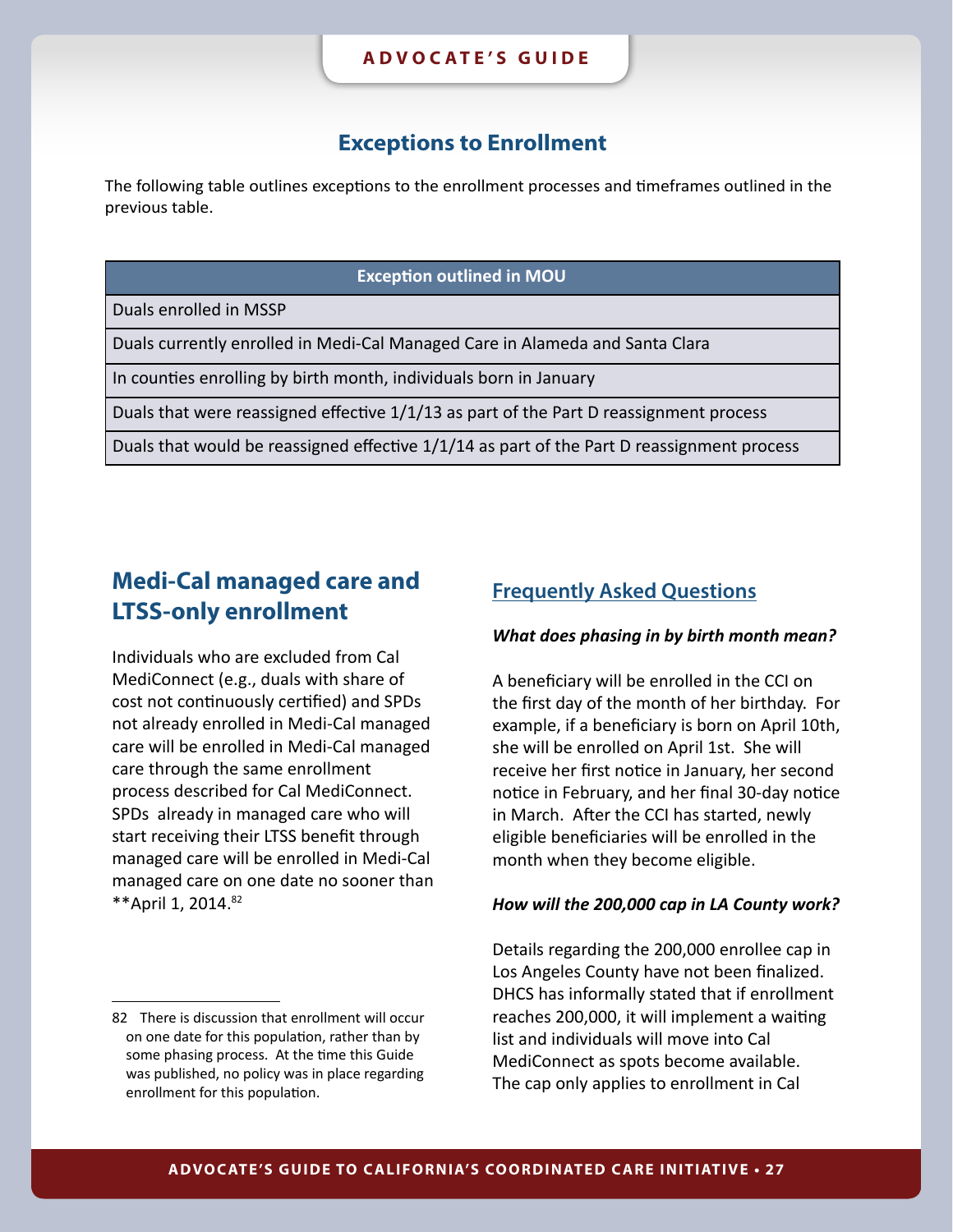<span id="page-27-0"></span>MediConnect. Mandatory enrollment in Medi-Cal managed care has no cap.

#### *What is Part D reassignment?*

Each year, CMS reassigns low-income beneficiaries from Part D prescription drug plans that will start charging more than the Low Income Subsidy (LIS) benchmarks. CMS also reassigns beneficiaries from Part D prescription drug plans and Medicare Advantage plans that are terminating. These beneficiaries are reassigned to a prescription drug plan that is below the LIS benchmark. CMS does not reassign beneficiaries that have voluntarily elected a plan, referred to as "choosers" unless their drug plan is terminating and would leave them with no Part D coverage.

\*\*Based on the MOU, individuals who have been reassigned to a Part D plan in 2013 or 2014 would be enrolled at a different time than other beneficiaries. However, with the change in the start date of the CCI, this may no longer be the case.

## **Notices**

Because the CCI will impact populations differently, different notices will be sent to each population. As a general rule, beneficiaries who will have to choose a health plan will receive three notices regarding the change in the delivery of their health care services. The first notice will be sent 90 days prior to enrollment. The second notice will be sent 60 days in advance and the third notice will be sent 30 days in advance. Notices are supposed to be written at a sixth grade reading level and will be provided in

different languages and alternative formats.<sup>83</sup>

### **Medi-Cal Managed Care Notices**

The CCI will affect beneficiaries who will need to enroll in Medi-Cal managed care but who are not eligible for Cal MediConnect.<sup>84</sup> These beneficiaries will receive notices that are different than those for people who are eligible for Cal MediConnect. This "Medi-Cal managed care only" group of beneficiaries includes four populations:

- **1. Medi-Cal beneficiaries who are already enrolled in Medi-Cal managed care without Medicare who will now start receiving LTSS through managed care.** These beneficiaries will receive one notice 60 days in advance of the transition explaining that their LTSS will now be delivered through managed care.
- **2. Medi-Cal beneficiaries who do not have Medicare and who were previously excluded from Medi-Cal managed care.** For example, Medi-Cal only residents in longterm care facilities or Medi-Cal only recipients with share-of-cost. These beneficiaries will receive three

<sup>83</sup> WIC §§ 14182(b)(4); 14182.17(d)(1)(A); MOU p. 64.

<sup>84</sup> DHCS released draft notices for these populations. For NSCLC comments on notices, see [dualsdemoadvocacy.org/wp-content/](http://dualsdemoadvocacy.org/wp-content/uploads/2013/02/Comments-MLTSS-Notice-Materials-NSCLC-DRC-032213.pdf) [uploads/2013/02/Comments-MLTSS-Notice-](http://dualsdemoadvocacy.org/wp-content/uploads/2013/02/Comments-MLTSS-Notice-Materials-NSCLC-DRC-032213.pdf)[Materials-NSCLC-DRC-032213.pdf](http://dualsdemoadvocacy.org/wp-content/uploads/2013/02/Comments-MLTSS-Notice-Materials-NSCLC-DRC-032213.pdf).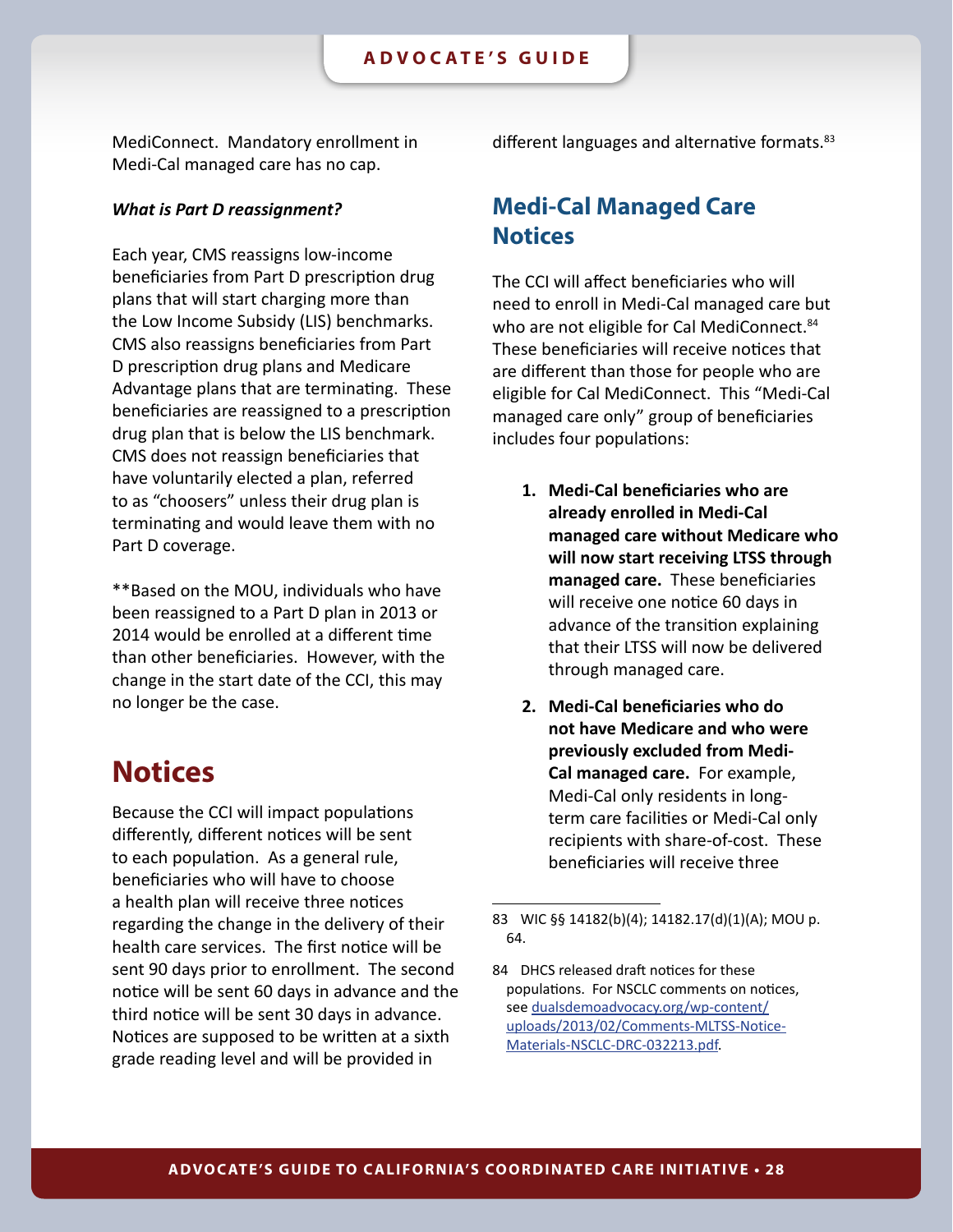<span id="page-28-0"></span>notices. The first notice, sent 90 days prior to enrollment, will inform beneficiaries of the change occurring. With the 60-day notice, they will receive a choice booklet explaining the changes and providing factors to consider when selecting a health plan. They will also receive plan materials and a provider directory. They will receive a final 30-day notice reminding them that they will be mandatorily enrolled in managed care and that they will be given the option again to choose a plan. The 60-day and 30-day notices will already include the name of the default plan chosen by the State. If beneficiaries fail to affirmatively choose a plan, they will be placed in this default plan.

- **3. Dual eligible beneficiaries who are excluded from Cal MediConnect and are not already enrolled in Medi-Cal managed care.** For example, duals living in certain rural zip codes, duals enrolled in an HCBS waiver, \*\*or duals enrolled in a Medicare Advantage plan in 2014. Beneficiaries in this group will also receive three notices as outlined above.
- **4. Medi-Cal beneficiaries who live in rural zip codes of San Bernardino County who have the option to enroll in Medi-Cal managed care.**  These beneficiaries will receive one notice 60 days prior to the transition informing them that they can voluntarily enroll in a Medi-Cal managed care plan if they wish. This notice will include a choice booklet and provider directory.

### **Cal MediConnect Notices**

DHCS will send three notices to all dual eligibles who are subject to passive enrollment in two-plan and GMC counties. Dual eligibles living in COHS counties (Orange and San Mateo) will receive three notices from the county organized health plan. For duals living in the two-plan and GMC counties, the first notice will be sent 90 days prior to enrollment; the second 60 days prior to enrollment, and the third 30 days prior to enrollment.<sup>85</sup> \*\* These notices will provide beneficiaries with the choice to participate in Cal MediConnect. \*\*If she chooses to participate, the notice will tell her how to choose a plan. \*\*In the event that the beneficiary chooses not to participate in Cal MediConnect, the notice will explain that she must still choose a managed care plan for her Medi-Cal benefit. The 60-day and 30-day notices will already include the name of the default plan chosen by the State. However, beneficiaries will still have the option of choosing another plan.<sup>86</sup> Individuals who are not subject to passive enrollment into Cal MediConnect will not receive notices regarding Cal MediConnect.87

### **Frequently Asked Questions**

*What happens when a beneficiary decides not to participate in Cal MediConnect prior to receiving a notice of passive enrollment?*

<sup>85</sup> MOU pp. 63-64.

<sup>86</sup> \*\*Except in COHS counties where only one plan operates.

<sup>87</sup> Exception: individuals living in the 40 rural zip codes in San Bernardino County not subject to passive enrollment will receive a notice stating that they have the option to enroll in Cal MediConnect. MOU p. 67.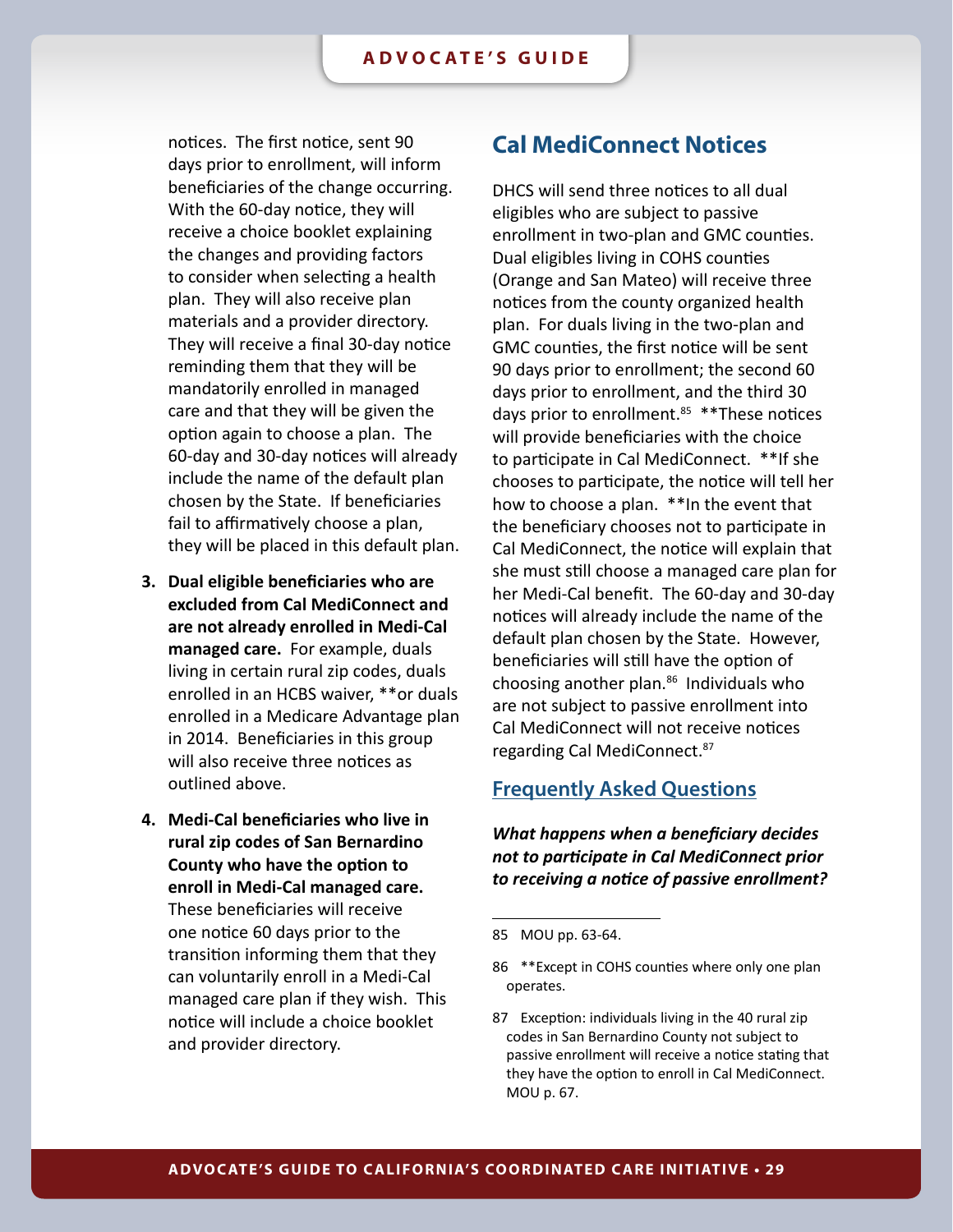<span id="page-29-0"></span>If a beneficiary decides to opt out of Cal MediConnect prior to receiving a notice of passive enrollment, she will not receive further notices of passive enrollment into Cal MediConnect. However, she will receive three notices in advance of her scheduled passive enrollment date informing her that she must enroll in a Medi-Cal managed care plan as described above. The notices will include the name of the health plan selected by the State, but she will have the option of selecting another plan (except in a COHS county where there is only one plan).

## **Cal MediConnect Plans**

The following table includes the plans approved for Cal MediConnect.<sup>88</sup> Beneficiaries who are enrolled in Cal MediConnect will have the right to change plans at any time. The plan change will become effective the first day of the next month.

| <b>County</b>                            | <b>Duals Demo Health Plans</b>                                             |
|------------------------------------------|----------------------------------------------------------------------------|
| Alameda (two-plan)                       | Alameda Alliance for Health                                                |
|                                          | Anthem Blue Cross/Caremore                                                 |
| Los Angeles (two-plan)                   | lL.A. Care<br>Subcontracts: CareMore (Anthem Blue Cross); Care 1st; Kaiser |
|                                          | <b>Health Net</b>                                                          |
| Orange (COHS)                            | CalOptima                                                                  |
| San Diego (GMC)                          | Care $1st$                                                                 |
|                                          | Community Health Group                                                     |
|                                          | Health Net                                                                 |
|                                          | Molina Health Care                                                         |
| San Mateo (COHS)                         | Health Plan of San Mateo                                                   |
| Riverside & San Bernardino<br>(two-plan) | Inland Empire Health Plan                                                  |
|                                          | Molina Health Care                                                         |
| Santa Clara (two-plan)                   | Anthem Blue Cross                                                          |
|                                          | Santa Clara Family Health Plan                                             |

<sup>88</sup> This table lists Cal MediConnect plans in the eight demonstration counties. The Medi-Cal managed care plans are essentially the same as the Cal MediConnect plans with a few variations. See DHCS "Medi-Cal Managed Care Counties," available at [healthconsumer.org/ManagedCareCounties6-25-08.pdf](http://healthconsumer.org/ManagedCareCounties6-25-08.pdf).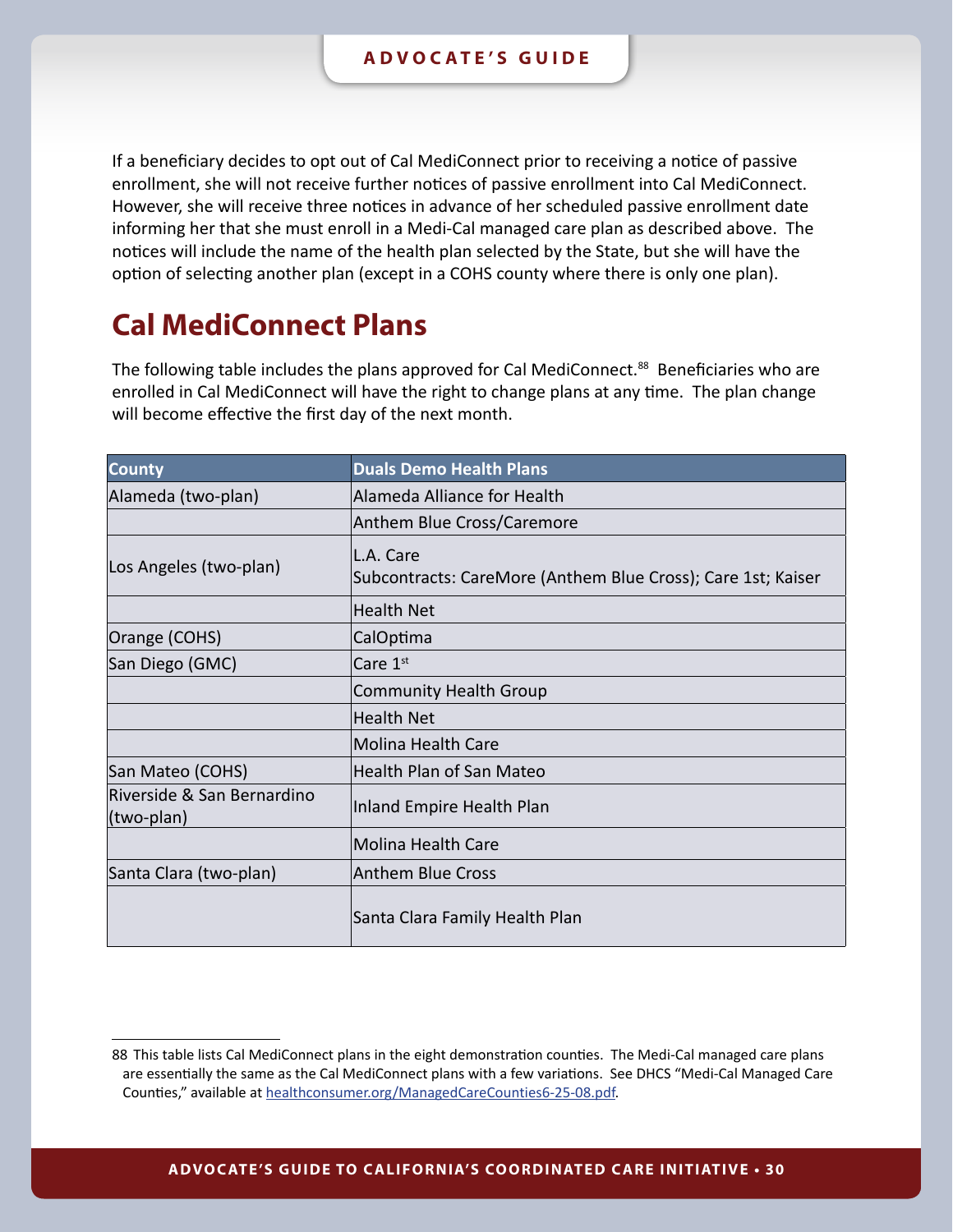### <span id="page-30-0"></span>**Marketing Rules**

CCI plans will have to adhere to Medicare marketing guidelines issued by CMS<sup>89</sup> and California-specific guidelines set forth by the State.<sup>90</sup> These marketing rules require plans to provide beneficiaries with specific information such as a welcome letter, formulary, pharmacy/provider directory, ID card and member handbook. The rules also prohibit plans from certain practices such as door-to-door solicitation, approaching beneficiaries in common areas and soliciting individuals through telephonic or electronic contact (i.e. no "cold calls"). Advocates should report plans that engage in prohibited marketing activities to CMS, DHCS and the Department of Managed Health Care (DMHC).

## **Factors a Beneficiary Should Consider in Deciding to Enroll or Opt Out of Cal MediConnect**

Dual eligible beneficiaries should seek independent enrollment counseling to help them decide whether to opt in or opt out of

90 Knox Keene Act (KKA), HSC §§ 1359-1366.4.

Cal MediConnect. If a beneficiary decides she wants to participate in Cal MediConnect, she then has to choose which Cal MediConnect plan meets her needs.

**1. Current providers**. The first and most important question to ask is which, if any, of the Cal MediConnect managed care plans have networks that include the individual's current medical providers. It is especially important for beneficiaries with complex conditions to think about all of their regular providers, not just their primary care provider. Relevant providers might include specialists (e.g., oncologist, pulmonologist, cardiologist), mental health providers, durable medical equipment providers (e.g., wheelchair servicer), hospitals, etc.

To help beneficiaries determine if their providers are part of a plan's network, a provider directory for each plan will accompany the 60 day notice a beneficiary will receive. Beneficiaries will also be able to access the provider directory online.

- **2. Prescription drugs**. Beneficiaries should also review plan formularies to determine whether the Cal MediConnect plans cover the prescription drugs they currently take.
- **3. Care coordination and additional services**. A beneficiary should also consider the additional benefits that are available under Cal MediConnect. Cal MediConnect plans will provide care coordination services as well as some preventive, dental, and vision services, which are currently not

<sup>89</sup> See CMS, "Medicare Marketing Guidelines," available at [www.cms.gov/Regulations-and-](www.cms.gov/Regulations-and-Guidance/Guidance/Manuals/Downloads/mc86c03.pdf)[Guidance/Guidance/Manuals/Downloads/mc86c03.](www.cms.gov/Regulations-and-Guidance/Guidance/Manuals/Downloads/mc86c03.pdf) [pdf](www.cms.gov/Regulations-and-Guidance/Guidance/Manuals/Downloads/mc86c03.pdf); CMS is also releasing marketing guidance specific to Cal MediConnect. The draft guidance was issued on 5/21/13 for public comment. For updates on CMS marketing guidance for Cal MediConnect visit [www.cms.gov/Medicare-](www.cms.gov/Medicare-Medicaid-Coordination/Medicare-and-Medicaid-Coordination/Medicare-Medicaid-Coordination-Office/FinancialModelstoSupportStatesEffortsinCareCoordination.html)[Medicaid-Coordination/Medicare-and-Medicaid-](www.cms.gov/Medicare-Medicaid-Coordination/Medicare-and-Medicaid-Coordination/Medicare-Medicaid-Coordination-Office/FinancialModelstoSupportStatesEffortsinCareCoordination.html)[Coordination/Medicare-Medicaid-Coordination-](www.cms.gov/Medicare-Medicaid-Coordination/Medicare-and-Medicaid-Coordination/Medicare-Medicaid-Coordination-Office/FinancialModelstoSupportStatesEffortsinCareCoordination.html)[Office](www.cms.gov/Medicare-Medicaid-Coordination/Medicare-and-Medicaid-Coordination/Medicare-Medicaid-Coordination-Office/FinancialModelstoSupportStatesEffortsinCareCoordination.html).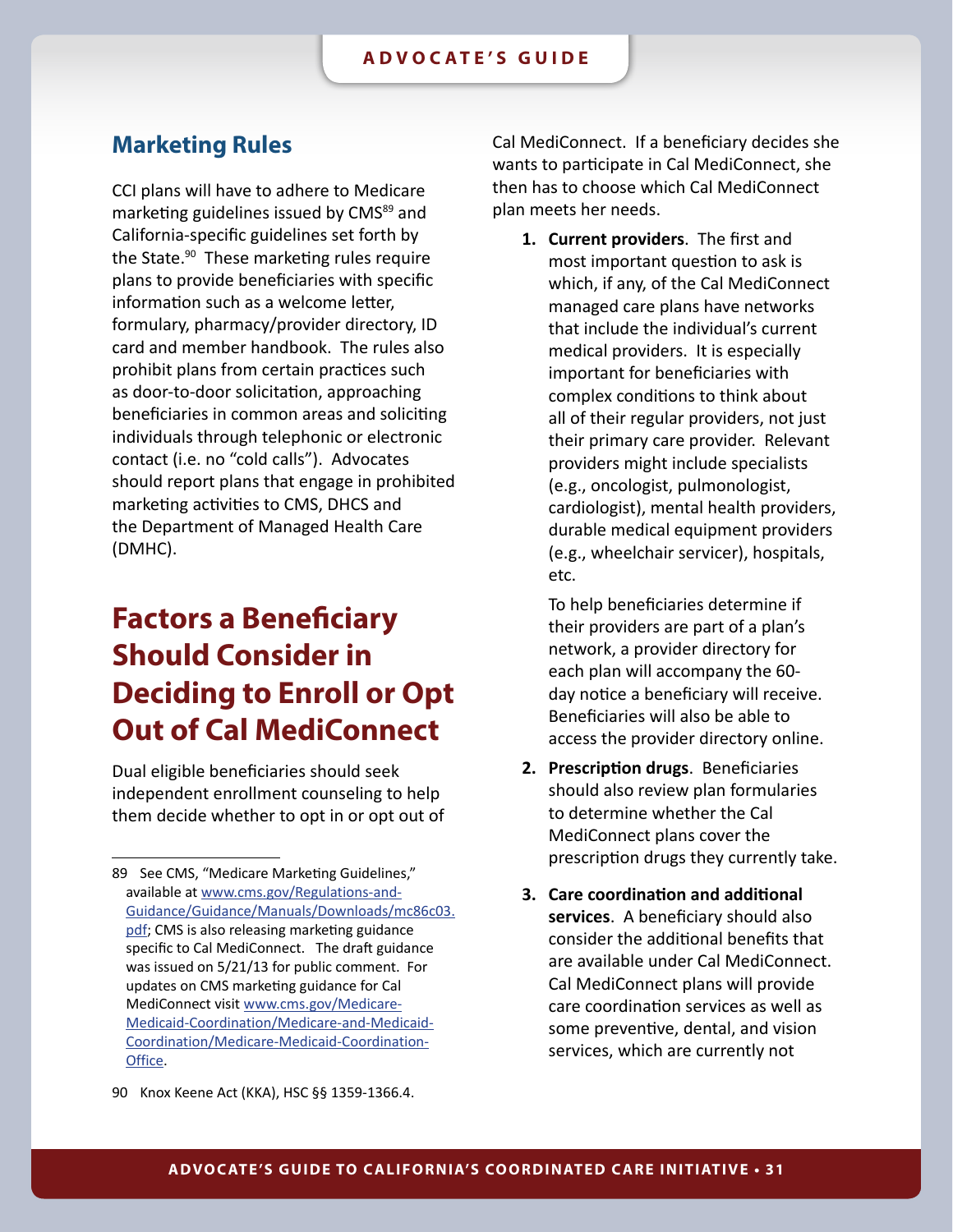<span id="page-31-0"></span>covered by Medi-Cal or Medicare fee-for-service.<sup>91</sup> Cal MediConnect will also cover non-emergency transportation to scheduled and unscheduled medical care appointments.

*Over one million beneficiaries will be impacted by the CCI. Beneficiaries will be faced with making several decisions about their healthcare and will require assistance throughout this process. Dual eligibles will have to decide whether they want to opt into or opt-out of Cal MediConnect. If they opt into Cal MediConnect, they will have to choose a Cal MediConnect plan. If they decide to opt-out or disenroll they will still need assistance with choosing the best Medi-Cal managed care plan. Likewise, individuals who will not participate in Cal MediConnect will need assistance with choosing the best Medi-Cal managed care plan.*

#### 91 Some Medicare Advantage plans do provide dental and vision benefits. Beneficiaries should compare benefits available under their Medicare Advantage plan to the benefits offered in the Cal MediConnect plans when making a decision.

### **Frequently Asked Questions**

#### *Who will process enrollments?*

In two-plan counties and in San Diego County, Health Care Options will serve as an independent enrollment broker.<sup>92</sup> In COHS counties (San Mateo and Orange), the COHS plan will process enrollments.

### *Can beneficiaries receive enrollment counseling?*

The primary source of enrollment counseling will be HICAPs in each county. See the Appendix for more information. Other community-based organizations may also be prepared to assist individuals. Health Care Options will be able to provide more general information about choices and, for duals, 1-800-Medicare will remain a resource for basic Medicare questions.

## **Continuity of Care**

### **Continuity of Care: Cal MediConnect**

Beneficiaries who are enrolled in Cal MediConnect will be able to keep seeing their current providers and maintain their service authorizations for up to 6 months for Medicare services $93$  and up to 12 months for Medi-Cal services. In order to qualify for these continuity of care periods, the following

<sup>92</sup> See<www.healthcareoptions.dhcs.ca.gov>.

<sup>93</sup> WIC § 14132.275(k)(2)(A)(ii-iii) (criteria for continuing to receive services from out-of-network Medicare provider).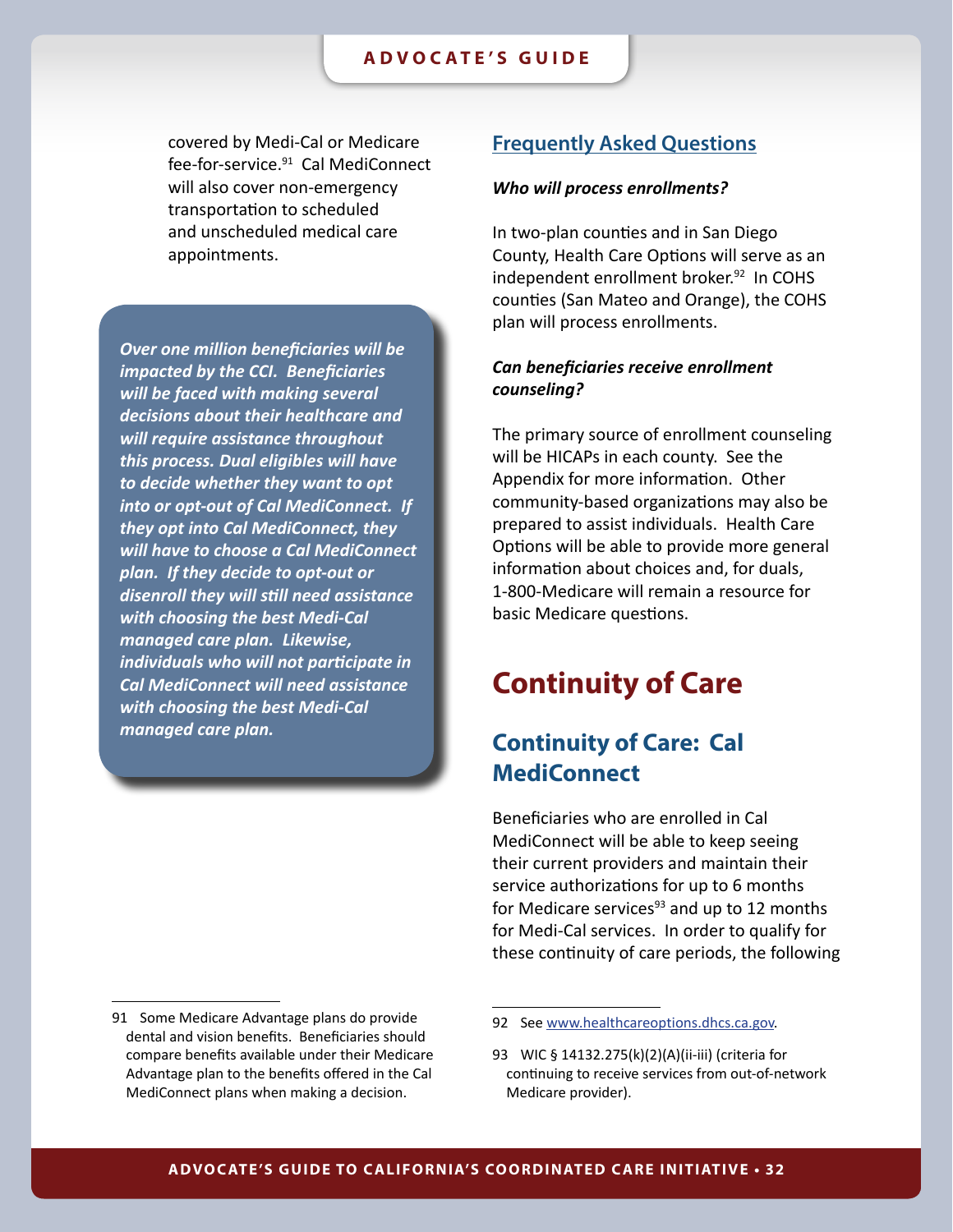conditions must be met: 94

- An existing relationship with the provider prior to enrollment in Cal MediConnect. An existing relationship is established if the beneficiary has seen the provider at least twice within the 12 months preceding the request.
- The out-of-network providers will accept either the plan reimbursement rate or the applicable Medi-Cal or Medicare reimbursement rate, whichever is higher.
- The out-of-network provider would not otherwise be excluded from the plan's network due to quality of care issues or failure to meet federal or state requirements.95

If these continuity of care requirements are met, the plan should provide the beneficiary with services from the out-of-network providers without interruption for a timelimited period.96 The State expects that these continuity of care protections will allow nursing home residents who are enrolled in Cal MediConnect to stay in their current facility for at least 12 months (after that time, those whose nursing facility does not have a contract with their plan would have to switch facilities or change plans). Each plan

- 95 WIC § 14132.276(b)(13).
- 96 See WIC § 14132.275 (k)(2)(B)(requiring the State to develop a process that notifies providers and beneficiaries of availability of continuity of services and ensures "that the beneficiary continues to receive services without interruption."

must have a dedicated liaison to coordinate continuity of care.<sup>97</sup>

These continuity of care rights do not extend to IHSS, durable medical equipment, medical supplies, transportation, or other ancillary services providers. However, because IHSS recipients continue to have the right to hire, fire, and supervise their home care providers,98 enrollment in Cal MediConnect should not disrupt an IHSS recipient's access to his or her chosen provider.

For prescription drugs, Cal MediConnect plans must also follow the Medicare Part D rules on transitions.<sup>99</sup> These include a onetime fill—a 30 day supply unless a lesser amount is prescribed—of any ongoing medication within the first 90 days of plan membership, even if the drug is not on the Cal MediConnect plan's formulary or is subject to utilization management controls.<sup>100</sup>

Of course, dual eligibles can choose to maintain relationships with Medicare providers by either staying in FFS Medicare or in their preferred Medicare Advantage plan. Individuals who enroll in Cal MediConnect also have the right to disenroll from the program at any time.101

- 97 WIC § 14132.276(b)(20)(A).
- 98 WIC § 14186.35(a)(2).
- 99 WIC § 14132.275(j)(1)(A)(iv).
- 100 For more information about Medicare prescription drug transition rights, see generally NSCLC, "2013 Transition Rights to Medications Under Medicare Part D," available at [www.nsclc.org/index.php/2013](www.nsclc.org/index.php/2013-transition-rights-to-medications-under-part-d/) [transition-rights-to-medications-under-part-d/](www.nsclc.org/index.php/2013-transition-rights-to-medications-under-part-d/), and Chapters 6 and 14 of the Medicare Managed Care Manual.
- 101 WIC § 14132.275(k)(1)(B) (right to opt out); MOU p. 11 (no lock-in).

<sup>94</sup> WIC § 14132.275(k)(2)(A) (Medicare continuity of care); WIC s. 14182.17(d)(5)(G) (Medi-Cal continuity of care); MOU p. 95-96. See also, HSC § 1373.96 (requiring plans to provide completion of covered services by non-participating providers); WIC § 14132.276(k)(14)(requiring Cal MediConnect plans to comply with HSC § 1373.96).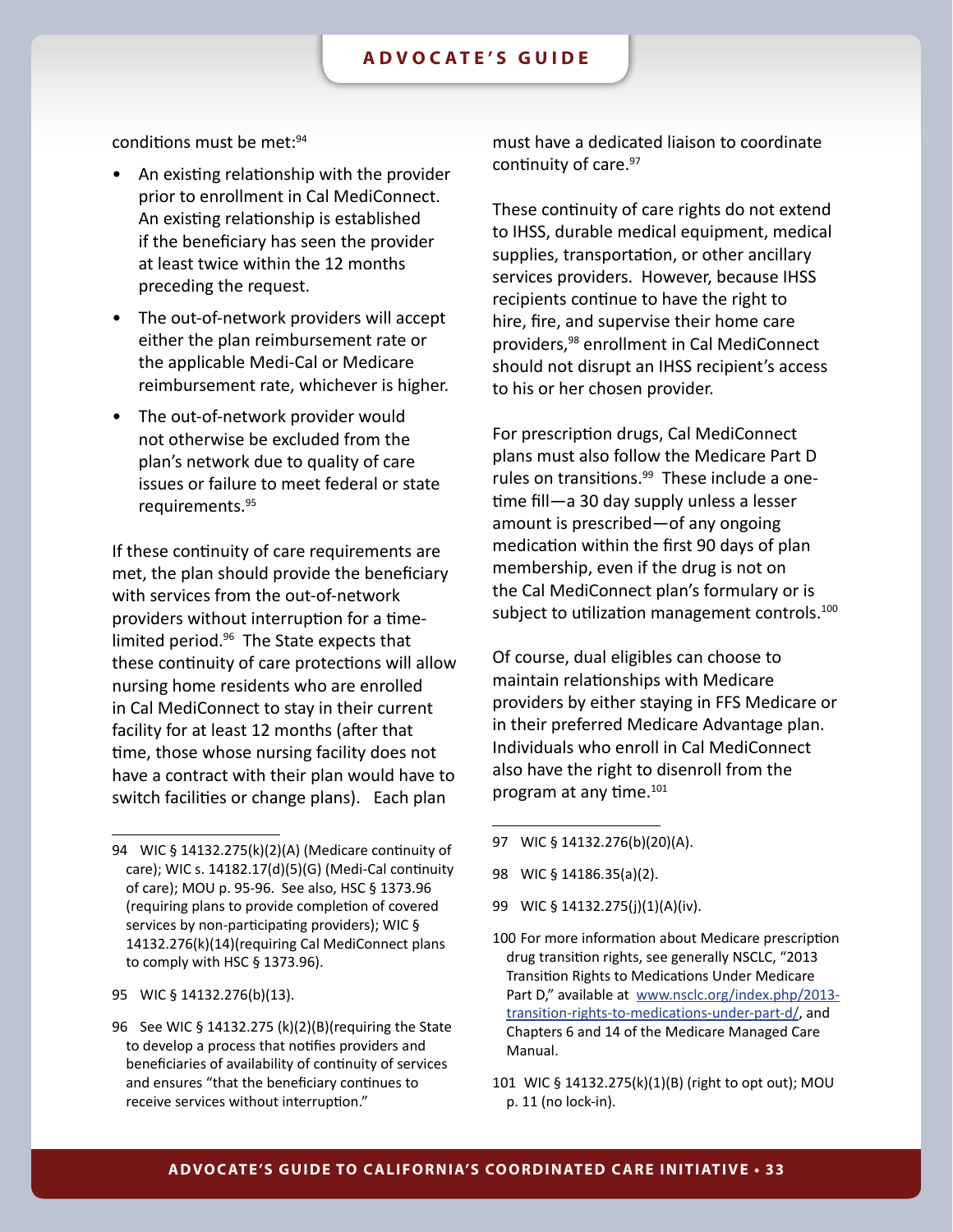## <span id="page-33-0"></span>**Continuity of Care: Medi-Cal Managed Care**

On the Medi-Cal side, there are two different types of continuity of care rights. First, as described above, a beneficiary who is enrolled in Medi-Cal managed care can continue to see an out-of-network provider for up to 12 months, if the applicable criteria are met (the beneficiary has an ongoing relationship with the provider; the provider will accept the plan rate or Medi-Cal FFS rate, if higher; and the provider is otherwise qualified). A beneficiary also can receive services, like a scheduled surgery as part of a documented course of treatment, that are set to occur within 180 days of enrollment.<sup>102</sup>

Second, an individual in a two-plan or GMC county who would otherwise be subject to enrollment in Medi-Cal managed care under the CCI may file a Medical Exemption Request (MER) to avoid enrolling in Medi-Cal managed care altogether, instead staying in FFS Medi-Cal.103 A MER is available to beneficiaries with complex medical conditions, such as cancer, a pending organ transplant, multiple sclerosis, cardiomyopathy, or a complex and/ or progressive disorder that requires medical supervision or to beneficiaries receiving complex medical treatment that cannot be interrupted.104 To file a MER, a beneficiary and her doctor must fill out a form and submit it to DHCS.<sup>105</sup> We recommend that beneficiaries enlist the assistance of

103 WIC § 14182.16(c)(1)(D).

an advocate in the MER process.106 An approved MER is still temporary, exempting beneficiaries from managed care for up to 12 months, though at the end of that time beneficiaries can file for a renewal of a MER. Once the beneficiary's condition is stabilized, as determined by the beneficiary's treating FFS physician, she will be required to enroll in Medi-Cal managed care. People with HIV/ AIDS and Native Americans may disenroll from Medi-Cal managed care at any time.<sup>107</sup> To do so, they should file a MER. If a MER is denied, a beneficiary should request a State Fair Hearing (see Appeal Rights below).

Remember that the plans decide whether a beneficiary can continue to see their out-ofnetwork providers, whereas DHCS, through its enrollment broker, Health Care Options, decides whether a beneficiary should be granted a Medical Exemption Request.

### **Frequently Asked Questions**

#### *When is a MER available?*

A MER is only available with regard to Medi-Cal managed care. The MER process does not apply to Cal MediConnect because a beneficiary has the right to opt-out of or disenroll from Cal MediConnect at any time for her Medicare benefits.

<sup>102</sup> HSC § 1373.96.

<sup>104 22</sup> CCR § 53887.

<sup>105</sup> The form is available online at [www.](www.healthcareoptions.dhcs.ca.gov/HCOCSP/Enrollment/Exception_to_Plan_Enrollment_Forms.aspx) [healthcareoptions.dhcs.ca.gov/HCOCSP/Enrollment/](www.healthcareoptions.dhcs.ca.gov/HCOCSP/Enrollment/Exception_to_Plan_Enrollment_Forms.aspx) [Exception\\_to\\_Plan\\_Enrollment\\_Forms.aspx](www.healthcareoptions.dhcs.ca.gov/HCOCSP/Enrollment/Exception_to_Plan_Enrollment_Forms.aspx).

<sup>106</sup> Seniors and persons with disabilities who were already subject to mandatory managed Medi-Cal have encountered extraordinary difficulties in getting MERs approved, and in fact beneficiaries have filed a lawsuit against the State in an attempt to remove these roadblocks. See *Saavedra v. Douglas*, No. BS 140896, Cal. Super. Ct. (filed Dec. 21, 2012).

<sup>107</sup> WIC § 14182.16(c)(2) (allowing beneficiary with diagnosis of HIV/AIDS to opt out of managed care enrollment at the beginning of any month).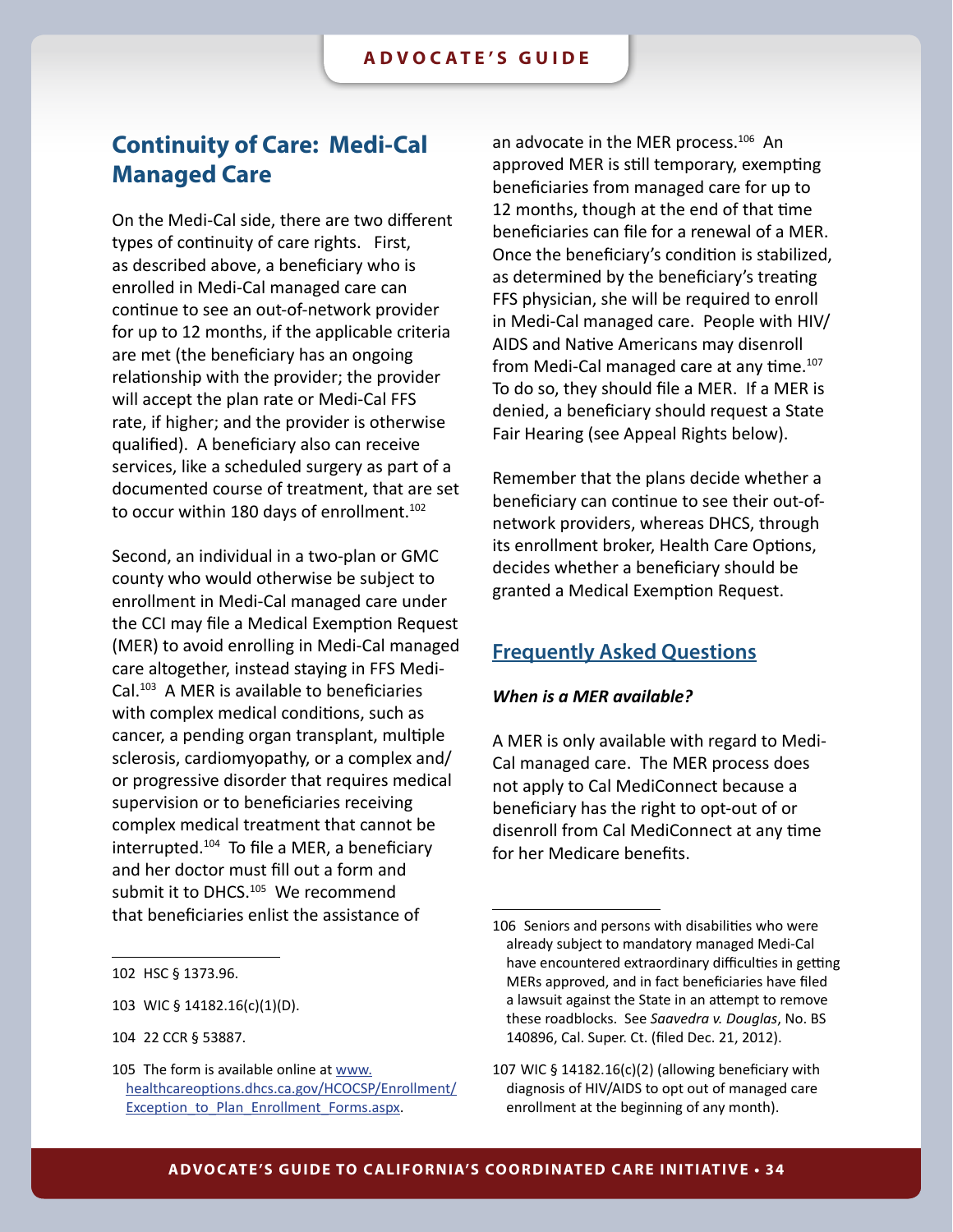### <span id="page-34-0"></span>*Do continuity of care provisions affect carved-out benefits?*

No. Enrollment into managed care does not impact the way a beneficiary receives carvedout benefits.

## **Beneficiaries' Right to Receive Materials and Services in Their Own Language**

In accordance with federal law,<sup>108</sup> all plans participating in Cal MediConnect must ensure that communication and services are accessible to those with limited English proficiency.109 The MOU requires plans to provide translated written materials

in languages spoken by at least 3,000 beneficiaries in a county.<sup>110</sup> Services and materials must also be provided in alternative formats that are culturally, linguistically, cognitively, and physically appropriate including, for example, assistive listening systems and Sign Language interpreters.

Oral interpretation services must be provided in all languages without charge by plan call centers and all plan providers.

If your limited English proficient clients are unable to get needed oral interpretation or written translations, contact the National Senior Citizens Law Center.

## **Accessibility and Americans with Disabilities Act (ADA)/ Section 504 Requirements**

The MOU requires every participating plan, which by definition includes subcontracted plan partners,111 to certify "that it intends to fully comply with all state and Federal disability accessibility and civil rights laws, including but not limited to the ADA and the Rehabilitation Act of 1973."112 In addition to the ADA and the Rehabilitation Act, the Affordable Care Act (ACA) explicitly incorporates the requirements of the two

111 MOU p. 31.

112 MOU p. 62.

<sup>108</sup> See generally Title VI of the Civil Rights Act, 42 U.S.C. § 2000d (barring discrimination under a program receiving federal financial assistance); *Lau v. Nichols*, 414 U.S. 563, 566 (1974) (applying Title VI to prohibit discrimination based on language and requiring local government to ensure meaningful opportunity to participate in federally funded program). For more guidance on the federal rules, see the U.S. Department of Health and Human Services (HHS) guidance on Title VI for health and social service providers, [www.hhs.gov/ocr/](www.hhs.gov/ocr/civilrights/resources/laws/revisedlep.html) [civilrights/resources/laws/revisedlep.html](www.hhs.gov/ocr/civilrights/resources/laws/revisedlep.html), as well as the National Standards on Culturally and Linguistically Appropriate Services (CLAS) in Health Care, 65 FR §§ 80865-79.

<sup>109</sup> WIC § 14182(b)(12) (requiring LEP access and compliance with applicable cultural and linguistic requirements); MOU p. 15, ¶ 5 (requiring that benefits be provided in a manner that is sensitive to language and culture); p. 15 ¶. 6 (requiring participating plans and providers to provide interpreters for those who do not speak English), p. 16 (requiring enrollment and other plan materials to be accessible to LEP individuals per federal guidelines).

<sup>110</sup> MOU p. 32 (threshold languages). Depending on the county, these languages may include English, Spanish, Vietnamese, Chinese, Korean, Tagalong, Russian, Armenian, Khmer, Arabic, and Hmong.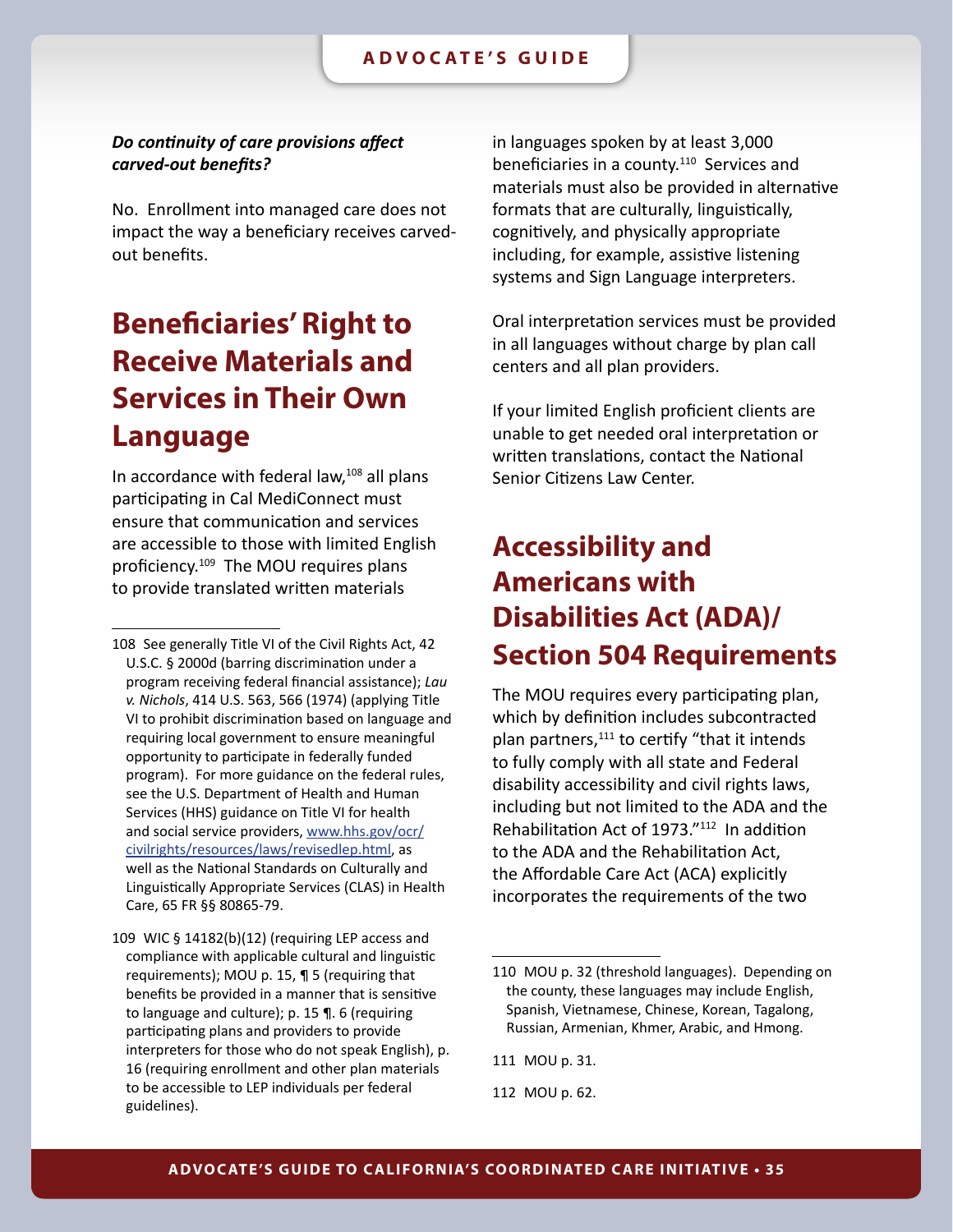#### older laws.113

The three federal laws address disability discrimination and together require health care providers to provide physical and programmatic access to people with disabilities. Discrimination includes the failure to make reasonable modifications in policies, ensure effective communication, provide auxiliary aids and services, provide materials in an accessible format, or remove architectural barriers, because such failures effectively prevent people with disabilities from enjoying public goods and services. In the health care context, this means that a health care organization must modify its policies, practices, and procedures when necessary to enable people with disabilities to gain full and equal access to its services, unless a requested modification constitutes a fundamental alteration of the health care service itself. For example, an office would have to provide assistance to patients who needed help with undressing or transfers if a patient with a mobility impairment required such assistance to receive a proper examination.

Health care entities must also provide auxiliary aids and services such as Sign Language interpreters, assistive listening devices, and written medical information in such alternative formats as Braille and largefont print, unless the provider can establish that doing so would fundamentally alter the nature of the health care service or constitute an undue burden.<sup>114</sup>

Finally, health care entities are required to remove architectural barriers such as steps, narrow doorways, and inaccessible toilets in existing facilities if doing so is "readily achievable." Health care facilities that are newly constructed or that undertake alterations to existing facilities must ensure that the new construction or alteration meets the higher standard of being readily accessible. Participating plans have these same obligations given their overarching role in developing and coordinating accessibility within their provider networks, and in light of their own financial and administrative resources.

Each plan participating in the CCI is required to receive training on disability discrimination and disability cultural competency, and should be prepared to deal with a network provider or plan representative's failure to provide reasonable accommodations or policy modification effectively. In practice, however, it may prove difficult to get a plan to respond appropriately to an accessibility complaint. Advocates should contact Disability Rights Education and Defense Fund or Disability Rights California with accessibility complaints.

<sup>113</sup> The ACA's non-discrimination provision in § 1557 broadly states that "an individual shall not [on grounds prohibited in a series of listed civil rights laws, including the ADA and Section 504] be excluded from participation in, be denied the benefits of, or be subjected to discrimination under, any health program or activity, any part of which is receiving Federal financial assistance, including credits, subsidies, or contracts of insurance." Since regulations have not yet been issued under § 1557, its requirements will not be independently addressed in this Guide.

<sup>114</sup> 42 U.S.C. § 12182(b)(2)(A)(iii); C.F.R. § 36.302. "Undue burden" is defined as "causing significant difficulty or expense."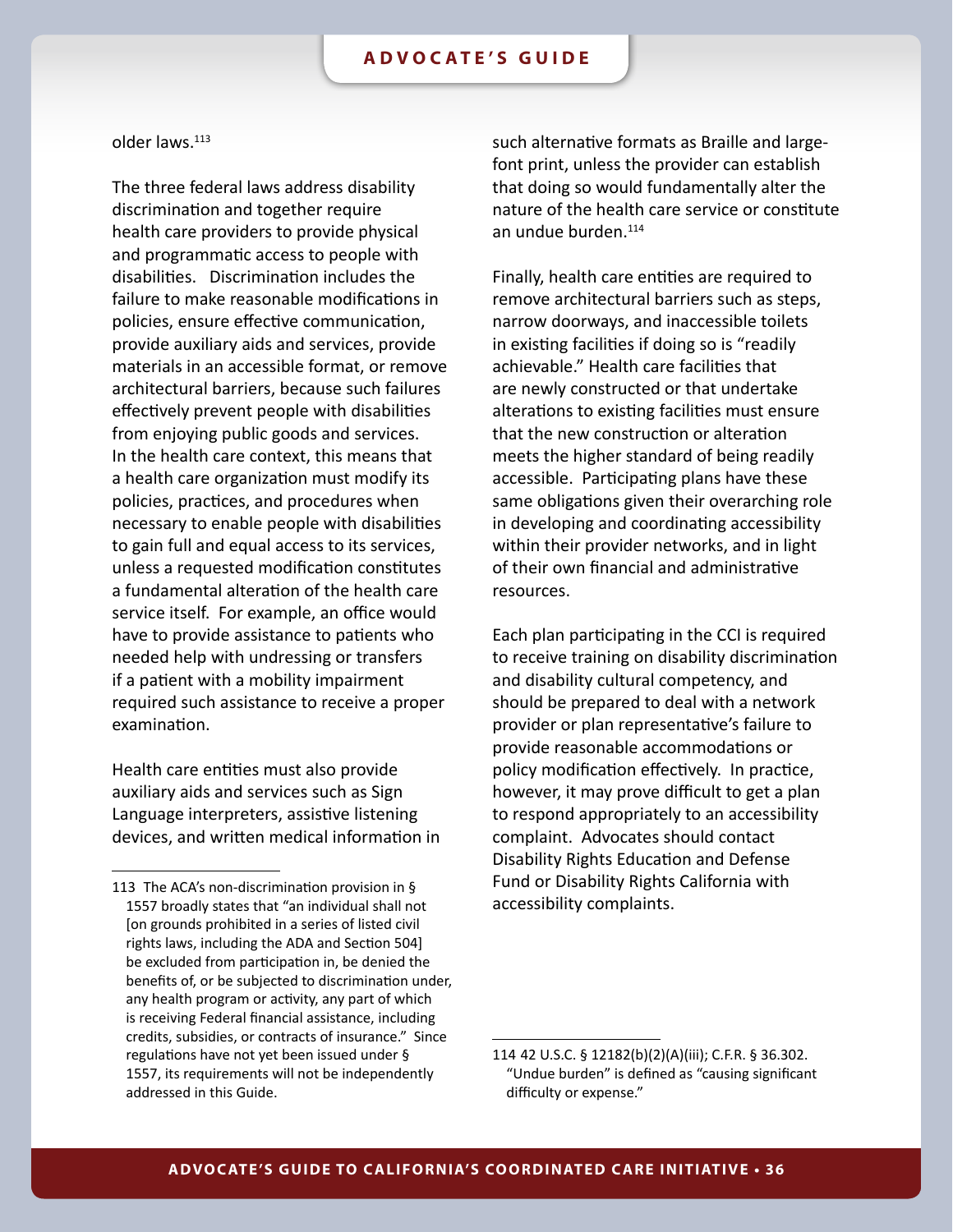## <span id="page-36-0"></span>**Appeal Rights**

Generally, beneficiaries have the right to appeal decisions that deny, terminate or reduce services made by a Medi-Cal managed care plan, a Cal MediConnect plan, DHCS, or other governmental agencies or contractors.115 Notices about these decisions should be understandable and accessible, including to people with disabilities and those who are limited English proficient. They should include specific information, including the decision made, the facts and law relied upon, the right to appeal and how to appeal.<sup>116</sup> Plans also have an internal grievance and complaint process that beneficiaries should follow when they are unhappy with their services or with someone from the health plan.

Following the rules and timelines is important to succeeding in an appeal or grievance. If possible, a beneficiary should get help from an experienced advocate when filing an appeal or grievance (though this is not required).

### **Medi-Cal Managed Care**

If a Medi-Cal managed care plan denies, reduces or terminates services, a beneficiary has appeal rights. A beneficiary can file both an internal appeal with the health plan and request a state fair hearing (the same process as in FFS Medi-Cal).<sup>117</sup> Generally, advocates recommend filing both an internal appeal and a request for a fair hearing at the same time, and then withdrawing or postponing the fair hearing if the plan favorably resolves the internal appeal. The appeal may result in more information from the plan about the issue as well as quicker resolution of the dispute, while the request for a state fair hearing maximizes the beneficiary's due process rights. However, a request for a state fair hearing can preclude the right to an Independent Medical Review (described below).

Whether filing an internal plan appeal or requesting a state fair hearing, if that request is made within 10 days of a notice of action reducing or terminating ongoing services, the plan must continue to provide the service to the beneficiary. $118$  This is also known as "aid paid pending" an appeal. In any case, a request for a fair hearing must be made within 90 days of the notice of action unless there is a good reason that the deadline was missed (e.g., the notice was not received).

118 HSC §1368(a)(6); 22 CCR § 51014.2(a).

<sup>115</sup> Beneficiaries also have the right to appeal denials of eligibility for Medi-Cal or Medicare, but those eligibility issues are beyond the scope of this Guide. If you have questions about eligibility for Medi-Cal, Medicare, or the Part D Low Income Subsidy, please consult the sources cited in this section, or contact NSCLC.

<sup>116</sup> WIC § 14182.17(d)(7); MOU p. 82. see also, *Goldberg v. Kelly*, 397 U.S. 254 (1970) (landmark Supreme Court case applying due process clause of the U.S. Constitution to public benefits).

<sup>117</sup> For information about Medi-Cal notices, appeals and fair hearings, including citations to applicable state and federal law, see the National Health Law Program's Overview of the Medi-Cal Program (2008), particularly Chapter 19: Notice, Appeals and Fair Hearings, at [healthconsumer.](http://healthconsumer.org/Medi-CalOverview2008Ch19.pdf) [org/Medi-CalOverview2008Ch19.pdf,](http://healthconsumer.org/Medi-CalOverview2008Ch19.pdf) and Chapter 20: Medi-Cal Managed Care, [healthconsumer.](http://healthconsumer.org/Medi-CalOverview2008Ch20.pdf) [org/Medi-CalOverview2008Ch20.pdf](http://healthconsumer.org/Medi-CalOverview2008Ch20.pdf). The Health Consumer Center also has county-specific consumer brochures explaining the process for filing an appeal with a Medi-Cal managed care plan, online at [healthconsumer.org/searchbrochures.php](http://healthconsumer.org/searchbrochures.php).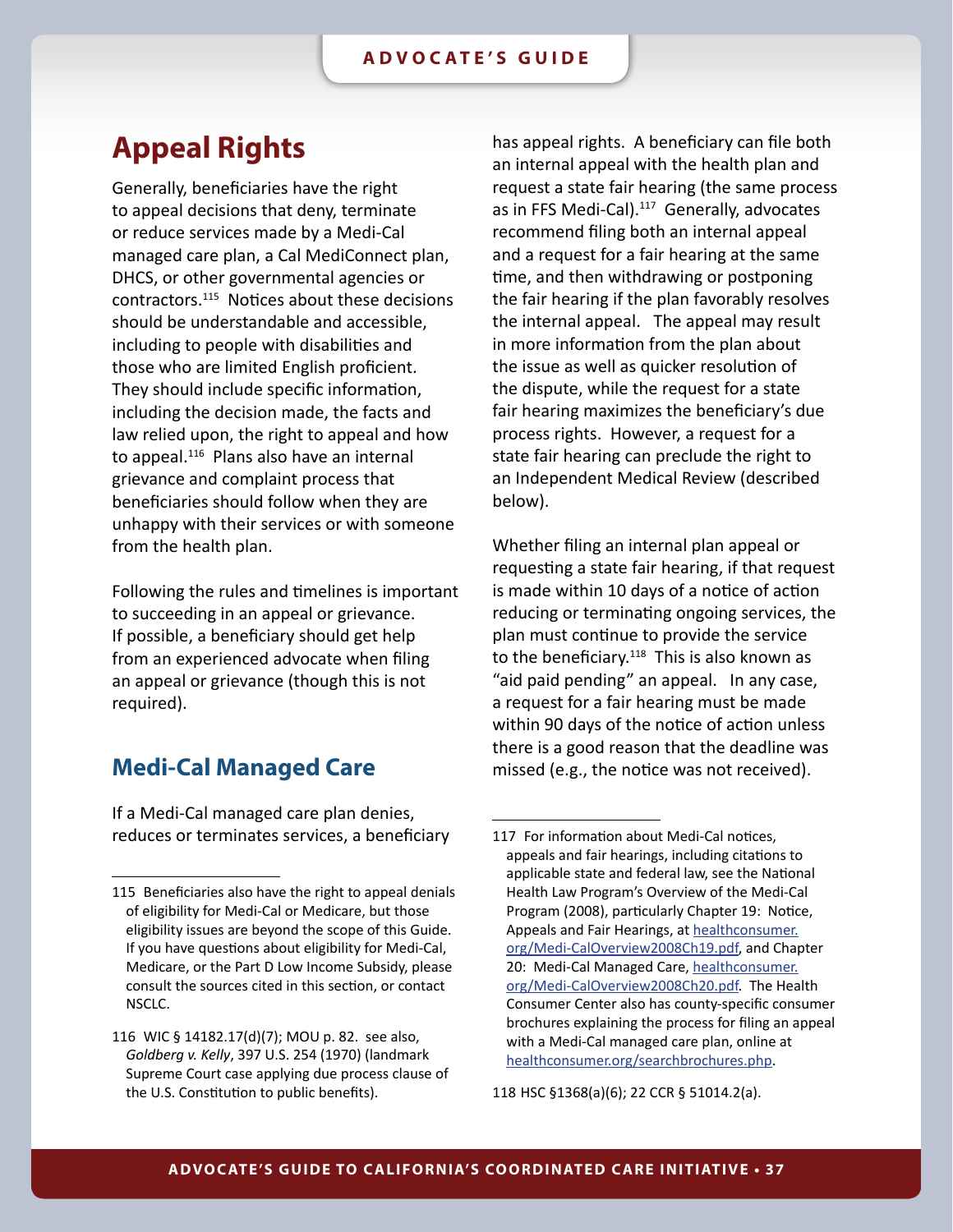### <span id="page-37-0"></span>*Make sure to request an appeal within 10 days of receiving a notice and to ask for "aid paid pending" when filing the appeal!*

To file an internal plan appeal, the beneficiary should follow the managed care plan's internal appeal process. If the plan's initial response does not favorably resolve the issue, the beneficiary then may file the appeal with the Department of Managed Health Care (DMHC) for an external review of the decision.

There are two options at the external review stage: either requesting an Independent Medical Review (IMR) by an external medical expert if the denial involves a medical judgment or filing a complaint with DMHC for all other issues. $119$  The IMR is available if the beneficiary has already used the internal plan appeal process and was denied, or received no answer within 30 days. An IMR can be requested in cases where the plan finds that the service is not medically necessary; the plan refuses to pay for outof-network emergency or urgent care; or the plan says that the treatment requested is experimental or investigational.<sup>120</sup> An IMR must be requested within six months of the plan's written response to a grievance. A beneficiary cannot get an IMR if she has already requested state fair hearing decision. However, a beneficiary can ask for a state fair hearing after an IMR if she does not receive a favorable decision, as long as the request for a fair hearing is still within 90 days of the original decision denying, reducing or terminating services.

### **Cal MediConnect**

For at least the first year, Cal MediConnect enrollees wishing to appeal a decision by a plan to deny, reduce, or terminate services will have different options depending on whether the service is a Medicare benefit (e.g., inpatient and outpatient medical treatment, shorter-term SNF stays, most prescription drugs) or a Medi-Cal benefit. Regardless of the type of service, however, the Cal MediConnect plans must have grievance and appeal processes that comply with state and federal law, $121$  and they must give their members notice of appeal rights when services are denied, reduced or otherwise amended.122

For Medi-Cal covered services, the appeals process is the same as that described on page 37 above for Medi-Cal managed care. "Beneficiaries will be allowed to seek a state fair hearing at any time,"123 although they will be "encouraged" to appeal first through the plan's member services or navigation office. Initial requests for a state fair hearing must be filed within 90 days of receiving a notice of action. Plans cannot put any requirements on appeals and grievances that are stricter for Medi-Cal services than the current requirements in the FFS Medi-Cal system.124

For Medicare-covered hospital and outpatient benefits, the current Medicare Advantage process is followed: 1) initial

123 MOU p. 99.

<sup>119</sup> The forms for both of these are available at [www.](www.dmhc.ca.gov/dmhc_consumer/pc/pc_forms.aspx) [dmhc.ca.gov/dmhc\\_consumer/pc/pc\\_forms.aspx.](www.dmhc.ca.gov/dmhc_consumer/pc/pc_forms.aspx)

<sup>120</sup> HSC §§ 1374.30-1374.35.

<sup>121</sup> See WIC § 14450; HSC § 1368 and 1368.01 (grievance process required for managed care plans).

<sup>122</sup> MOU p. 82.

<sup>124</sup> MOU p. 82.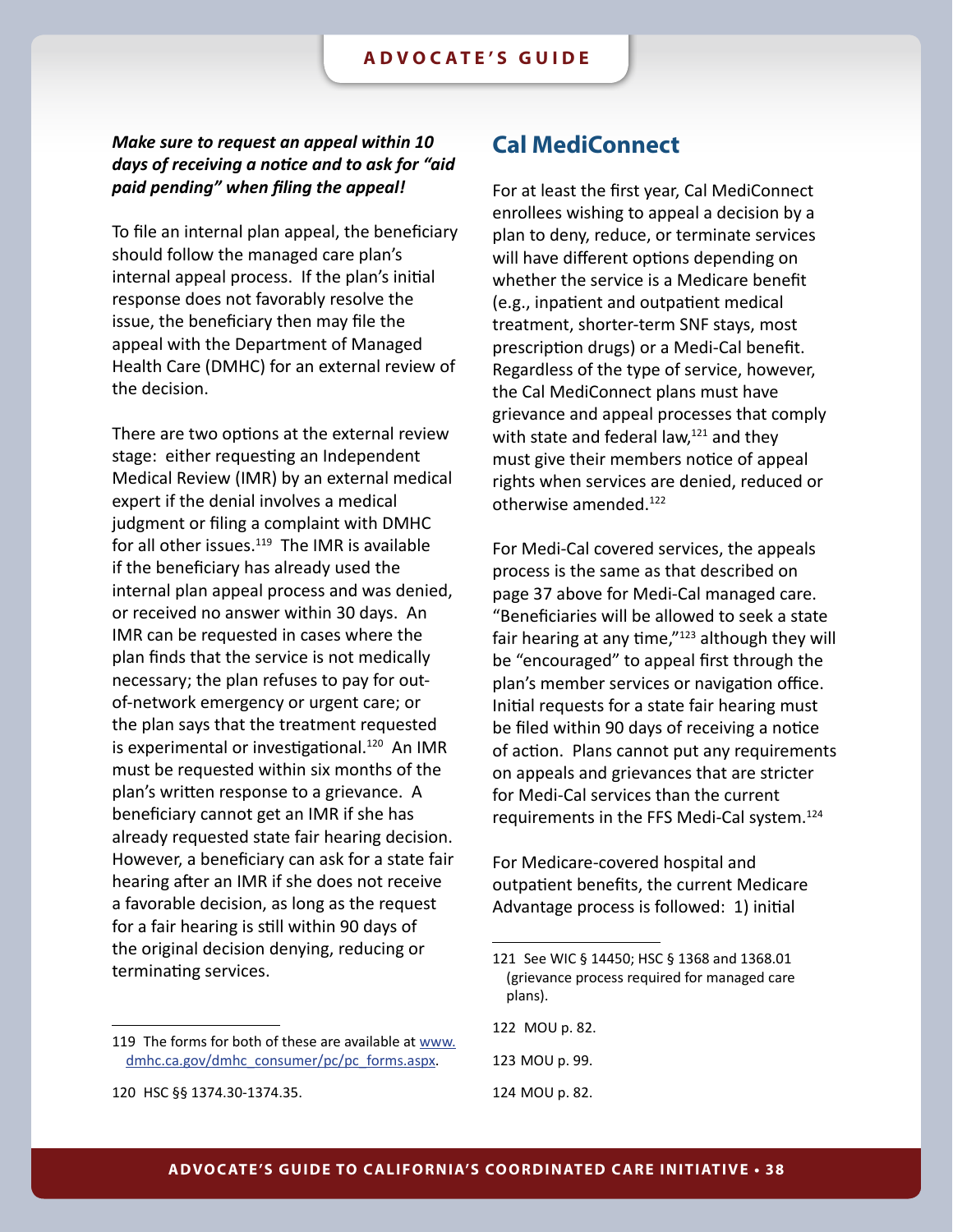appeals must be filed within 90 days, and will be sent to the plan for a redetermination of its initial decision; 2) if the plan upholds its initial denial, the second level of appeal is a Medicare Independent Review Entity (IRE); 3) the third level of appeal is the Office of Medicare Hearings and Appeals; and so forth.125 For Medicare-covered benefits, there is no state fair hearing option and the option for aid paid pending is not explicitly provided.

Appeals for Part D-covered prescription drugs will also follow existing Medicare rules. This means that if coverage for a particular drug is denied at the pharmacy, the individual must either meet a prior authorization requirement or file a request for an "exception" with the Cal MediConnect plan. If the plan denies the request for an exception, then the appeals process can begin.126 Appeals regarding drugs that are NOT covered by Medicare Part D (for instance, over-the-counter drugs, or drugs for weight loss or gain) will follow the usual Medi-Cal rules.

With regard to overlapping services covered by both Medicare and Medi-Cal (e.g., home

health services, durable medical equipment, and other skilled service), there will be an appeal process specified in the three-way contracts with CMS, the plan and DHCS.<sup>127</sup> The appeals process will include the right to a state fair hearing.<sup>128</sup> More details about appeals for overlapping services have not yet been made available.

In addition to appeals of denial or reduction in services, each plan also has an internal grievance process; the plan must either track and resolve these grievances or reroute them to the appropriate coverage determination or appeals processes.<sup>129</sup> Information about the grievance process must be provided to members. For Medicare benefits, the internal plan grievance procedures are to be used in all cases that do not involve an "organization determination." For instance, disputes about hours of service, location of facilities, or courtesy of personnel would go through the plan grievance process.

Eventually, California and CMS are supposed to work together to create an integrated grievance and appeals system for Cal MediConnect that combines the Medicare and Medi-Cal processes into one. This integrated system has not yet been designed or implemented.

<sup>125</sup> MOU pp. 99-100. For more information about Medicare managed care appeals, see the CMS page on Medicare Managed Care Appeals & Grievances, which includes a link to Chapter 13 of the Medicare Managed Care Manual, "Medicare Managed Care Beneficiary Grievances, Organizational Determinations, and Appeals," as well as a helpful flowchart of the appeals process. See [www.cms.](www.cms.gov/Medicare/Appeals-and-Grievances/MMCAG/index.html?redirect=/mmcag/) [gov/Medicare/Appeals-and-Grievances/MMCAG/](www.cms.gov/Medicare/Appeals-and-Grievances/MMCAG/index.html?redirect=/mmcag/) [index.html?redirect=/mmcag/](www.cms.gov/Medicare/Appeals-and-Grievances/MMCAG/index.html?redirect=/mmcag/).

<sup>126</sup> More details about Medicare Part D exceptions and appeals, and citations to applicable CMS publications, are available in NSCLC's guide, "Medicare Part D Exceptions and Appeals: A Practical Guide for Advocates" (April 2010), available at [www.nsclc.org/wp-content/uploads/2011/07/](www.nsclc.org/wp-content/uploads/2011/07/Exceptions-Appeals-Guide-2010.pdf) [Exceptions-Appeals-Guide-2010.pdf.](www.nsclc.org/wp-content/uploads/2011/07/Exceptions-Appeals-Guide-2010.pdf)

<sup>127</sup> MOU pp. 99-100.

<sup>128</sup> Id. at 100.

<sup>129</sup> MOU p. 98.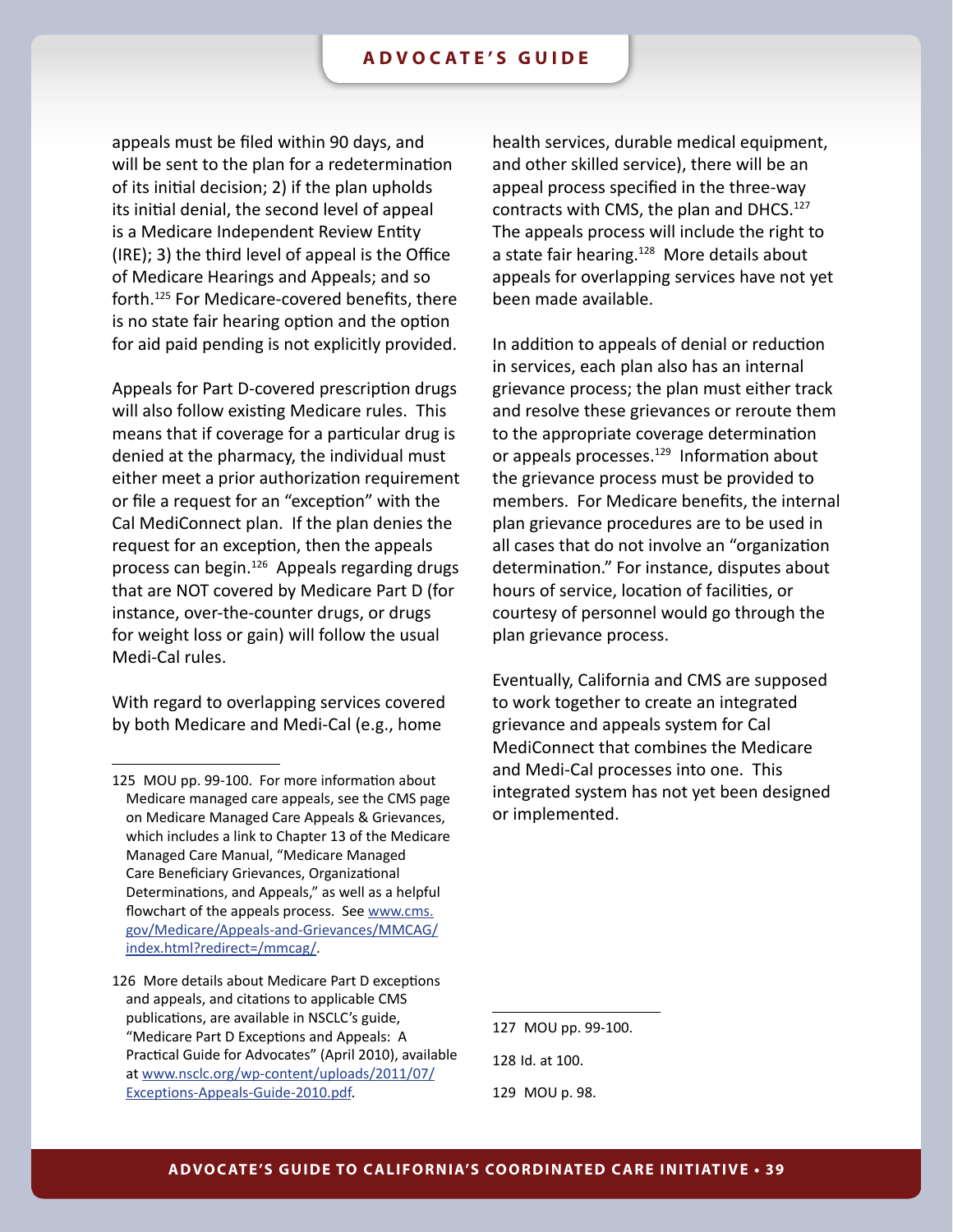### <span id="page-39-0"></span>**In-Home Supportive Services and Behavioral Health**

As described above on p. 22, IHSS and behavioral health will continue to be authorized by the counties and the appeals process remains as it is in FFS Medi-Cal. An IHSS beneficiary can request a reassessment or challenge her hours assessment by filing a request for fair hearing.130

### **Care Plan Option Services**

As described on p. 21, plans are not required to provide Care Plan Option services. If plans do decide to provide such services, according to DHCS, they will not be subject to the Medi-Cal grievance and appeals processes. Instead, plans are required to create an internal grievance procedure to record and address complaints.<sup>131</sup> The internal grievance procedure will differ from plan to plan.

### **Frequently Asked Questions**

#### *Who will help beneficiaries with appeals?*

Beneficiaries should look to their local legal services, HICAP, and other consumer advocates for assistance. See the Appendix for more detail. The State has \*\*applied for funding made available through CMS to develop an independent Ombudsman office that will assist individuals with appeals and other issues beneficiaries will face.<sup>132</sup> This program would also be responsible for tracking reported problems and would provide feedback to the State on systemic problems arising out of the CCI.

<sup>130</sup> WIC § 14186.35(b)(2) (preserving right to appeal); WIC § 14186.35(b)(4) (preserving right to request reassessment). For information about IHSS services, assessments and appeals, see Disability Rights California's manual, In-Home Supportive Services: Nuts and Bolts, available at [www.disabilityrightsca.](www.disabilityrightsca.org/pubs/PublicationsIHSSNutsandBolts.htm) [org/pubs/PublicationsIHSSNutsandBolts.htm.](www.disabilityrightsca.org/pubs/PublicationsIHSSNutsandBolts.htm) Note that the information in this manual is current as of its May 2008 publication date.

<sup>131</sup> See, "Policy for Cal MediConnect: Care Plan Option services (CPO services) " (June 3, 2013), available at [www.calduals.org/wp-content/](www.calduals.org/wp-content/uploads/2013/06/Demo-CPO-services-Paper-6.3.13.pdf) [uploads/2013/06/Demo-CPO-services-Paper-6.3.13.](www.calduals.org/wp-content/uploads/2013/06/Demo-CPO-services-Paper-6.3.13.pdf) [pdf](www.calduals.org/wp-content/uploads/2013/06/Demo-CPO-services-Paper-6.3.13.pdf).

<sup>132</sup> \*\*The CMS Ombudsman funding opportunity is available at [https://www.grantsolutions.gov/](https://www.grantsolutions.gov/gs/preaward/previewPublicAnnouncement.do?id=18232) [gs/preaward/previewPublicAnnouncement.](https://www.grantsolutions.gov/gs/preaward/previewPublicAnnouncement.do?id=18232) [do?id=18232.](https://www.grantsolutions.gov/gs/preaward/previewPublicAnnouncement.do?id=18232) DHCS submitted its grant proposal to CMS on August 2, 2013. CMS is scheduled to announce whether California receives funding and if so, the amount of the award on September 13, 2013.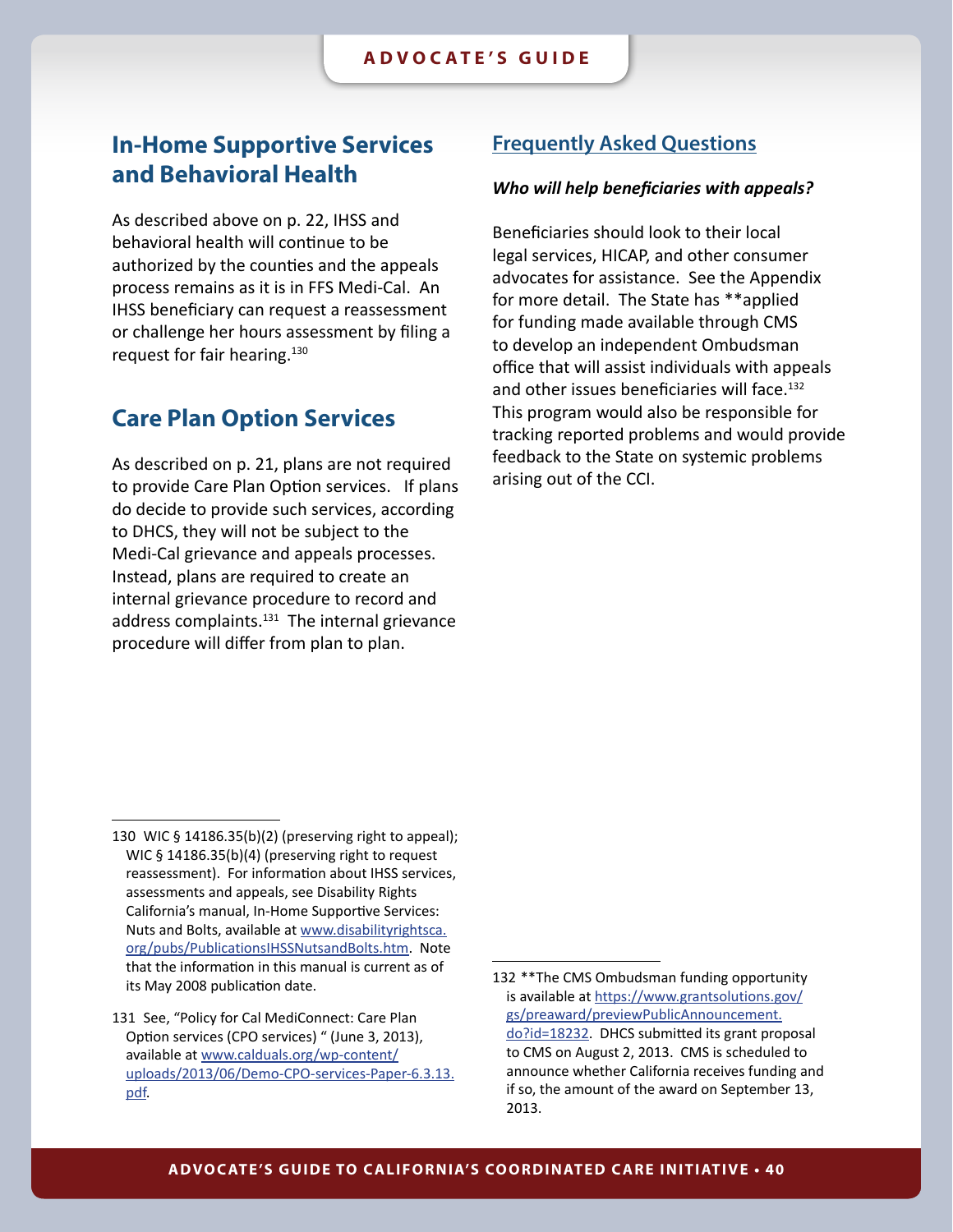## <span id="page-40-0"></span>**Medi-Cal and Medicare Refresher**

### **Medicare**

Medicare is a federally funded program for people who are age 65 and over or others who qualify because of disability or because of End-Stage Renal Disease (ESRD).133 Medicare Parts A and B (also called "traditional" or "fee-for-service" Medicare) pay for medical services such as doctor visits, hospital stays and laboratory work typically through a FFS model. Traditional Medicare insurance has no restriction on where you go to see a doctor (freedom of choice), and doctors likewise have freedom to choose which patients they see. $^{134}$  Medicare Part C is the managed care alternative to traditional Medicare; Medicare Part D pays for prescription drugs.

Usually, Medicare pays 80% of the cost of health services, and the beneficiary pays the remaining 20%. For duals, Medicare is the primary health insurance program that pays for needed care. Medi-Cal then fills in the gaps in Medicare coverage. For example, Medi-Cal pays the Medicare Part B premium. Medi-Cal also pays the cost sharing for any

Medicare deductibles, coinsurance, and copayments charged. For dual eligibles, the State agrees to reimburse Medicare doctors for services provided to duals up to the reimbursement limit that Medi-Cal would have paid for the same services. As part of health reform, for 2013 and 2014 only, the Medi-Cal rate must equal the Medicare rate for primary care doctors, so Medi-Cal must pay the full cost sharing for those doctors. For other providers, however, Medi-Cal reimbursement rates are usually less than 80% of the Medicare reimbursement rates. This means that many providers who treat dual eligibles only get paid 80% of the standard Medicare rate for the service. Federal rules do not allow Medicare providers to "balance bill" duals; in other words, they cannot require that a dual eligible patient pay the remaining  $20\%$ <sup>135</sup> They can, however, decide not to accept a dual eligible patient.

Medicare offers private health plans, called Medicare Advantage, as an alternative to original Medicare. Once a beneficiary enrolls in a Medicare Advantage plan, she will receive all Part A and Part B benefits through the plan, and usually Part D services as well. The Medicare Advantage plans include HMOs, PPOs, private fee-for-service plans, Medicare medical savings account plans, and special needs plans (SNPs). SNPs are a type of Medicare Advantage plan that limits membership to people with specific diseases or characteristics.<sup>136</sup> Some SNPs serve

<sup>133</sup> For a more detailed description for advocates of the Medicare Program, consult the Center for Medicare Advocacy's Medicare Handbook, or go to their website, [www.medicareadvocacy.org.](www.medicareadvocacy.org) The Medicare website for the general public is [www.](www.medicare.gov) [medicare.gov](www.medicare.gov) is very helpful, and advocates may find additional useful material at [www.cms.gov/](www.cms.gov/Medicare/Medicare.html) [Medicare/Medicare.html.](www.cms.gov/Medicare/Medicare.html)

<sup>134 42</sup> U.S.C. § 1395 (prohibiting federal interference in the manner in which medical services are provided).

<sup>135</sup> See, [www.cms.gov/Outreach-and-](www.cms.gov/Outreach-and-Education/Medicare-Learning-Network-MLN/MLNMattersArticles/downloads/SE1128.pdf)[Education/Medicare-Learning-Network-MLN/](www.cms.gov/Outreach-and-Education/Medicare-Learning-Network-MLN/MLNMattersArticles/downloads/SE1128.pdf) [MLNMattersArticles/downloads/SE1128.pdf](www.cms.gov/Outreach-and-Education/Medicare-Learning-Network-MLN/MLNMattersArticles/downloads/SE1128.pdf).

<sup>136</sup> CMS, Medicare Managed Care Manual, Chapter 16-B: Special Needs Plans (May 20, 2011), [www.](http://www.cms.gov/Regulations-and-Guidance/Guidance/Manuals/downloads/mc86c16b.pdf) [cms.gov/Regulations-and-Guidance/Guidance/](http://www.cms.gov/Regulations-and-Guidance/Guidance/Manuals/downloads/mc86c16b.pdf) [Manuals/downloads/mc86c16b.pdf.](http://www.cms.gov/Regulations-and-Guidance/Guidance/Manuals/downloads/mc86c16b.pdf)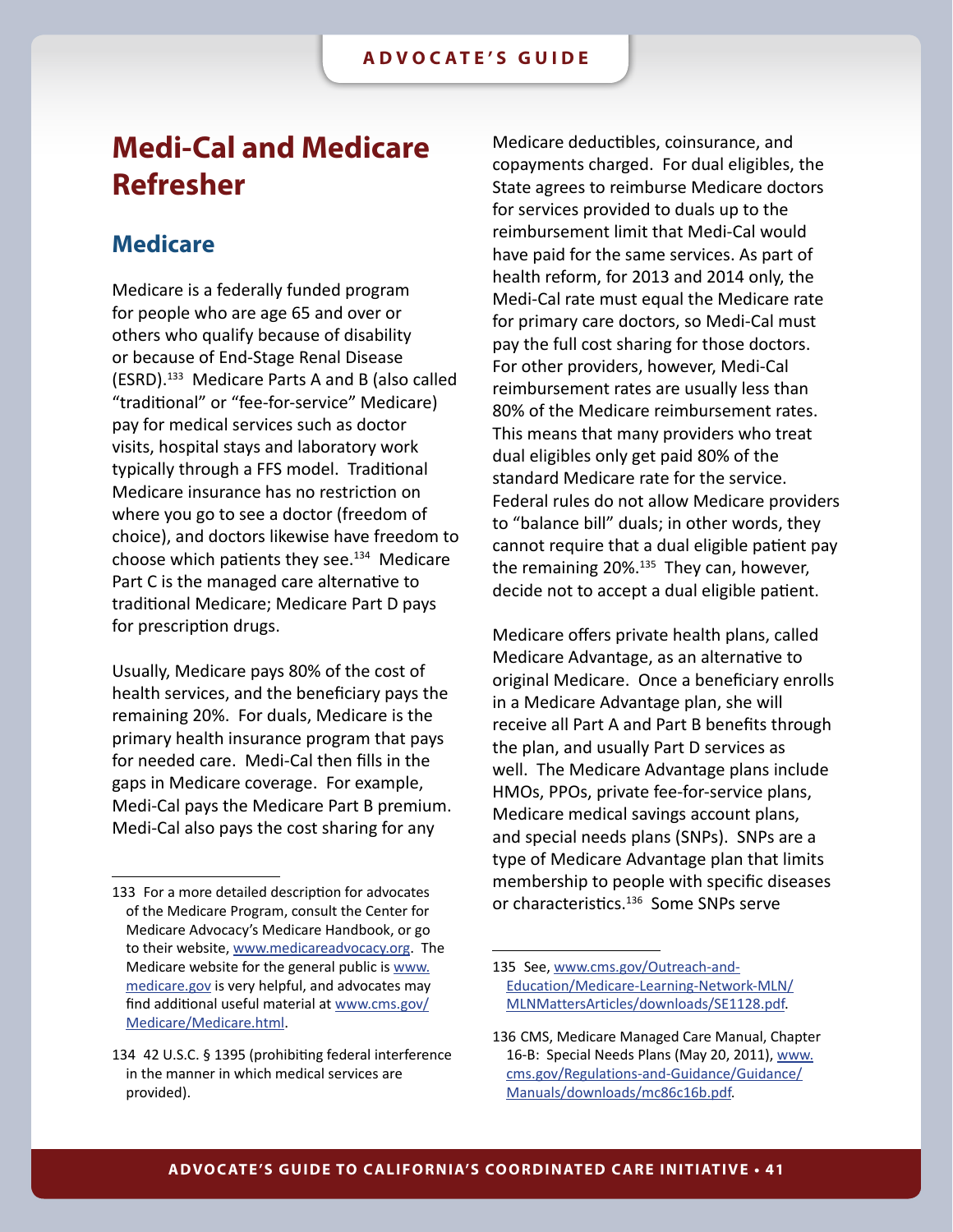<span id="page-41-0"></span>individuals with particular chronic conditions (C-SNPs) or those requiring an institutional level of care (I-SNPs). The majority of SNPs, however, are designed to serve dual eligibles (D-SNPs). Some D-SNP sponsors also have Medi-Cal contracts in the same county where they operate, while others do not. In all cases, D-SNPs are required to provide some coordination of Medicare and Medi-Cal benefits.

### **Medi-Cal**

Medi‐Cal is California's state Medicaid program, funded in part by the state and in part by the federal government.<sup>137</sup> It provides health insurance coverage to low-income families with children, seniors, persons with disabilities, pregnant women, and other individuals with specific medical conditions. Medi-Cal will help pay for doctor visits, hospital stays, prescription drugs, limited vision and dental services, durable medical equipment, medical transportation, longterm services and supports and other medical services. If an individual is eligible for both Medicare and Medi-Cal, Medicare will act as the primary payor for services and Medi-Cal will pay for the portion Medicare does not cover (see above Medicare summary). California, like many states, has two delivery systems for its Medi-Cal program: fee-forservice and managed care.

### **Fee-For-Service**

Under FFS, healthcare providers are paid for each service they provide to a beneficiary. For example, a provider will receive reimbursement from DHCS for an office visit, test, or procedure. Beneficiaries with FFS Medi-Cal can see any provider who accepts Medi-Cal.

### **Medi-Cal Managed Care**

Under Medi-Cal managed care, a beneficiary is enrolled in a plan to receive her Medi-Cal benefits. The plan is paid a single rate from DHCS to deliver a beneficiary's health care services. Plans contract with providers including, for example, doctors, specialists, hospitals, and pharmacies to develop a "network." Individuals enrolled in a managed care plan can generally only see providers that are within the plan's network.

Over the last decade, California has been moving most populations eligible for Medi-Cal benefits from fee-for-service into managed care. Today, approximately 4.5 million Medi-Cal beneficiaries residing in 30 counties receive their medical services through health plans mirroring traditional health maintenance organizations (HMOs). The movement of SPDs into managed care began in 2011 in 16 California counties.<sup>138</sup> DHCS plans to expand Medi-Cal managed care for SPDs into rural counties beginning in the fall of 2013.

<sup>137</sup> For a detailed guide to the Medi-Cal program, see the National Health Law Program's Overview of the Medi-Cal Program (July 2008), available at [healthconsumer.org/publications.](www.healthconsumer.org/publications.htm#manuals) [htm#manuals.](www.healthconsumer.org/publications.htm#manuals) Please note that this manual is up to date only through the date of publication. For more information generally about Medi-Cal and health reform, go to [healthconsumer.org/index.](http://healthconsumer.org/index.php?id=pubs) [php?id=pubs,](http://healthconsumer.org/index.php?id=pubs) For more information about Medi-Cal and planning for long term care, go to [www.canhr.](www.canhr.org/medcal) [org/medcal.](www.canhr.org/medcal)

<sup>138</sup> For more information regarding the SPD transition into Medi-Cal Managed Care [www.chcf.org/~/](www.chcf.org/~/media/MEDIA%20LIBRARY%20Files/PDF/F/PDF%20FirstLookMandatoryEnrollmentSPD.pdf) [media/MEDIA%20LIBRARY%20Files/PDF/F/PDF%20](www.chcf.org/~/media/MEDIA%20LIBRARY%20Files/PDF/F/PDF%20FirstLookMandatoryEnrollmentSPD.pdf) [FirstLookMandatoryEnrollmentSPD.pdf](www.chcf.org/~/media/MEDIA%20LIBRARY%20Files/PDF/F/PDF%20FirstLookMandatoryEnrollmentSPD.pdf).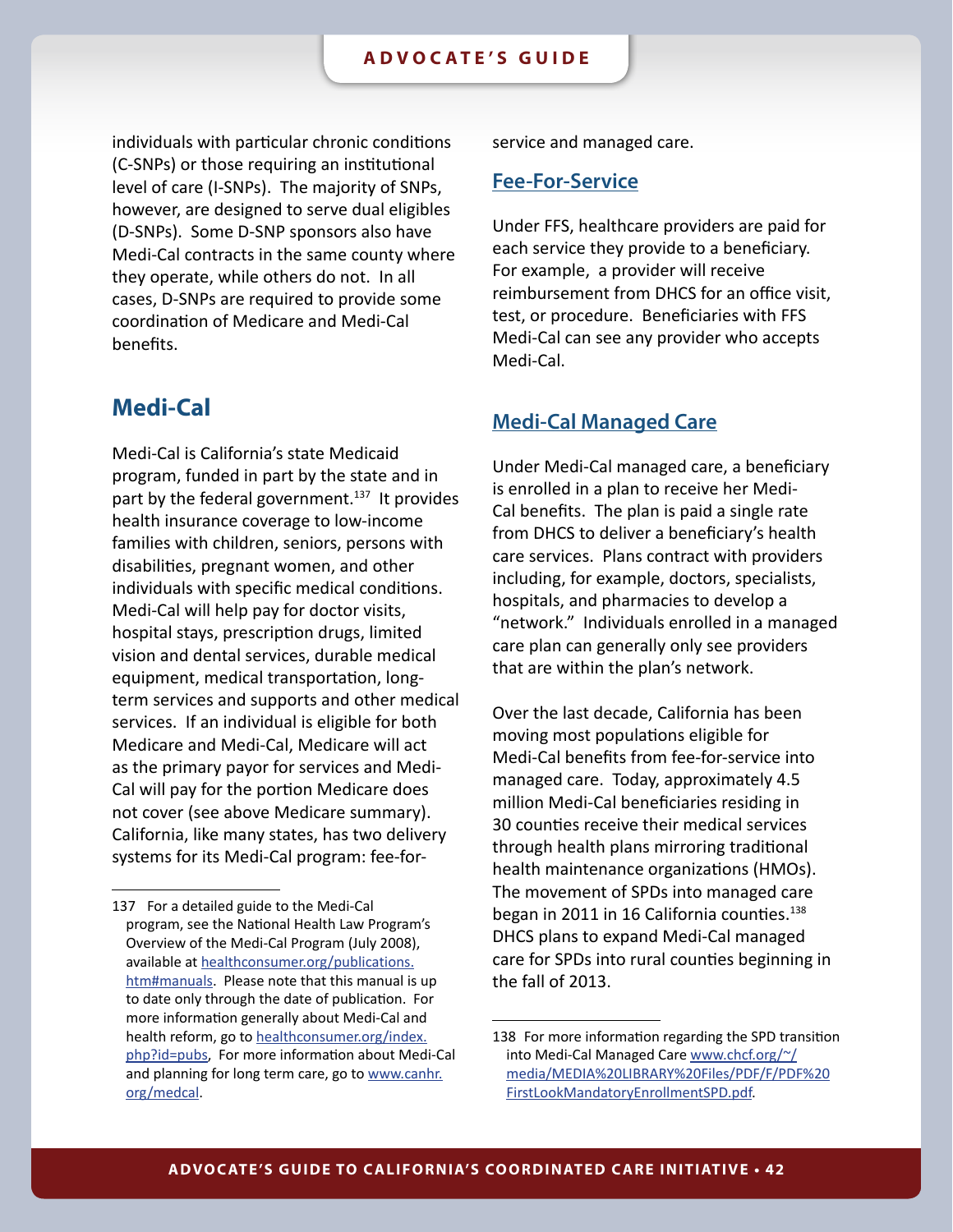<span id="page-42-0"></span>California has adopted three models of managed care:<sup>139</sup>

- 1. Two-Plan Model. In two-plan counties, there is generally a Local Initiative plan and a Commercial plan. The Local Initiative plans are nonprofit health plans designed with input from local government and community stakeholders. These plans are usually the county health system, including the county hospitals. The Commercial plans are private insurance plans with a state contract to provide Medi-Cal. A beneficiary is given the option to choose the plan that best meets her health care needs. Five of the counties affected by the CCI— Alameda, Los Angeles, Riverside, San Bernardino and Santa Clara—are twoplan counties.
- 2. County Organized Health Systems (COHS). Under this model, there is one health plan in the county created by the County Board of Supervisors with input from the community. These plans are managed by the individual counties. All Medi-Cal beneficiaries (including duals) residing in a COHS county have the same managed care plan for their Medi-Cal. Two of the counties affected by the CCI—San Mateo and Orange—are COHS counties.
- 3. Geographic Managed Care (GMC). Under this model, the State contracts with several commercial plans to provide Medi-Cal services. Beneficiaries can choose among these

plans. Only one CCI county, San Diego, uses the GMC model.

Certain groups were excluded from Medi-Cal managed care enrollment in 2011, including dual eligible beneficiaries, share of cost beneficiaries, and individuals receiving nursing facility care. These groups continued to receive services through Medi-Cal fee-forservice. The CCI changes this.

## **Conclusion**

The implementation of the CCI changes the delivery of health care to over a million beneficiaries living in California. From providing input in the development of rules and regulations to providing outreach and education on-the-ground, advocates will play a critical role in ensuring beneficiaries maintain access to care through this significant period of change.

<sup>139</sup> See [www.dhcs.ca.gov/provgovpart/Documents/](http://www.dhcs.ca.gov/provgovpart/Documents/MMCDModelFactSheet.pdf) [MMCDModelFactSheet.pdf](http://www.dhcs.ca.gov/provgovpart/Documents/MMCDModelFactSheet.pdf).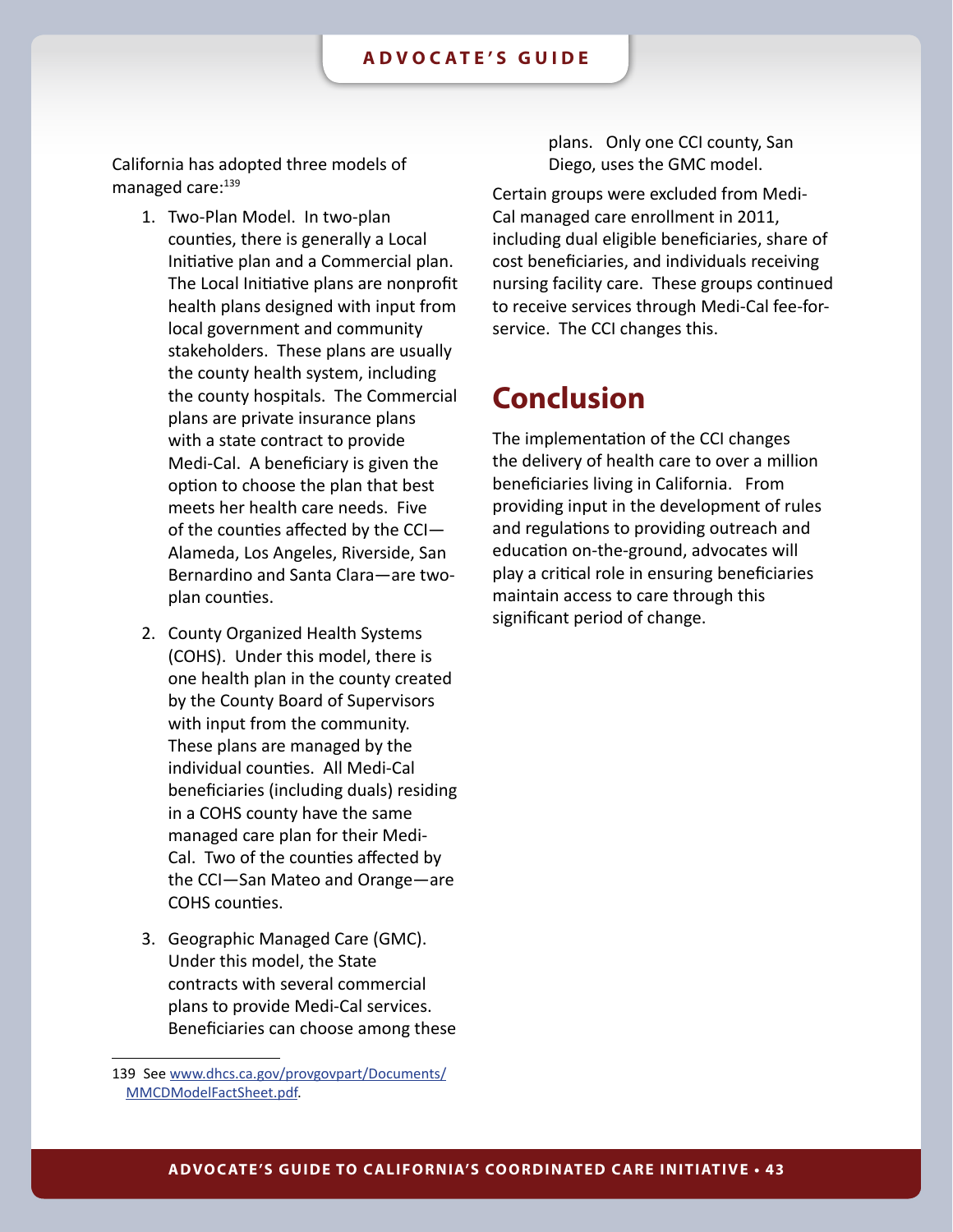## <span id="page-43-0"></span>**Appendix**

## **Contact Information for Plans**

| <b>County</b>                 | <b>Duals Demo Health Plans</b>  | <b>Contact Information</b>                                       |
|-------------------------------|---------------------------------|------------------------------------------------------------------|
| Alameda                       | Alameda Alliance for Health     | 1-877-371-2222 (TTY: 1-510-747-4501)<br>www.alamedaalliance.org  |
|                               | Anthem Blue Cross/Caremore      | 1-888-350-3532 (TTY: 711)<br>www.anthem.com                      |
| Los Angeles                   | L.A. Care                       | 1-888-522-1298 (TTY: 1-888-212-4460)<br>www.lacare.org           |
|                               | <b>Health Net</b>               | 1-888-788-5395 (TTY: 1-888-788-6383)<br>www.healthnet.com        |
| Orange                        | CalOptima                       | 1-877-412-2734 (TTY: 1-800-735-2929)<br>www.caloptima.org        |
| San Diego                     | Care 1st                        | 1-855-905-3825 (TTY: 1-800-735-2929)<br>www.care1st.com          |
|                               | <b>Community Health Group</b>   | 1-800-224-7766 (TTY: 1-800-735-2929)<br>www.chgsd.com            |
|                               | <b>Health Net</b>               | 1-888-788-5395 (TTY: 1-888-788-6383)<br>www.healthnet.com        |
|                               | <b>Molina Health</b>            | 1-855-665-4621 (TTY: 1-800-479-3310)<br>www.molinahealthcare.com |
| San Mateo                     | <b>Health Plan of San Mateo</b> | 1-866-880-0606 (TTY: 1-800-735-2929)<br>www.hpsm.org             |
| Riverside & San<br>Bernardino | Inland Empire Health Plan       | 1-877-273-4347 (TTY: 1-800-718-4347)<br>www.iehp.org             |
|                               | <b>Molina Health Care</b>       | 1-855-665-4627 (TTY: 1-800-479-3310)<br>www.molinahealthcare.com |
| Santa Clara                   | <b>Anthem Blue Cross</b>        | 1-888-350-3532 (TTY: 711)<br>www.anthem.com                      |
|                               | Santa Clara Family Health Plan  | 1-800-260-2055 (TTY: 1-800-735-2929)<br>www.scfhp.com            |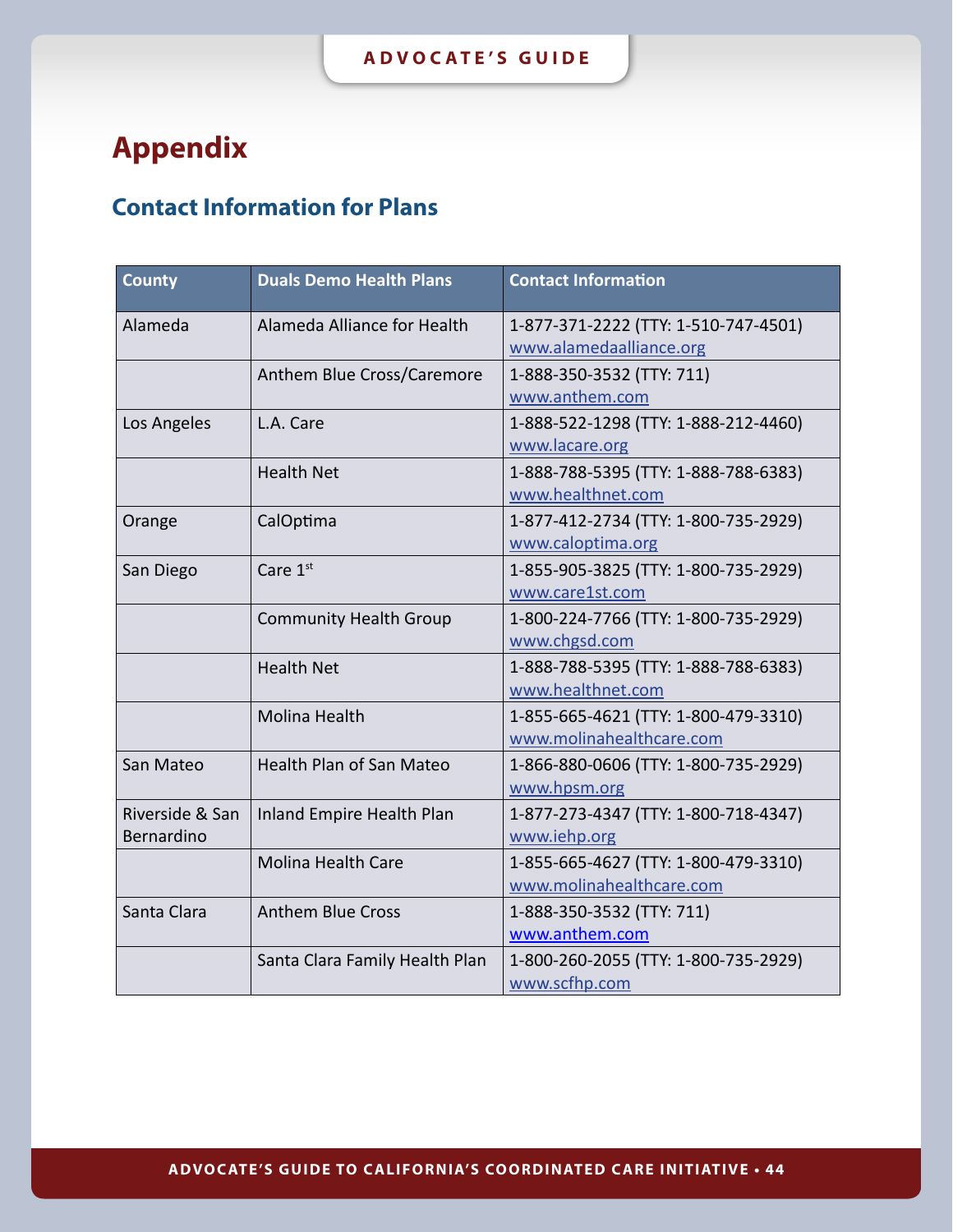### <span id="page-44-0"></span>**State and Federal Resources**

#### **DHCS**

[www.dhcs.ca.gov/provgovpart/Pages/CoordinatedCareIntiatiave.aspx](http://www.dhcs.ca.gov/provgovpart/Pages/CoordinatedCareIntiatiave.aspx) [www.dhcs.ca.gov/Pages/DualsDemonstration.aspx](http://www.dhcs.ca.gov/Pages/DualsDemonstration.aspx)

## **Harbage Consulting**

[www.calduals.org](http://www.calduals.org/)

### **Health Care Options**

1-800-430-4263 (TTY: 1-800-430-7077) <www.healthcareoptions.dhcs.ca.gov>

**Department of Managed Health Care Help Center** 1-888-466-2219 (TTY: 1-877-688-9891)

## **Medi-Cal Managed Care Ombudsman**

1-888-452-8609

### **Office of the Patient Advocate** [www.opa.ca.gov](http://www.opa.ca.gov/Pages/Home.aspx)

## **HMO Help Center**

1-888-466-2219

#### **State Fair Hearing Requests** 1-800-952-5253

### **Medicare**

1-800-Medicare (TTY: 1-877-486-2048)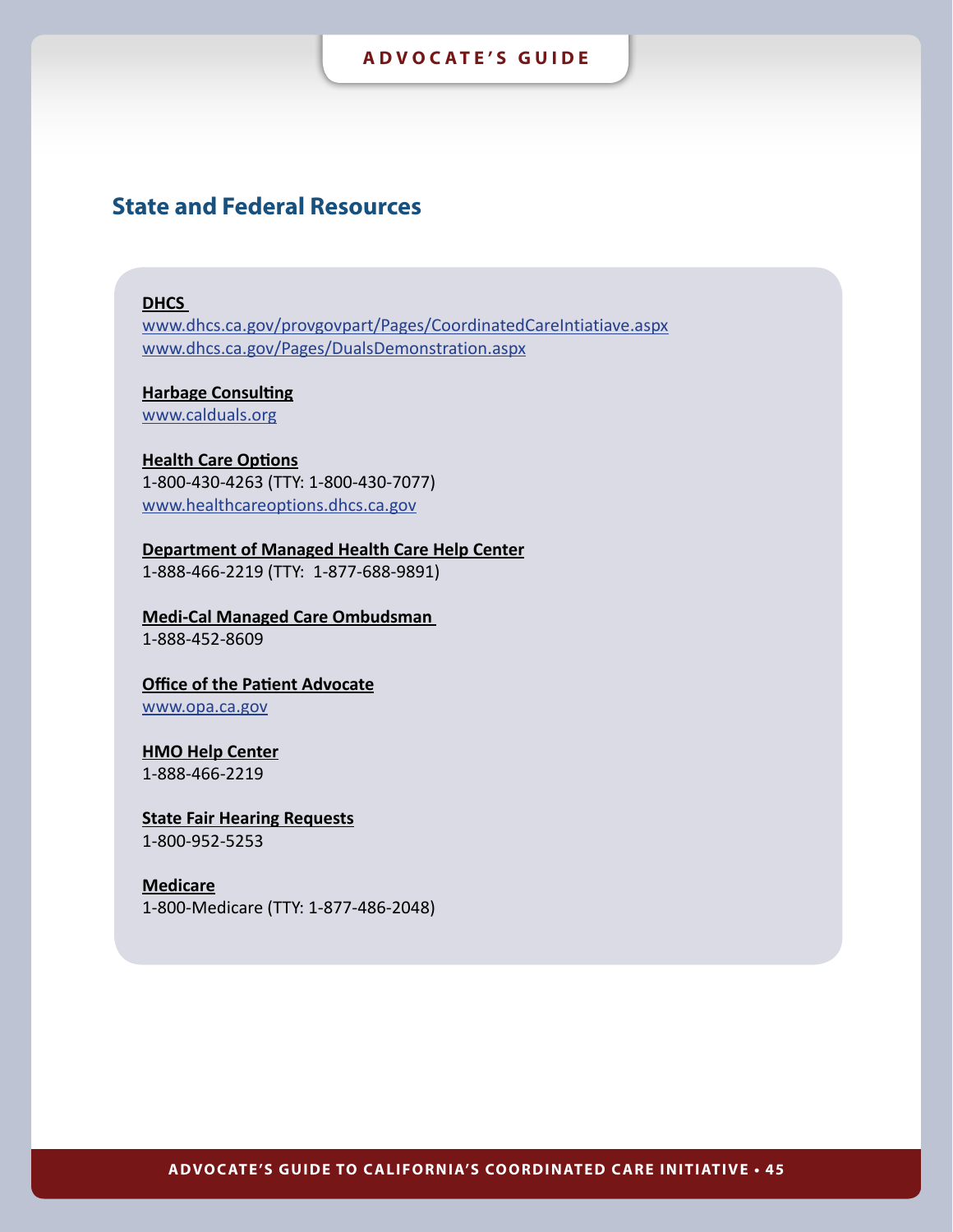## <span id="page-45-0"></span>**PACE Contact Information**

| <b>County</b> | <b>PACE Plan</b>                        | <b>Contact Information</b>               |
|---------------|-----------------------------------------|------------------------------------------|
| Alameda       | Center for Elders' Independence         | 1-510-433-1150                           |
|               |                                         | www.cei.elders.org                       |
|               | On Lok Lifeways                         | 1-888-886-6565                           |
|               |                                         | www.onlok.org                            |
| Los Angeles   | Altamed Senior BuenaCare PACE           | 1-877-462-2582                           |
|               |                                         | www.altamed.org/seniorservices#BuenaCare |
|               | <b>Brandman Centers for Senior Care</b> | 1-818-774-3065                           |
|               |                                         | www.brandmanseniorcare.org/              |
| San Diego     | St. Paul's PACE                         | 1-619-677-3800                           |
|               |                                         | www.stpaulspace.org/                     |
| Santa Clara   | On Lok Lifeways                         | 1-888-886-6565                           |
|               |                                         | www.onlok.org                            |

## **Opportunities for Systemic Advocacy**

Advocates have many roles to fill with the implementation of the CCI. In addition to preparing to provide counsel to individual beneficiaries, advocates can also influence the development of the CCI program. Below is a list of ways to get involved.

| How to get involved                                                           | <b>Contact Information</b>                                                        |
|-------------------------------------------------------------------------------|-----------------------------------------------------------------------------------|
| Join a regional collaborative                                                 | Contact the SCAN Foundation<br>562-308-2867                                       |
| Participate in DHCS<br>stakeholder calls and<br>meetings                      | Calduals.org                                                                      |
| Participate in plan<br>stakeholder meetings                                   | Each plan's website will have information about stakeholder<br>meetings           |
| Participate in beneficiary<br>advocate coalitions and<br>information sharing. | Contact NSCLC, Amber Cutler, acutler@nsclc.org, or Anna<br>Rich, arich@nsclc.org. |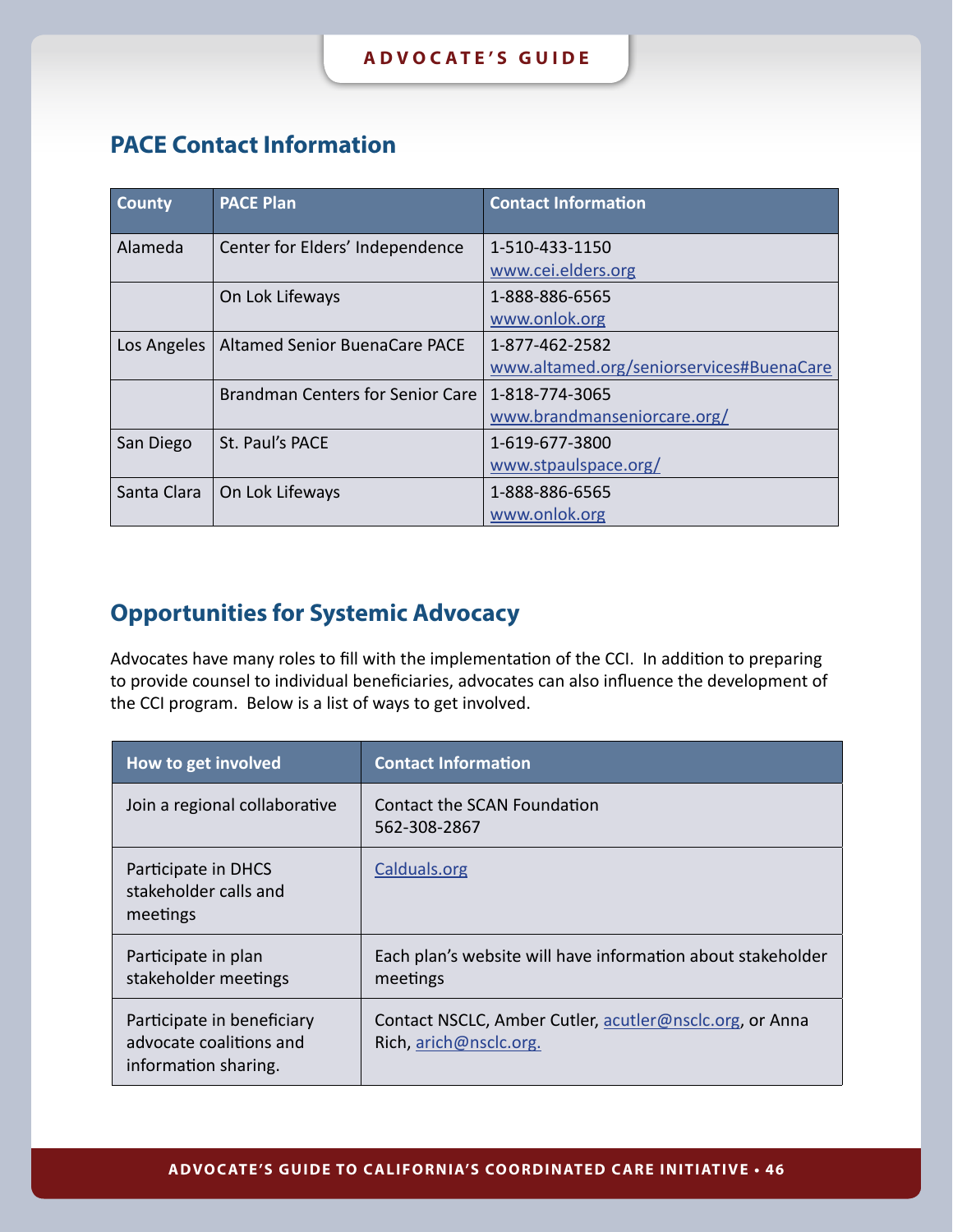## <span id="page-46-0"></span>**State and Federal Resources**

| <b>Resource</b>                           | <b>Assistance Provided</b>                                                                                                         | <b>County</b>               | <b>Contact Information</b>                                                                                                 |
|-------------------------------------------|------------------------------------------------------------------------------------------------------------------------------------|-----------------------------|----------------------------------------------------------------------------------------------------------------------------|
| <b>HICAP</b>                              | Free information<br>and counseling<br>about Medicare<br>for individual<br>beneficiaries.                                           | Alameda                     | Legal Assistance for Seniors<br>510-839-0393<br>lashicap.org/services/health-insurance-<br>counseling-and-advocacy-program |
|                                           |                                                                                                                                    | Los Angeles                 | <b>Health Care Rights</b><br>213-383-4519<br>www.healthcarerights.org                                                      |
|                                           |                                                                                                                                    | Orange                      | Council on Aging - Orange County<br>714-560-0424<br>www.coaoc.org                                                          |
|                                           |                                                                                                                                    | Riverside/<br>SanBernardino | 760-872-2043 (Riverside)<br>909-256-8369 (San Bernardino)<br>www.hicapsbc.org                                              |
|                                           |                                                                                                                                    | San Diego                   | 858-565-8772<br>www.seniorlaw-sd.org                                                                                       |
|                                           |                                                                                                                                    | San Mateo                   | Self Help for the Elderly<br>650-627-9350<br>www.selfhelpelderly.org                                                       |
|                                           |                                                                                                                                    | Santa Clara                 | Council on Aging<br>408-296-8290<br>www.careaccess.org                                                                     |
| Disability<br><b>Rights</b><br>California | Advocate, educate,<br>investigate and<br>litigate to advance<br>and protect<br>the rights of<br>Californians with<br>disabilities. | Statewide                   | 1-800-776-5746 (TTY: 1-800-719-5798)<br>www.disabilityrightsca.org                                                         |
| Health<br>Consumer<br>Alliance            | Assist consumers in<br>obtaining essential<br>health care.                                                                         | Statewide                   | www.healthconsumer.org                                                                                                     |
| LawHelpCA                                 | <b>Helping Californians</b><br>find legal aid and<br>self-help resources                                                           | Statewide                   | www.lawhelpca.org                                                                                                          |